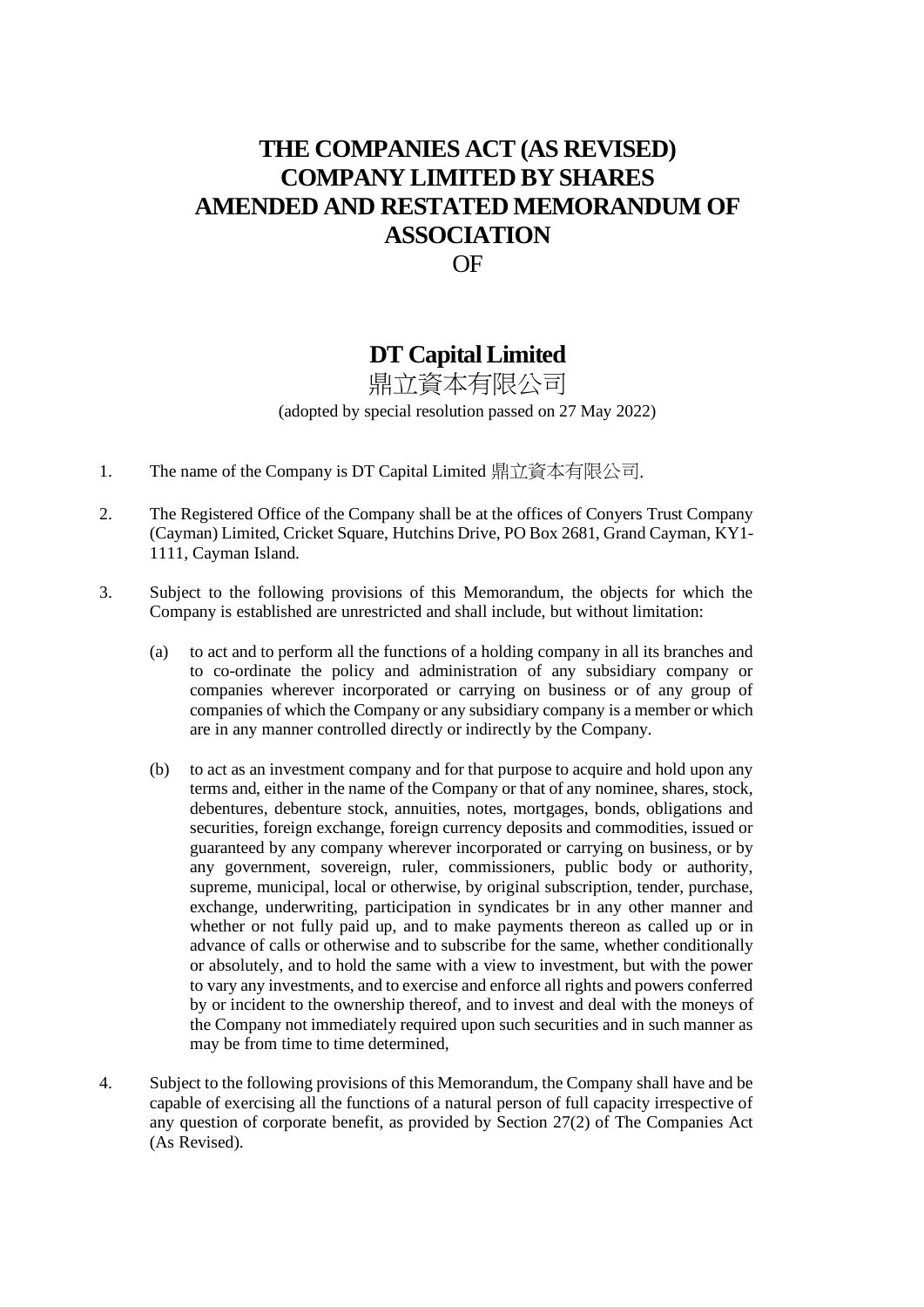- 5. Nothing in this Memorandum shall permit the Company to carry on a business for which a licence is required under the laws of the Cayman Islands unless duly licensed.
- 6. If the Company is exempted, it shall not trade in the Cayman Islands with any person, firm or corporation except in furtherance of the business of the Company carried on outside the Cayman Islands; provided that nothing in this clause shall be construed as to prevent the Company effecting and concluding contracts in the Cayman Islands, and exercising in the Cayman Islands all of its powers necessary for the carrying on of its business outside the Cayman Islands.
- 7. The liability of each member is limited to the amount from time to time unpaid on such member's shares.
- 8. The share capital of the Company is HK\$40,000,000 divided into 4,000,000,000 shares of a nominal or par value of HK\$0.01 each, with power for the Company insofar as is permitted by law to redeem or purchase any of its shares and to increase or reduce the said capital subject to the provisions of its shares and to increase or reduce the said capital subject to the provisions of the Companies Act (As Revised) and the Articles of Associations of the Company and to issue any part of its capital, whether original, redeemed or increased with or without any preference, priority or special privilege or subject to any postponement of rights or to any conditions or restrictions and so that unless the conditions of issue shall otherwise expressly declare every issue of shares whether stated to be preference or otherwise shall be subject to the powers hereinbefore contained.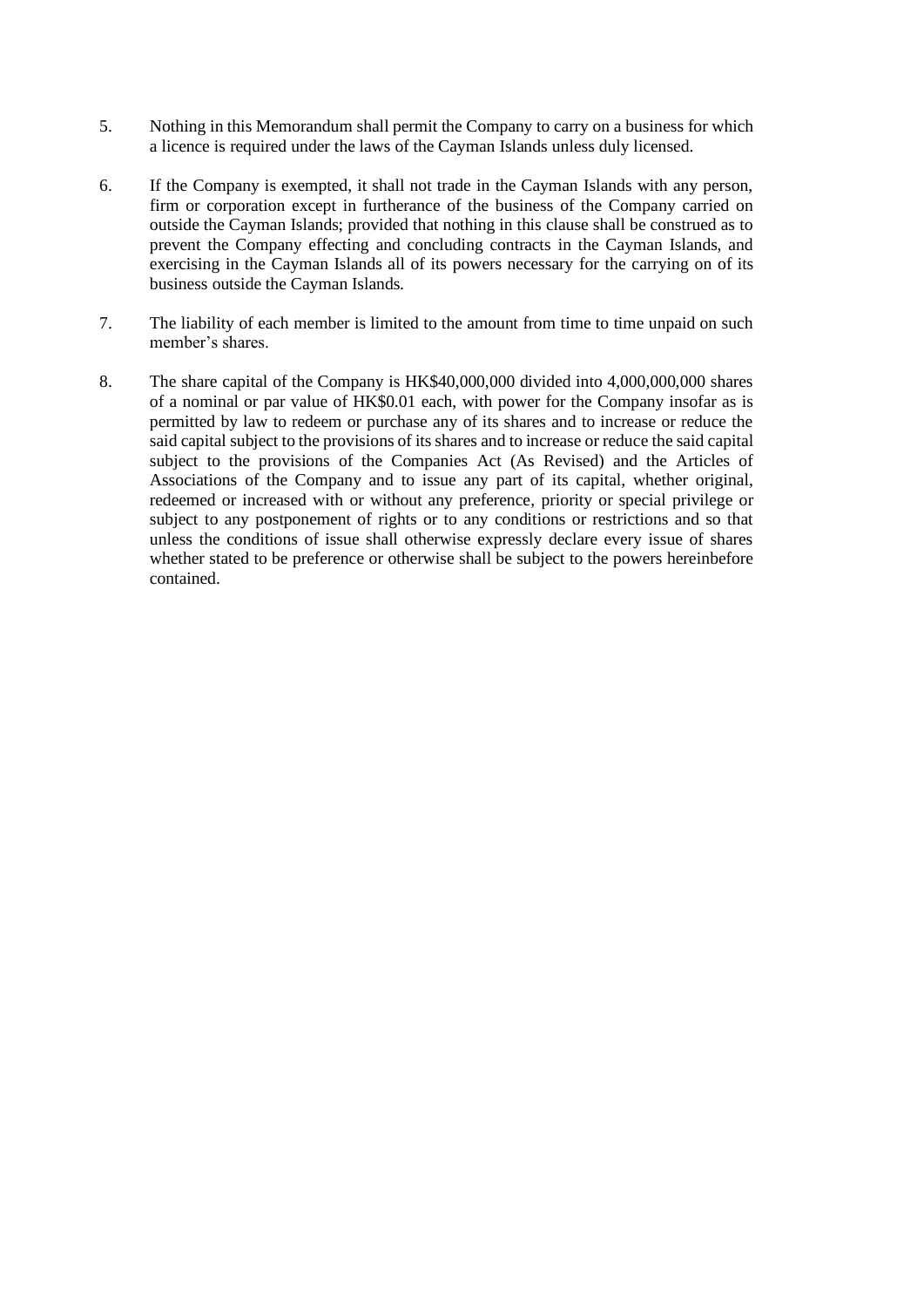

# AMENDED AND RESTATED ARTICLES OF ASSOCIATION

OF

# DT CAPITAL LIMITED

(Adopted at an Annual General Meeting held on 27 May 2022)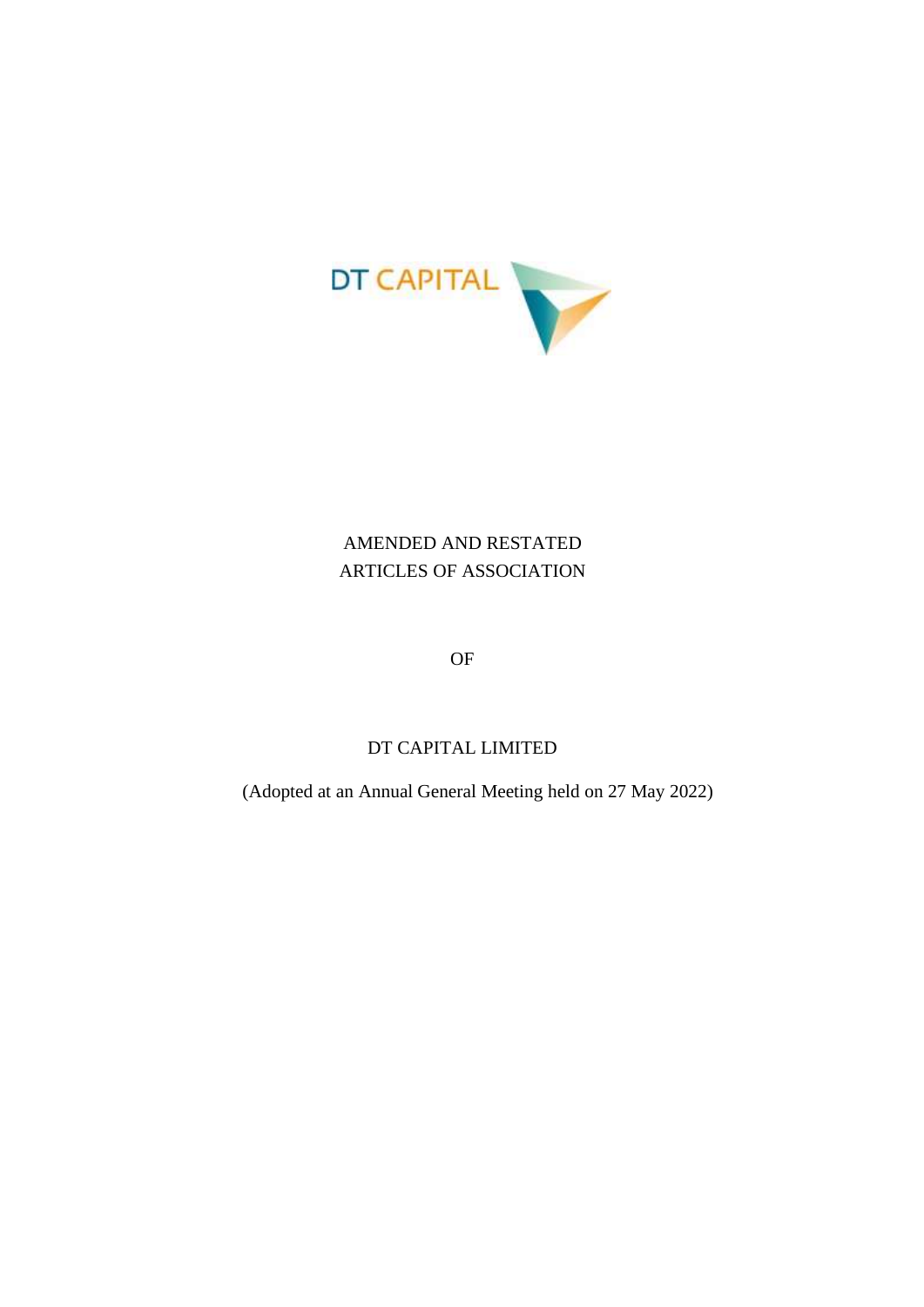I N D E X

| <b>SUBJECT</b>                         | Article No.  |
|----------------------------------------|--------------|
| Table A                                | $\mathbf{1}$ |
| Interpretation                         | $\mathbf{2}$ |
| Share Capital                          | 3            |
| <b>Alteration Of Capital</b>           | $4 - 7$      |
| <b>Share Rights</b>                    | $8-9$        |
| Variation Of Rights                    | $10 - 11$    |
| <b>Shares</b>                          | $12 - 15$    |
| <b>Share Certificates</b>              | $16 - 21$    |
| Lien                                   | $22 - 24$    |
| Calls On Shares                        | 25-33        |
| <b>Forfeiture Of Shares</b>            | 34-42        |
| <b>Register Of Members</b>             | 43-44        |
| <b>Record Dates</b>                    | 45           |
| <b>Transfer Of Shares</b>              | $46 - 51$    |
| <b>Transmission Of Shares</b>          | 52-54        |
| <b>Untraceable Members</b>             | 55           |
| <b>General Meetings</b>                | 56-58        |
| Notice Of General Meetings             | 59-60        |
| Proceedings At General Meetings        | $61 - 65$    |
| Voting                                 | 66-78        |
| Proxies                                | 79-84        |
| Corporations Acting By Representatives | 85           |
| <b>Written Resolutions Of Members</b>  | 86           |
| <b>Board Of Directors</b>              | 87           |
| <b>Retirement Of Directors</b>         | 88-89        |
| <b>Disqualification Of Directors</b>   | 90           |
| <b>Executive Directors</b>             | 91-92        |
| <b>Alternate Directors</b>             | 93-96        |
| Directors' Fees And Expenses           | 97-100       |
| <b>Directors'</b> Interests            | 101-104      |
| <b>General Powers Of The Directors</b> | 105-110      |
| <b>Borrowing Powers</b>                | 111-114      |
| Proceedings Of The Directors           | 115-124      |
| <b>Managers</b>                        | 125-129      |
| <b>Officers</b>                        | 130-133      |
| Register of Directors and Officers     | 134          |
| Minutes                                | 135          |
| Seal                                   | 136          |
| <b>Authentication Of Documents</b>     | 137          |
| Valuation                              | 138-140      |
| <b>Destruction Of Documents</b>        | 141          |
| Dividends And Other Payments           | 142-151      |
| Reserves                               | 152          |
| Capitalisation                         | 153-154      |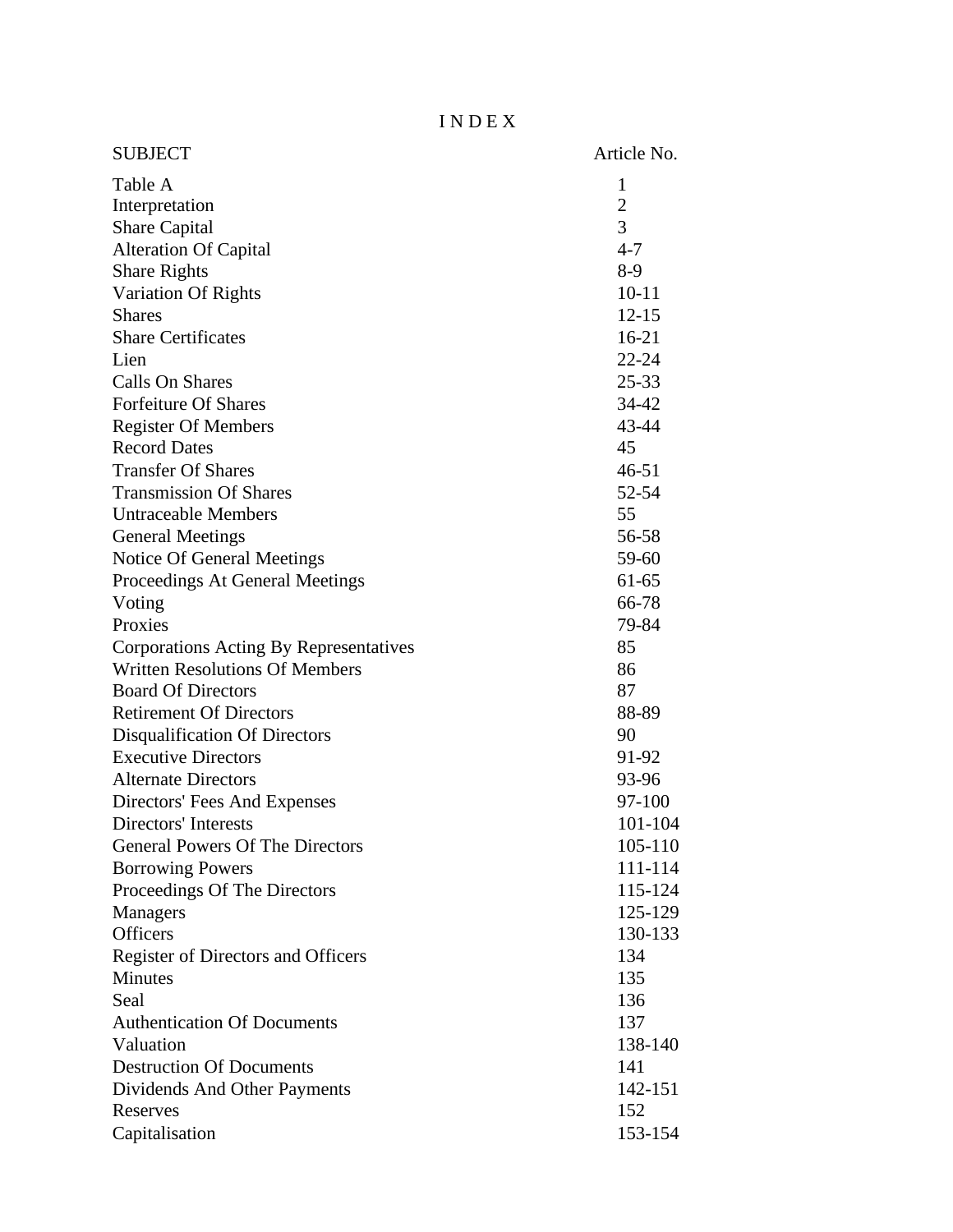| <b>Subscription Rights Reserve</b>                  | 155     |
|-----------------------------------------------------|---------|
| <b>Accounting Records</b>                           | 156-160 |
| Audit                                               | 161-166 |
| <b>Notices</b>                                      | 167-169 |
| Signatures                                          | 170     |
| Winding Up                                          | 171-172 |
| Indemnity                                           | 173     |
| <b>Preliminary Expenses</b>                         | 174     |
| <b>Investment Restrictions</b>                      | 175     |
| Financial Year                                      | 175A    |
| Amendment To Memorandum and Articles of Association |         |
| And Name of Company                                 | 176     |
| Information                                         | 177     |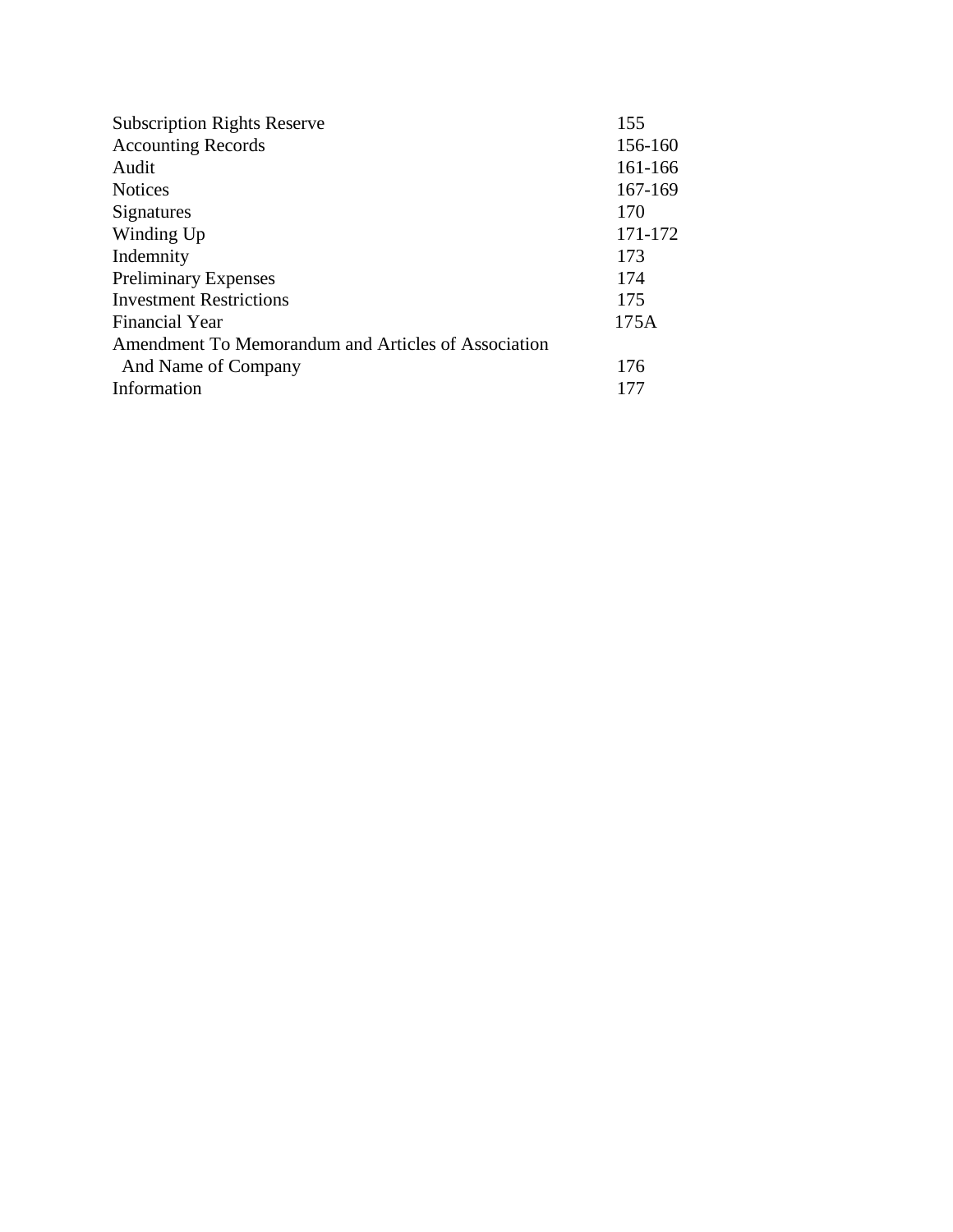### THE COMPANIES ACT (AS REVISED) COMPANY LIMITED BY SHARES

#### AMENDED AND RESTATED ARTICLES OF ASSOCIATION

#### OF

#### DT CAPITAL LIMITED

#### (Adopted at an Annual General Meeting held on 27 May 2022)

### TABLE A

1. The regulations in Table A in the Schedule to the Companies Act (As Revised) do not apply to the Company.

#### INTERPRETATION

2. (1) In these Articles, unless the context otherwise requires, the words standing in the first column of the following table shall bear the meaning set opposite them respectively in the second column.

| <b>WORD</b>    | <b>MEANING</b>                                                                                                                                                                                                                                                                                                                                |
|----------------|-----------------------------------------------------------------------------------------------------------------------------------------------------------------------------------------------------------------------------------------------------------------------------------------------------------------------------------------------|
| "Act"          | the Companies Act, Cap. 22 (Act 3 of 1961, as consolidated and<br>revised) of the Cayman Islands.                                                                                                                                                                                                                                             |
| "announcement" | an official publication of a Notice or document of the Company,<br>including a publication, subject to and to such extent permitted<br>by the Listing Rules, by electronic communication or by<br>advertisement published in the newspapers or in such manner or<br>means ascribed and permitted by the Listing Rules and<br>applicable laws. |
| "Articles"     | these Articles in their present form or as supplemented or<br>amended or substituted from time to time.                                                                                                                                                                                                                                       |
| "Auditors"     | the auditors of the Company for the time being and may<br>include any individual or partnership.                                                                                                                                                                                                                                              |
| "Board"        | the board of Directors as constituted from time to time or the<br>directors present at a meeting of directors of the Company at<br>which a quorum is present.                                                                                                                                                                                 |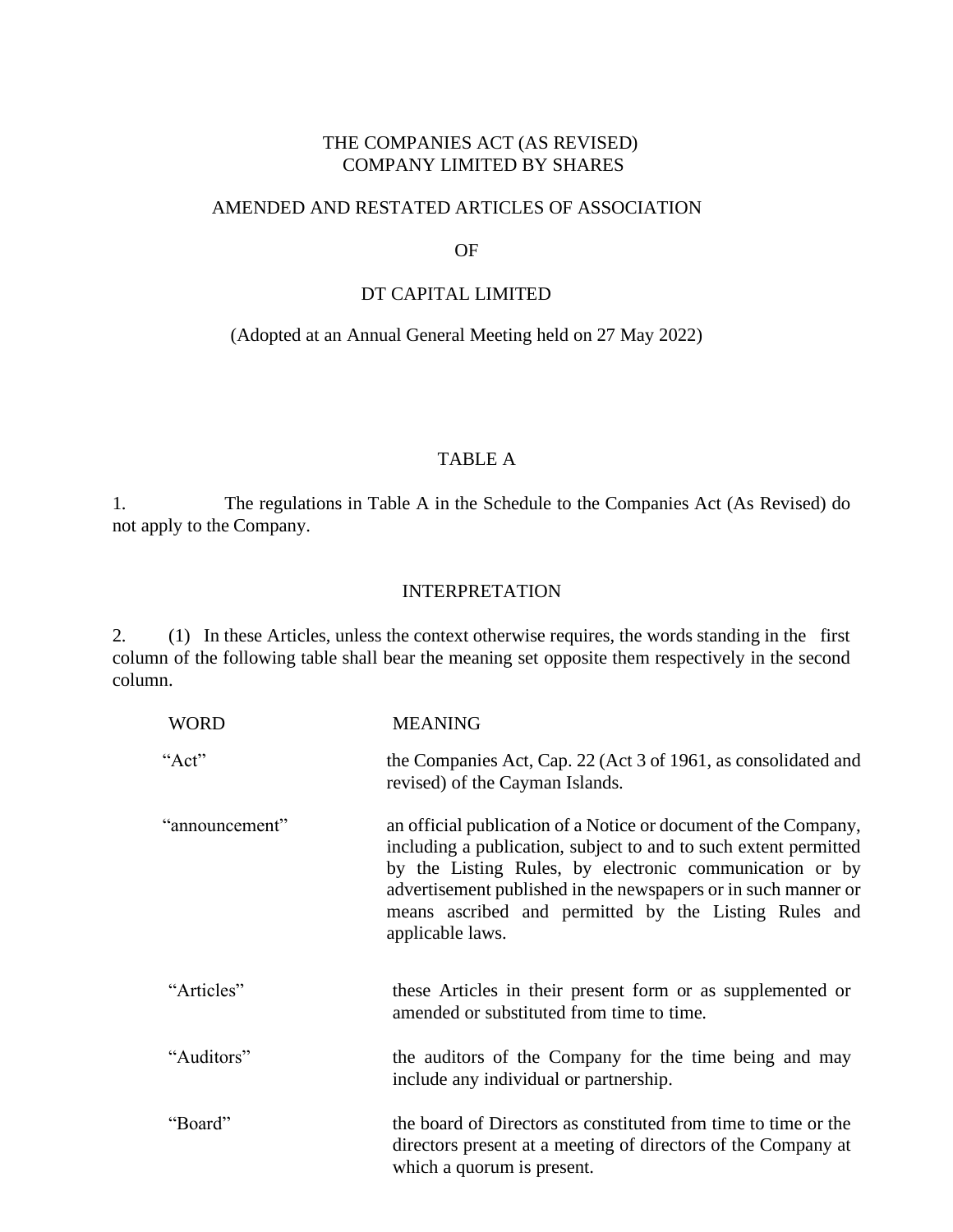| "Business Day"                      | shall mean a day on which the Designated Stock Exchange<br>generally is open for the business of dealing in securities in<br>Hong Kong. For the avoidance of doubt, where the Designated<br>Stock Exchange is closed for the business of dealing in<br>securities in Hong Kong on a business day for the reason of a<br>number 8 or higher typhoon signal, black rainstorm warning or<br>other similar event, such day shall for the purposes of these<br>Articles be counted as a business day. |
|-------------------------------------|--------------------------------------------------------------------------------------------------------------------------------------------------------------------------------------------------------------------------------------------------------------------------------------------------------------------------------------------------------------------------------------------------------------------------------------------------------------------------------------------------|
| "capital"                           | the share capital from time to time of the Company.                                                                                                                                                                                                                                                                                                                                                                                                                                              |
| "clear days"                        | in relation to the period of a notice that period excluding the<br>day when the notice is given or deemed to be given and the day<br>for which it is given or on which it is to take effect.                                                                                                                                                                                                                                                                                                     |
| "clearing house"                    | a recognised clearing house within the meaning of Section 2<br>of the Securities and Futures (Clearing Houses) Ordinance<br>(Cap. 420 of the Laws of Hong Kong) or a clearing house<br>recognised by the laws of the jurisdiction in which the shares<br>of the Company are listed or quoted on a stock exchange in<br>such jurisdiction.                                                                                                                                                        |
| "Companies Ordinance"               | the Companies Ordinance (Cap. 622 of the Laws of Hong<br>Kong) as in force from time to time.                                                                                                                                                                                                                                                                                                                                                                                                    |
| "close associate(s)"                | in relation to any Director, shall have the same meaning as<br>defined in the Listing Rules as modified from time to time,<br>except that for purposes of Article 104 where the transaction or<br>arrangement to be approved by the Board is a connected<br>transaction referred to in the Listing Rules, it shall have the<br>same meaning as that ascribed to "associate" in the Listing<br>Rules.                                                                                             |
| "Company"                           | DT Capital Limited.                                                                                                                                                                                                                                                                                                                                                                                                                                                                              |
| "competent regulatory<br>authority" | a competent regulatory authority in the territory where the<br>shares of the Company are listed or quoted on a stock<br>exchange in such territory.                                                                                                                                                                                                                                                                                                                                              |
| "Connected Person"                  | have the meaning given to that expression in the Listing Rules.                                                                                                                                                                                                                                                                                                                                                                                                                                  |
| "Custodian"                         | the person (or persons) for the time being appointed and acting<br>as custodian (or joint custodians) pursuant to these Articles;                                                                                                                                                                                                                                                                                                                                                                |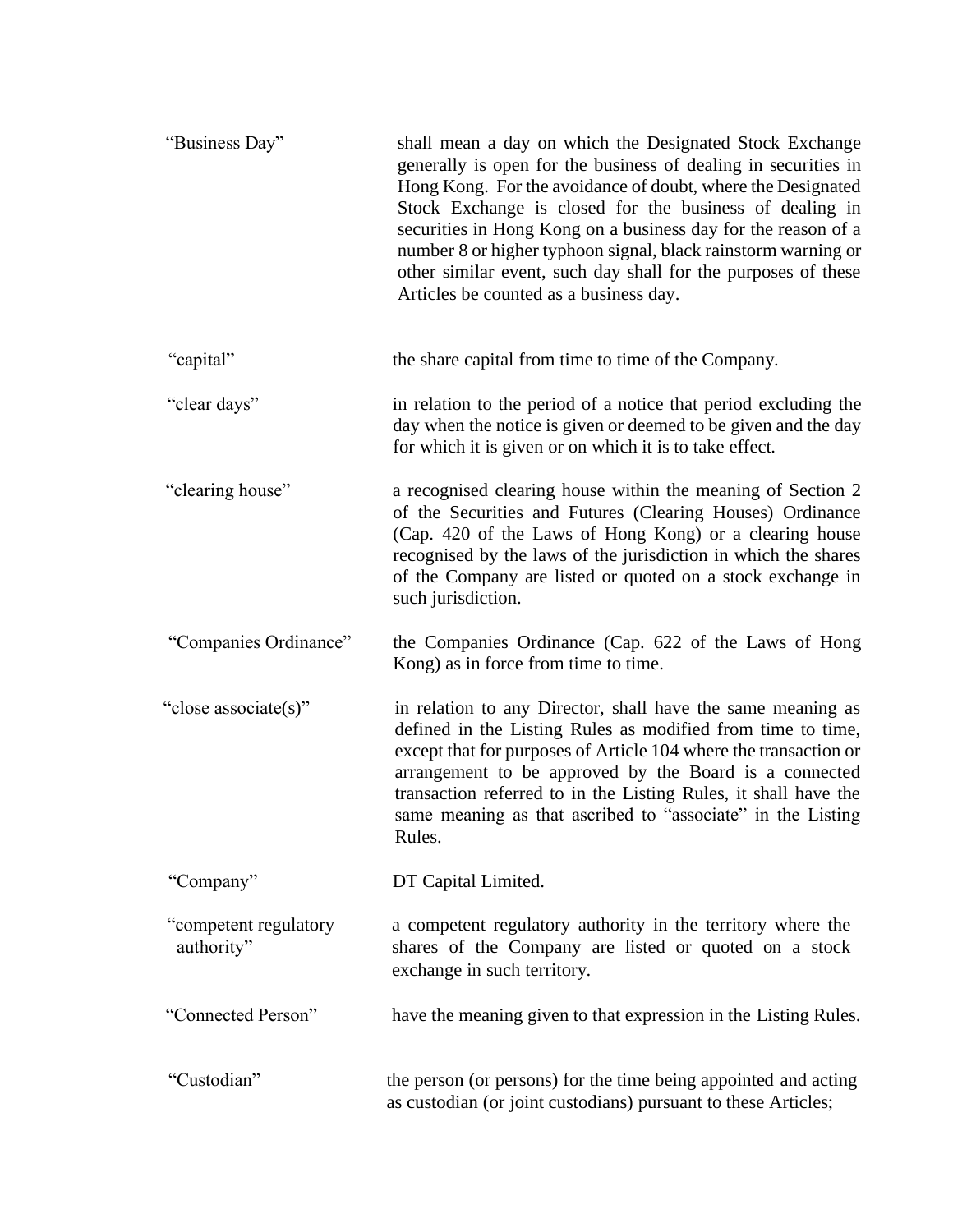| "debenture" and<br>"debenture holder" | include debenture stock, mortgages, bonds and any other such<br>securities whether constituting a charge on assets or not and<br>debenture stockholder respectively.                                                                                                                           |  |
|---------------------------------------|------------------------------------------------------------------------------------------------------------------------------------------------------------------------------------------------------------------------------------------------------------------------------------------------|--|
| "Designated Stock<br>Exchange"        | a stock exchange in respect of which the shares of the<br>Company are listed or quoted and where such stock exchange<br>deems such listing or quotation to be the primary listing or<br>quotation of the shares of the Company.                                                                |  |
| "Directors"                           | the directors of the Company from time to time.                                                                                                                                                                                                                                                |  |
| "dividend"                            | include bonus, dividends and distributions permitted by the<br>Act to be recognised as dividends.                                                                                                                                                                                              |  |
| "dollars" and "\$"                    | dollars, the legal currency of Hong Kong.                                                                                                                                                                                                                                                      |  |
| "electronic communication"            | a communication sent, transmitted, conveyed and received by<br>wire, by radio, by optical means or by other electron magnetic<br>means in any form through any medium.                                                                                                                         |  |
| "electronic meeting"                  | a general meeting held and conducted wholly and exclusively<br>by virtual attendance and participation by Members and/or<br>proxies by means of electronic facilities.                                                                                                                         |  |
| "head office"                         | such office of the Company as the Directors may from time<br>to time determine to be the principal office of the Company.                                                                                                                                                                      |  |
| "Hong Kong"                           | the Hong Kong Special Administrative Region of the PRC.                                                                                                                                                                                                                                        |  |
| "HK Codes on Takeovers<br>& Mergers"  | the Hong Kong Codes on Takeovers and Mergers issued by<br>the Securities and Futures Commission of Hong Kong as<br>amended from time to time.                                                                                                                                                  |  |
| "Investment Manager"                  | the person for the time being appointed and acting as<br>manager of the Company pursuant to any management<br>agreement entered into from time to time by the Company<br>and such person.                                                                                                      |  |
| "hybrid meeting"                      | a general meeting convened for the (i) physical attendance by<br>Members and/or proxies at the Principal Meeting Place and<br>where applicable, one or more Meeting Locations and (ii)<br>virtual attendance and participation by Members and/or proxies<br>by means of electronic facilities. |  |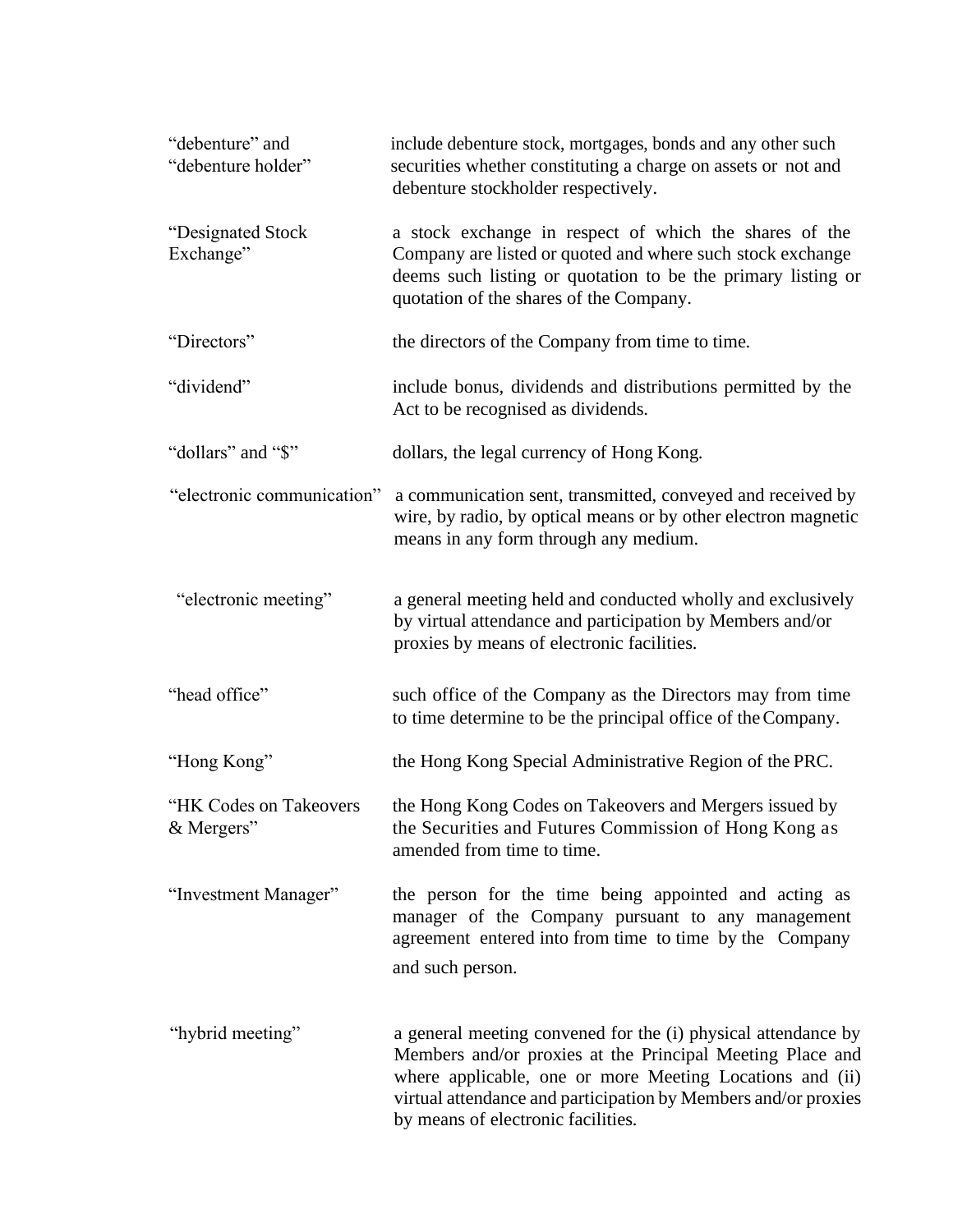| "Listing Rules"           | the Rules Governing the Listing of Securities on the Stock<br>Exchange of Hong Kong Limited as amended from time to<br>time.                                                                                                                                                                                                                                                                                   |  |
|---------------------------|----------------------------------------------------------------------------------------------------------------------------------------------------------------------------------------------------------------------------------------------------------------------------------------------------------------------------------------------------------------------------------------------------------------|--|
| "Meeting Location"        | has the meaning given to it in Article 64A.                                                                                                                                                                                                                                                                                                                                                                    |  |
| "Member"                  | a duly registered holder from time to time of the shares in the<br>Register including holders who are jointly so registered.                                                                                                                                                                                                                                                                                   |  |
| "Memorandum"              | the Memorandum of Association of the Company in its present<br>form or as supplemented or amended or substituted from time<br>to time.                                                                                                                                                                                                                                                                         |  |
| "month"                   | a calendar month.                                                                                                                                                                                                                                                                                                                                                                                              |  |
| "Net Asset Value"         | the net asset value of the Company calculated in accordance<br>with the provisions of these Articles.                                                                                                                                                                                                                                                                                                          |  |
| "Notice"                  | written notice unless otherwise specifically stated and as<br>further defined in these Articles.                                                                                                                                                                                                                                                                                                               |  |
| "Office"                  | the registered office of the Company for the time being.                                                                                                                                                                                                                                                                                                                                                       |  |
| "Ordinary resolution"     | a resolution shall be an ordinary resolution when it has been<br>passed by a simple majority of votes cast by such Members<br>as, being entitled so to do, vote in person or, in the case of any<br>Member being a corporation, by its duly authorised<br>representative or, where proxies are allowed, by proxy at a<br>general meeting of which Notice has been duly given in<br>accordance with Article 59; |  |
| "paid up"                 | paid up or credited as paid up.                                                                                                                                                                                                                                                                                                                                                                                |  |
| "physical meeting"        | a general meeting held and conducted by physical attendance<br>and participation by Members and/or proxies at the Principal<br>Meeting Place and/or where applicable, one or more Meeting<br>Locations.                                                                                                                                                                                                        |  |
| "Principal Meeting Place" | shall have the meaning given to it in Article $59(2)$ .                                                                                                                                                                                                                                                                                                                                                        |  |
| "PRC"                     | the People's Republic of China.                                                                                                                                                                                                                                                                                                                                                                                |  |
| "Register"                | the principal register and where applicable, any branch<br>register of Members of the Company to be maintained at such<br>place within or outside the Cayman Islands as the Board shall<br>determine from time to time.                                                                                                                                                                                        |  |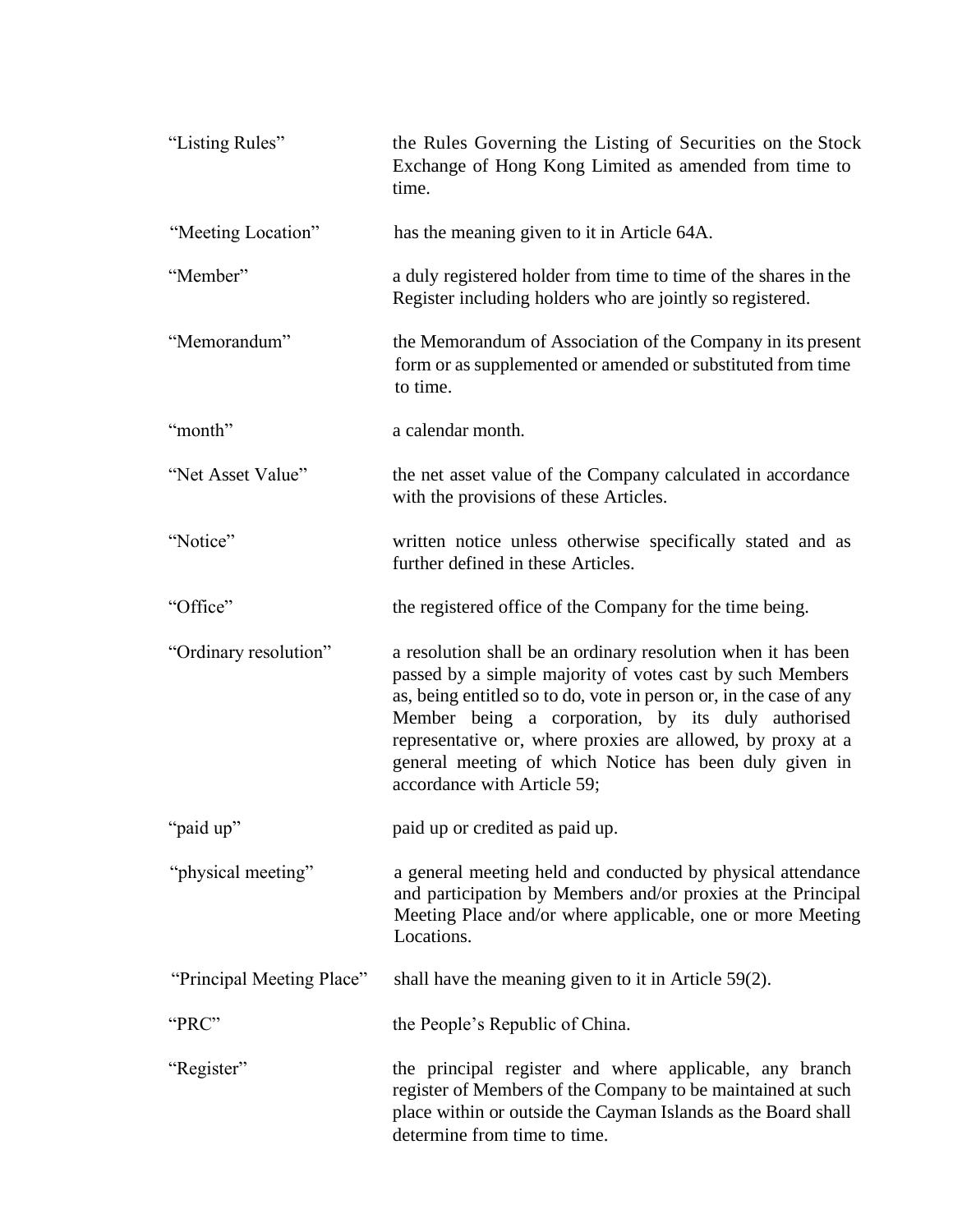| "Registration Office"     | in respect of any class of share capital such place as the Board<br>may from time to time determine to keep a branch register of<br>Members in respect of that class of share capital and where<br>(except in cases where the Board otherwise directs) the<br>transfers or other documents of title for such class of share<br>capital are to be lodged for registration and are to be registered.                                             |
|---------------------------|------------------------------------------------------------------------------------------------------------------------------------------------------------------------------------------------------------------------------------------------------------------------------------------------------------------------------------------------------------------------------------------------------------------------------------------------|
| "Seal"                    | common seal or any one or more duplicate seals of the<br>Company (including a securities seal) for use in the Cayman<br>Islands or in any place outside the Cayman Islands.                                                                                                                                                                                                                                                                    |
| "Secretary"               | any person firm or corporation appointed by the Board to<br>perform any of the duties of secretary of the Company and<br>includes any assistant, deputy, temporary or acting secretary.                                                                                                                                                                                                                                                        |
| "share"                   | a share in the capital and includes stock except where a<br>distribution between stock and shares is expressed or implied.                                                                                                                                                                                                                                                                                                                     |
| "Special Resolution"      | a resolution shall be a special resolution when it has been<br>passed by a majority of not less than three-fourths of votes<br>cast by such Members as, being entitled so to do, vote in<br>person or, in the case of such Members being corporations, by<br>their respective duly authorised representatives or, where<br>proxies are allowed, by proxy at a general meeting of which<br>Notice has been given in accordance with Article 59; |
|                           | a special resolution shall be effective for any purpose for<br>which an ordinary resolution is expressed to be required under<br>any provision of these Articles or the Statutes.                                                                                                                                                                                                                                                              |
| "Statutes"                | the Act and every other law of the Legislature of the Cayman<br>Islands for the time being in force applying to or affecting the<br>Company, its Memorandum and/or these Articles.                                                                                                                                                                                                                                                             |
| "substantial shareholder" | a person who is entitled to exercise, or to control the exercise<br>of, 10% or more (or such other percentage as may be prescribed<br>by the Listing Rules from time to time) of the voting power at<br>any general meeting of the Company.                                                                                                                                                                                                    |
| "Valuation Date"          | the last dealing day of the Designated Stock Exchange in each<br>calendar month or such other dealing day as considered<br>appropriate by the Board for the purpose of calculating the<br>Net Asset Value.                                                                                                                                                                                                                                     |
| "year"                    | a calendar year.                                                                                                                                                                                                                                                                                                                                                                                                                               |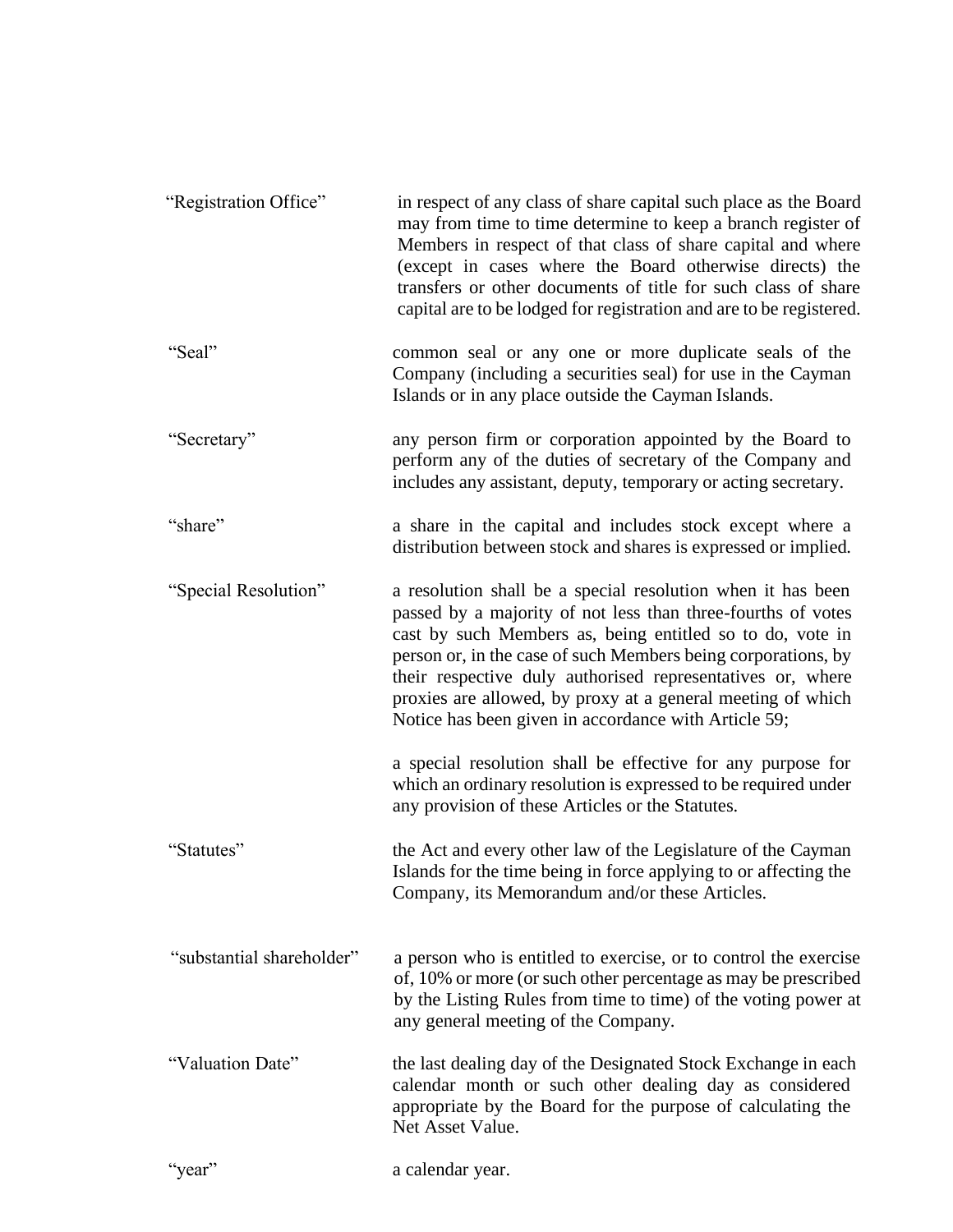(2) In these Articles, unless there be something within the subject or context inconsistent with such construction:

- (a) words importing the singular include the plural and vice versa;
- (b) words importing a gender include both gender and the neuter;
- (c) words importing persons include companies, associations and bodies of persons whether corporate or not;
- (d) the words:
	- (i) "may" shall be construed as permissive;
	- (ii) "shall" or "will" shall be construed as imperative;
- (e) expressions referring to writing shall, unless the contrary intention appears, be construed as including printing, lithography, photography and other modes of representing or reproducing words or figures in a legible and non-transitory form or, to the extent permitted by and in accordance with the Statutes and other applicable laws, rules and regulations, any visible substitute for writing (including an electronic communication), or modes of representing or reproducing words partly in one visible form and partly in another visible form, and including where the representation takes the form of electronic display, provided that both the mode of service of the relevant document or Notice and the Member's election comply with all applicable Statutes, rules and regulations;
- (f) references to any law, ordinance, statute or statutory provision shall be interpreted as relating to any statutory modification or re-enactment thereof for the time being in force;
- (g) save as aforesaid words and expressions defined in the Statutes shall bear the same meanings in these Articles if not inconsistent with the subject in the context;
- (h) references to a document (including, but without limitation, a resolution in writing) being signed or executed include references to it being signed or executed under hand or under seal or by electronic signature or by electronic communication or by any other method and references to a Notice or document include a Notice or document recorded or stored in any digital, electronic, electrical, magnetic or other retrievable form or medium and information in visible form whether having physical substance or not;
- (i) Section 8 and Section 19 of the Electronic Transactions Act (2003) of the Cayman Islands, as amended from time to time, shall not apply to these Articles to the extent it imposes obligations or requirements in addition to those set out in these Articles;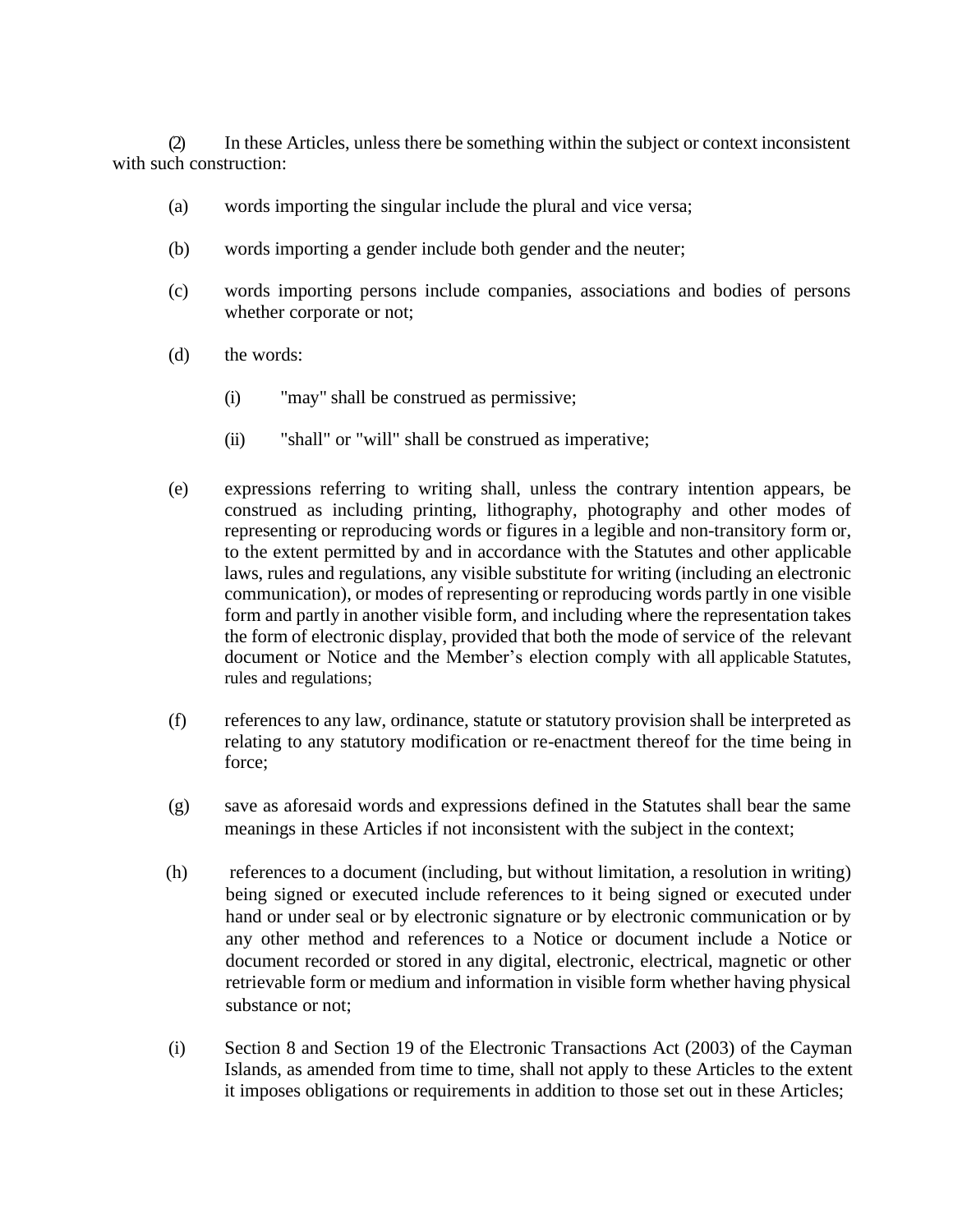- (j) a reference to a meeting: (a) shall mean a meeting convened and held in any manner permitted by these Articles and any Member or Director attending and participating at a meeting by means of electronic facilities shall be deemed to be present at that meeting for all purposes of the Statutes and these Articles, and attend, participate, attending, participating, attendance and participation shall be construed accordingly;
- (k) references to a person's participation in the business of a general meeting include without limitation and as relevant the right (including, in the case of a corporation, through a duly authorised representative) to speak or communicate, vote, be represented by a proxy and have access in hard copy or electronic form to all documents which are required by the Statutes or these Articles to be made available at the meeting, and participate and participating in the business of a general meeting shall be construed accordingly;
- (l) references to electronic facilities include, without limitation, website addresses, webinars, webcast, video or any form of conference call systems (telephone, video, web or otherwise); and
- (m) where a Member is a corporation, any reference in these Articles to a Member shall, where the context requires, refer to a duly authorised representative of such Member.

### SHARE CAPITAL

3. (1) The share capital of the Company at the date on which these Articles come into effect shall be HK\$40,000,000 divided into 4,000,000,000 shares of a nominal or par value of \$0.01 each.

(2) Subject to the Act, the Company's Memorandum and Articles and, where applicable, the rules of any Designated Stock Exchange and/or any competent regulatory authority, any power of the Company to purchase or otherwise acquire its own shares shall be exercisable by the Board in such manner, upon such terms and subject to such conditions as it in its absolute discretion thinks fit and any determination by the Board of the manner of purchase shall be deemed authorised by these Articles for purposes of the Act. The Company is hereby authorised to make payments in respect of the purchase of its shares out of capital or out of any other account or fund which can be authorised for this purpose in accordance with the Act.

(3) Subject to compliance with the rules and regulations of the Designated Stock Exchange and any other competent regulatory authority the Company may give financial assistance for the purpose of or in connection with a purchase made or to be made by any person of any shares in theCompany.

- (4) The Board may accept the surrender for no consideration of any fully paid share.
- (5) No share shall be issued to bearer.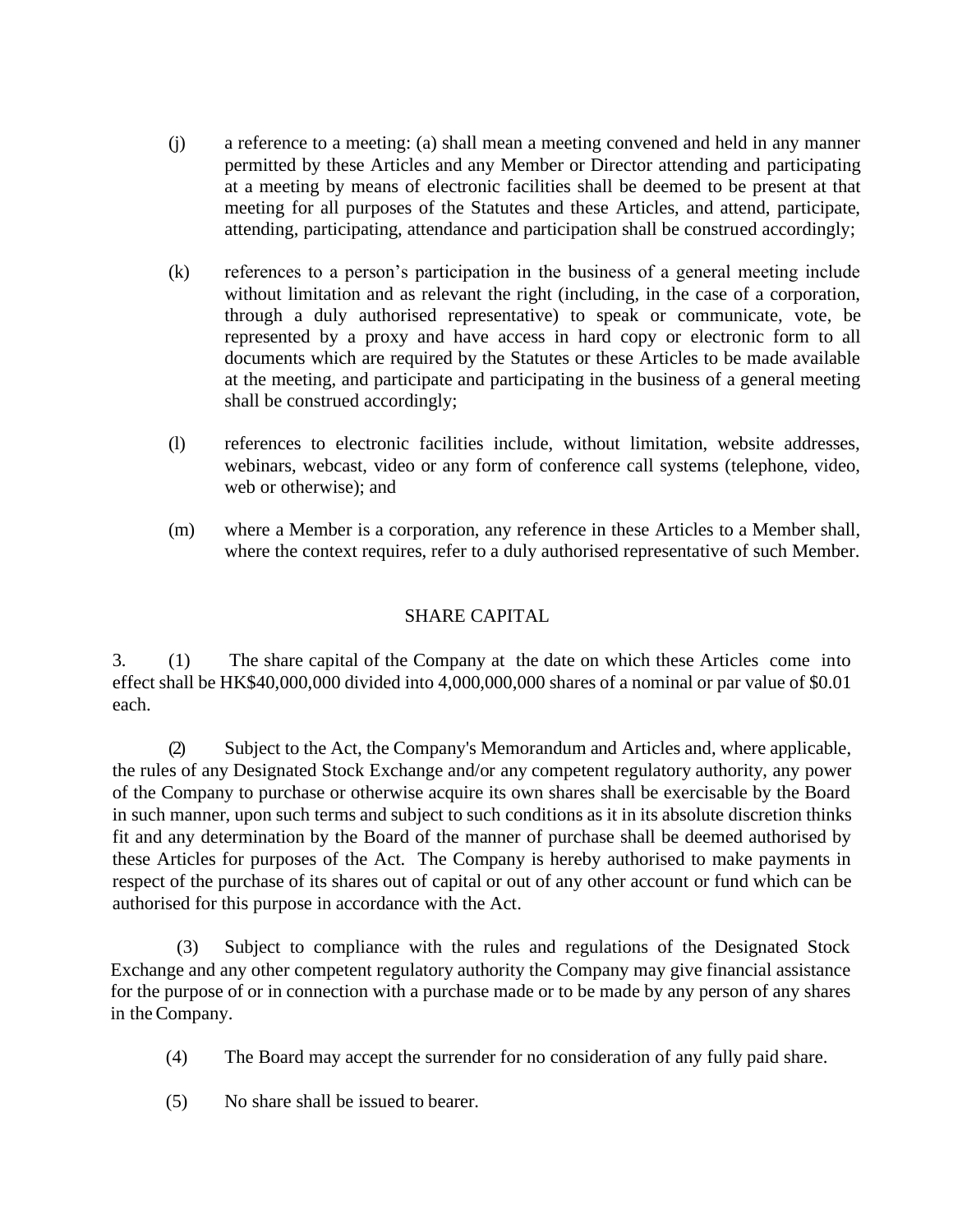### ALTERATION OF CAPITAL

4. The Company may from time to time by ordinary resolution in accordance with the Act alter the conditions of its Memorandum to:

- (a) increase its capital by such sum, to be divided into shares of such amounts, as the resolution shall prescribe;
- (b) consolidate and divide all or any of its capital into shares of larger amount than its existing shares;
- (c) divide its shares into several classes and without prejudice to any special rights previously conferred on the holders of existing shares attach thereto respectively any preferential, deferred, qualified or special rights, privileges, conditions or such restrictions which in the absence of any such determination by the Company in general meeting, as the Directors may determine provided always that where the Company issues shares which do not carry voting rights, the words "non-voting" shall appear in the designation of such shares and where the equity capital includes shares with different voting rights, the designation of each class of shares, other than those with the most favourable voting rights, must include the words "restricted voting" or "limited voting";
- (d) sub-divide its shares, or any of them, into shares of smaller amount than is fixed by the memorandum of association (subject, nevertheless, to the Act), and may by such resolution determine that, as between the holders of the shares resulting from such sub-division, one or more of the shares may have any such preferred, deferred or other rights or be subject to any such restrictions as compared with the other or others as the Company has power to attach to unissued or new shares;
- (e) cancel any shares which, at the date of the passing of the resolution, have not been taken, or agreed to be taken, by any person, and diminish the amount of its capital by the amount of the shares so cancelled subject to the provisions of the Act.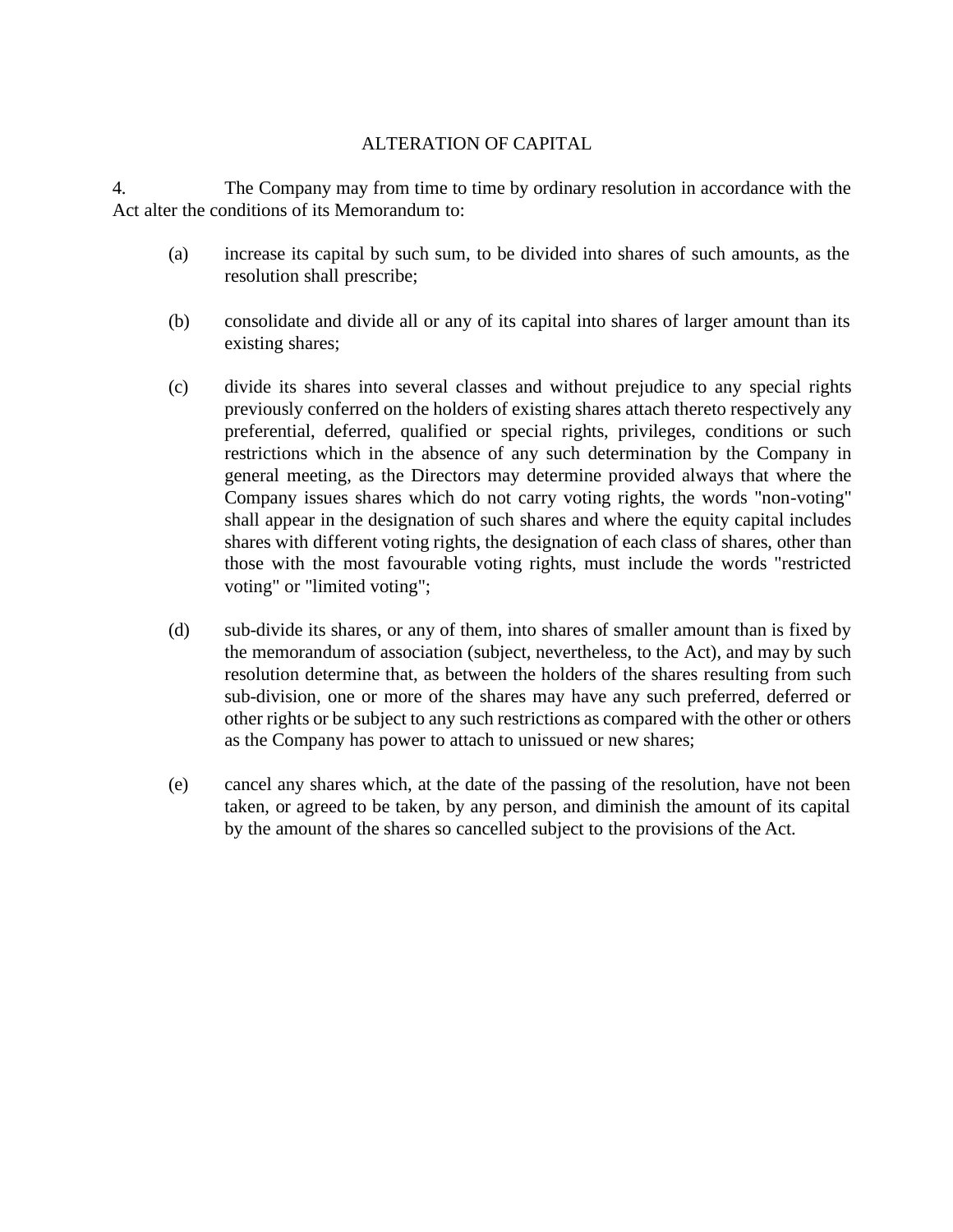5. The Board may settle as it considers expedient any difficulty which arises in relation to any consolidation and division under the last preceding Article and in particular but without prejudice to the generality of the foregoing may issue certificates in respect of fractions of shares or arrange for the sale of the shares representing fractions and the distribution of the net proceeds of sale (after deduction of the expenses of such sale) in due proportion amongst the Members who would have been entitled to the fractions, and for this purpose the Board may authorise some person to transfer the shares representing fractions to their purchaser or resolve that such net proceeds be paid to the Company for the Company's benefit. Such purchaser will not be bound to see to the application of the purchase money nor will his title to the shares be affected by any irregularity or invalidity in the proceedings relating to the sale.

6. The Company may from time to time by special resolution, subject to any confirmation or consent required by the Act, reduce its share capital or any capital redemption reserve or other undistributable reserve in any manner permitted by the Act.

7. Except so far as otherwise provided by the conditions of issue, or by these Articles, any capital raised by the creation of new shares shall be treated as if it formed part of the original capital of the Company, and such shares shall be subject to the provisions contained in these Articles with reference to the payment of calls and instalments, transfer and transmission, forfeiture, lien, cancellation, surrender, voting and otherwise.

### SHARE RIGHTS

8. (1) Subject to the provisions of the Act, the Memorandum and these Articles and to any special rights conferred on the holders of any shares or class of shares, any share in the Company (whether forming part of the present capital or not) may be issued with or have attached thereto such rights or restrictions whether in regard to dividend, voting, return of capital or otherwise as the Company may by ordinary resolution determine or, if there has not been any such determination or so far as the same shall not make specific provision, as the Board may determine.

(2) Subject to the provisions of the Act, the rules of any Designated Stock Exchange, the Memorandum and these Articles, and to any special rights conferred on the holders of any shares or attaching to any class of shares, shares may be issued on the terms that they may be, or at the option of the Company or the holder are, liable to be redeemed on such terms and in such manner, including out of capital, as the Board may deem fit.

9. [intentionally deleted]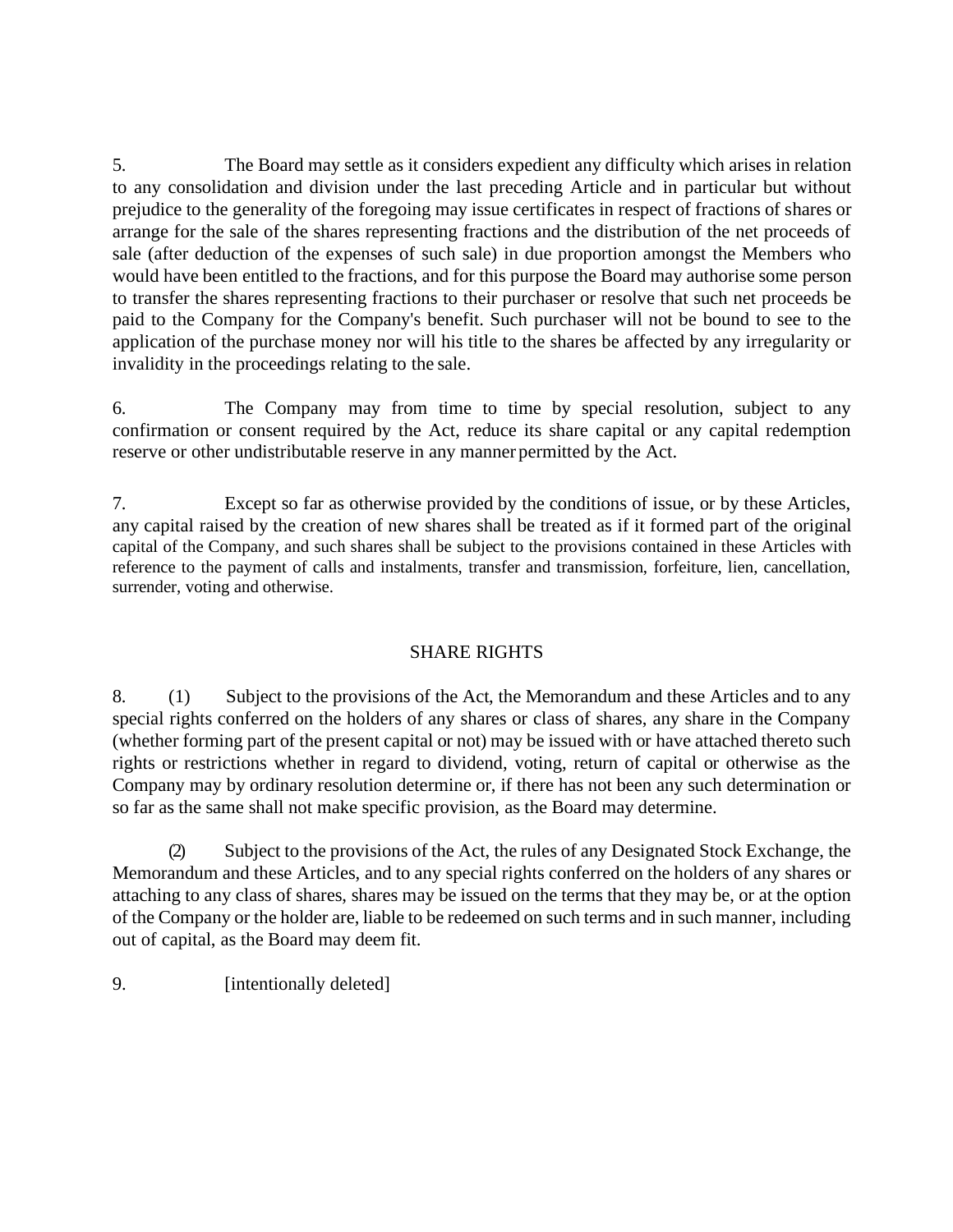### VARIATION OF RIGHTS

10. Subject to the Act and without prejudice to Article 8, all or any of the special rights for the time being attached to the shares or any class of shares may, unless otherwise provided by the terms of issue of the shares of that class, from time to time (whether or not the Company is being wound up) be varied, modified or abrogated either with the consent in writing of the holders of not less than three-fourths in nominal value of the issued shares of that class or with the sanction of a special resolution passed at a separate general meeting of the holders of the shares of that class. To every such separate general meeting all the provisions of these Articles relating to general meetings of the Company shall, mutatis mutandis, apply, but so that:

- (a) the necessary quorum (other than at an adjourned meeting) shall be two persons (or in the case of a Member being a corporation, its duly authorised representative) holding or representing by proxy not less than one-third in nominal value of the issued shares of that class and at any adjourned meeting of such holders, two holders present in person or (in the case of a Member being a corporation) its duly authorised representative or by proxy (whatever the number of shares held bythem) shall be a quorum; and
- (b) every holder of shares of the class shall be entitled to one vote for every such share held by him.
- (c) [intentionally deleted]

11. The special rights conferred upon the holders of any shares or class of shares shall not, unless otherwise expressly provided in the rights attaching to or the terms of issue of such shares, be deemed to be varied, modified or abrogated by the creation or issue of further shares ranking pari passu therewith.

### **SHARES**

12. (1) Subject to the Act, the Memorandum and these Articles, any direction that may be given by the Company in general meeting and, where applicable, the rules of any Designated Stock Exchange and without prejudice to any special rights or restrictions for the time being attached to any shares or any class of shares, the unissued shares of the Company (whether forming part of the original or any increased capital) shall be at the disposal of the Board, which may offer, allot, grant options over or otherwise dispose of them to such persons, at such times and for such consideration and upon such terms and conditions as the Board may in its absolute discretion determine but so that no shares shall be issued at a discount to their nominal value. Neither the Company nor the Board shall be obliged, when making or granting any allotment of, offer of, option over or disposal of shares, to make, or make available, any such allotment, offer, option or shares to Members or others with registered addresses in any particular territory or territories being a territory or territories where, in the absence of a registration statement or other special formalities, this would or might, in the opinion of the Board, be unlawful or impracticable. Members affected as a result of the foregoing sentence shall not be, or be deemed to be, a separate class of members for any purpose whatsoever.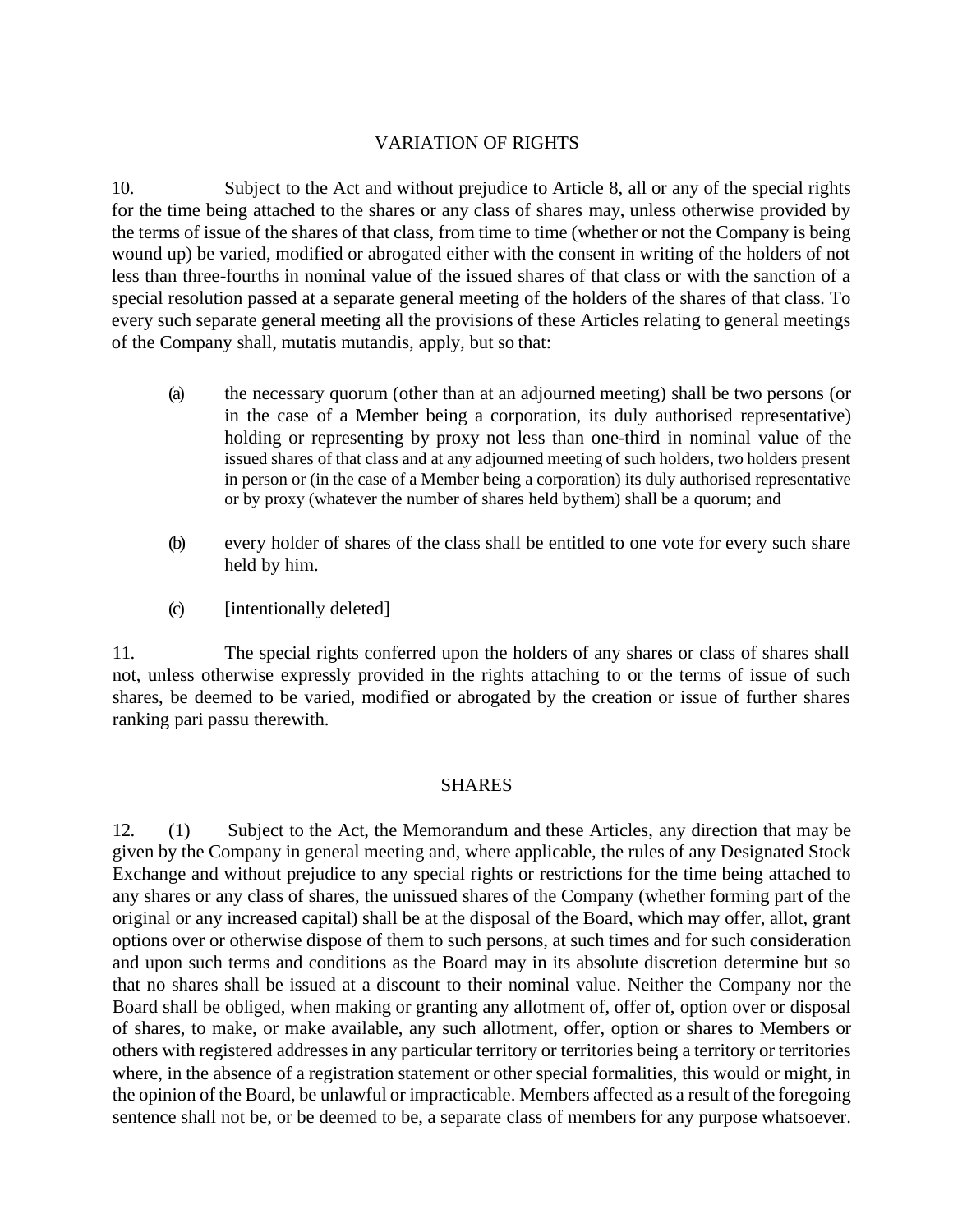(2) Subject to the Listing Rules, the Board may issue warrants or convertible securities or securities of similar nature conferring the right upon the holders thereof to subscribe for any class of shares or securities in the capital of the Company on such terms as it may from time to time determine.

13. The Company may in connection with the issue of any sharesexercise all powers of paying commission and brokerage conferred or permitted by the Act. Subject to the Act, the commission may be satisfied by the payment of cash or by the allotment of fully or partly paid shares or partly in one and partly in the other.

14. Except as otherwise expressly provided by these Articles or as required by law or as ordered by a court of competent jurisdiction, no person shall be recognised by the Company as holding any share upon any trust and the Company shall not be bound by or required in any way to recognise (even when having notice thereof) any equitable, contingent, future or partial interest in any share or any fractional part of a share or (except only as otherwise provided by these Articles or by law) any other rights in respect of any share except an absolute right to the entirety thereof in the registered holder.

15. Subject to the Act and these Articles, the Board may at any time afterthe allotment of shares but before any person has been entered in the Register as the holder, recognise a renunciation thereof by the allottee in favour of some other person and may accord to any allottee of a share a right to effect such renunciation upon and subject to such terms and conditions as the Board considers fit to impose.

# SHARE CERTIFICATES

16. Every share certificate shall be issued under the Seal or a facsimile thereof or with the Seal printed thereon and shall specify the number and class and distinguishing numbers (if any) of the shares to which it relates, and the amount paid up thereon and may otherwise be in such form as the Directors may from time to time determine. The seal of the Company may only be affixed or imprinted to a share certificate with the authority of the Directors, or be executed under the signature of appropriate officials with statutory authority, unless otherwise determined by the Directors. No certificate shall be issued representing shares of more than one class. The Board may by resolution determine, either generally or in any particular case or cases, that any signatures on any such certificates (or certificates in respect of other securities) need not be autographic but may be affixed to such certificates by some mechanical means or may be printed thereon.

17. (1) In the case of a share held jointly by several persons, the Company shall not be bound to issue more than one certificate therefor and delivery of a certificate to one of several joint holders shall be sufficient delivery to all such holders.

(2) Where a share stands in the names of two or more persons, the person first named in the Register shall as regards service of Notices and, subject to the provisions of these Articles, all or any other matters connected with the Company, except the transfer of the shares, be deemed the sole holder thereof.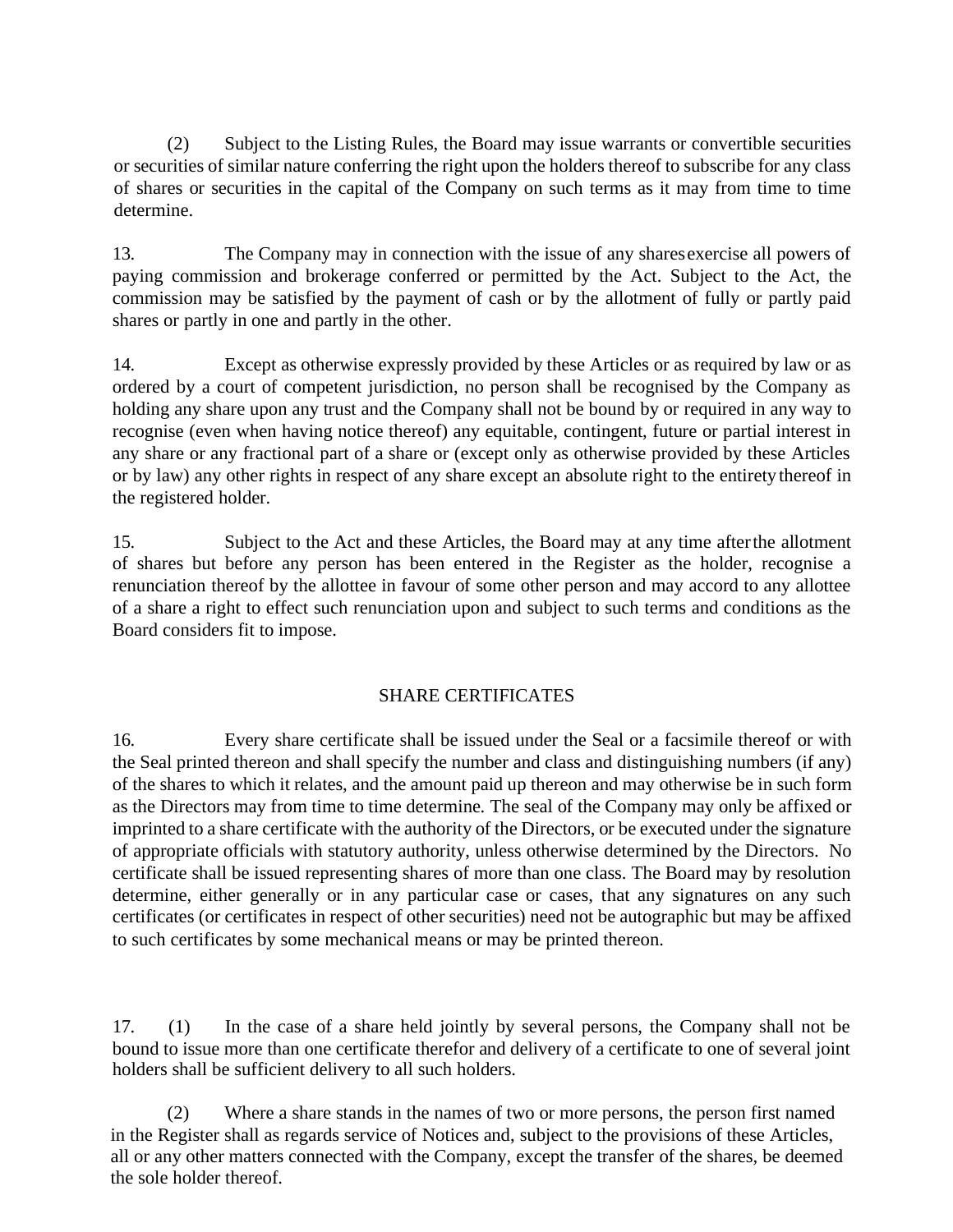18. Every person whose name is entered, upon an allotment of shares, as a Member in the Register shall be entitled, without payment, to receive one certificate for all such shares of any one class or several certificates each for one or more of such shares of such class upon payment for everycertificate after the first of such reasonable out-of-pocket expenses as the Board from time to time determines.

19. Share certificates shall be issued within the relevant time limit as prescribed by the Act or as the Designated Stock Exchange may from time to time determine, whichever is the shorter, after allotment or, except in the case of a transfer which the Company is for the time being entitled to refuse to register and does not register, after lodgment of a transfer with the Company.

20. (1) Upon every transfer of shares the certificate held by the transferor shall be given up to be cancelled, and shall forthwith be cancelled accordingly, and a new certificate shall be issued to the transferee in respect of the shares transferred to him at such fee as is provided in paragraph (2) of this Article. If any of the shares included in the certificate so given up shall be retained by the transferor a new certificate for the balance shall be issued to him at the aforesaid fee payable by the transferor to the Company in respect thereof.

(2) The fee referred to in paragraph (1) above shall be an amount not exceeding the relevant maximum amount as the Designated Stock Exchange may from time to time determine provided that the Board may at any time determine a lower amount for such fee.

21. If a share certificate shall be damaged or defaced or alleged to have been lost, stolen or destroyed a new certificate representing the same shares may be issued to the relevant Member upon request and on payment of such fee as the Designated Stock Exchange may determine to be the maximum fee payable or such lesser sum as the Board may determine and, subject to compliance with such terms (if any) as to evidence and indemnity and to payment of the costs and reasonable out-of-pocket expenses of the Company in investigating such evidence and preparing such indemnity as the Board may think fit and, in case of damage or defacement, on delivery of the old certificate to the Company provided always that where share warrants have been issued, no new share warrant shall be issued to replace one that has been lost unless the Directors are satisfied beyond reasonable doubt that the original has been destroyed.

### LIEN

22. The Company shall have a first and paramount lien on every share (not being a fully paid share) for all moneys (whether presently payable or not) called or payable at a fixed time in respect of that share. The Company shall also have a first and paramount lien on every share (not being a fully paid share) registered in the name of a Member (whether or not jointly with other Members) for all amounts of money presently payable by such Member or his estate to the Company whether the same shall have been incurred before or after notice to the Company of any equitable or other interest of any person other than such member, and whether the period for the payment or discharge of the same shall have actually arrived or not, and notwithstanding that the same are joint debts or liabilities of such Member or his estate and any other person, whether a Member of the Company or not. The Company's lien on a share shall extend to all dividends or other moneys payable thereon or in respect thereof. The Board may at any time, generally or in any particular case, waive any lien that has arisen or declare any share exempt in whole or in part, from the provisions of this Article.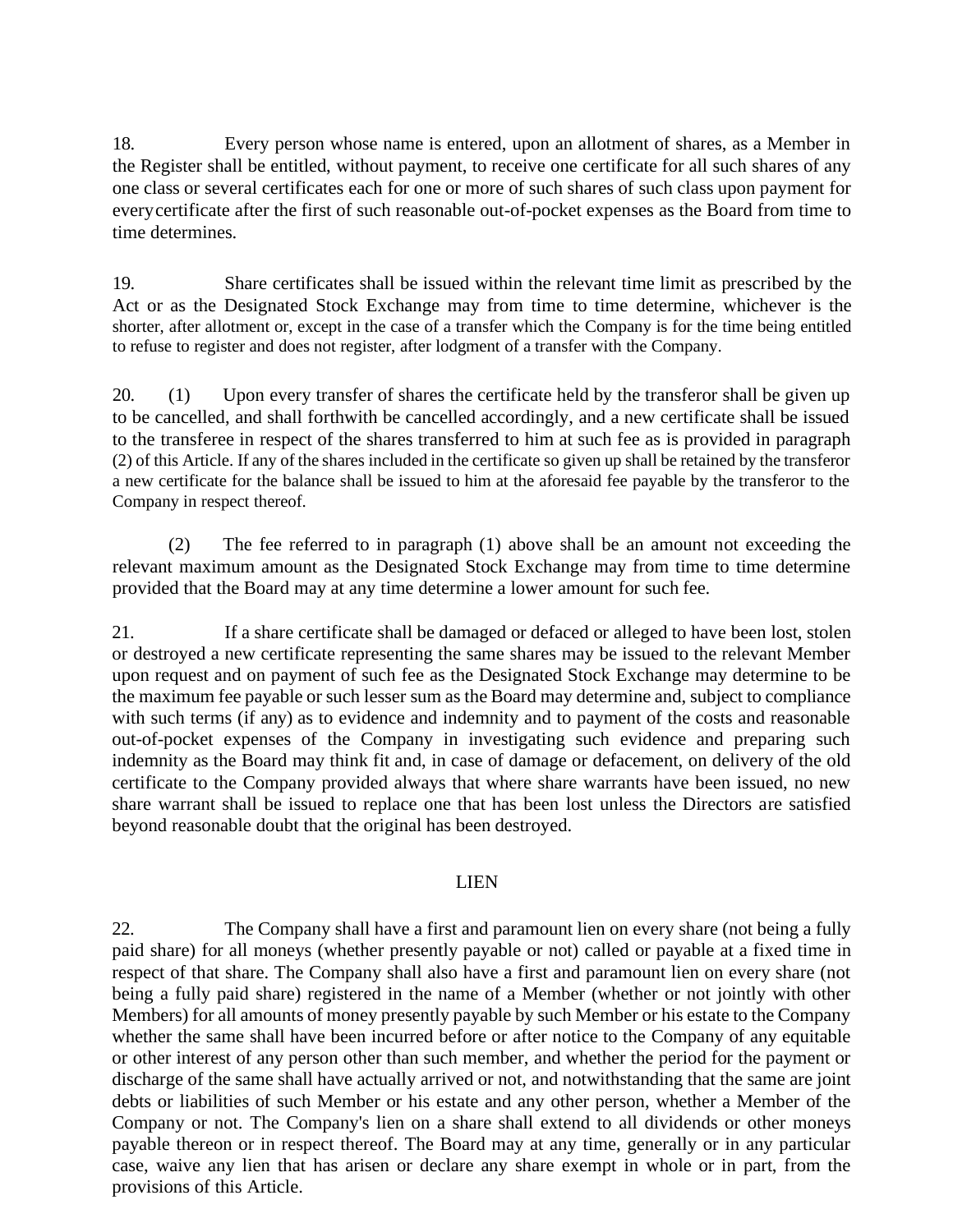23. Subject to these Articles, the Company may sell in such manner as the Board determines any share on which the Company has a lien, but no sale shall be made unless some sum in respect of which the lien exists is presently payable, or the liability or engagement in respect of which such lien exists is liable to be presently fulfilled or discharged nor until the expiration of fourteen clear days after a Notice in writing, stating and demanding payment of the sum presently payable, or specifying the liability or engagement and demanding fulfilment or discharge thereof and giving Notice of the intention to sell in default, has been served on the registered holder for the time being of the share or the person entitled thereto by reason of his death or bankruptcy.

24. The net proceeds of the sale shall be received by the Company and applied in or towards payment or discharge of the debt or liability in respect of which the lien exists, so far as the same is presently payable, and any residue shall (subject to a like lien for debts or liabilities not presently payable as existed upon the share prior to the sale) be paid to the person entitled to the share at the time of the sale. To give effect to any such sale the Board may authorise some person to transfer the shares sold to the purchaser thereof. The purchaser shall be registered as the holder of the shares so transferred and he shall not be bound to see to the application of the purchase money, nor shall his title to the shares be affected by any irregularity or invalidity in the proceedings relating to the sale.

## CALLS ON SHARES

25. Subject to these Articles and to the terms of allotment, the Board may from time to time make calls upon the Members in respect of any moneys unpaid on their shares (whether on account of the nominal value of the shares or by way of premium), and each Member shall (subject to being given at least fourteen (14) clear days' Notice specifying the time and place of payment) pay to the Company as required by such Notice the amount called on his shares. A call may be extended, postponed or revoked in whole or in part as the Board determines but no member shall be entitled to any such extension, postponement or revocation except as a matter of grace and favour.

26. A call shall be deemed to have been made at the time when the resolution of the Board authorising the call was passed and may be made payable either in one lump sum or by instalments.

27. A person upon whom a call is made shall remain liable for calls made upon him notwithstanding the subsequent transfer of the shares in respect of which the call was made. The joint holders of a share shall be jointly and severally liable to pay all calls and instalments due in respect thereof or other moneys due in respect thereof.

28. If a sum called in respect of a share is not paid before or on the day appointed for payment thereof, the person from whom the sum is due shall pay interest on the amount unpaid from the day appointed for payment thereof to the time of actual payment at such rate (not exceeding twenty per cent. (20%) per annum) as the Board may determine, but the Board may in its absolute discretion waive payment of such interest wholly or in part.

29. No Member shall be entitled to receive any dividend or bonus or to be present and vote (save as proxy for another Member) at any general meeting either personally or by proxy, or be reckoned in a quorum, or exercise any other privilege as a Member until all calls or instalments due by him to the Company, whether alone or jointly with any other person, together with interest and expenses (if any) shall have been paid.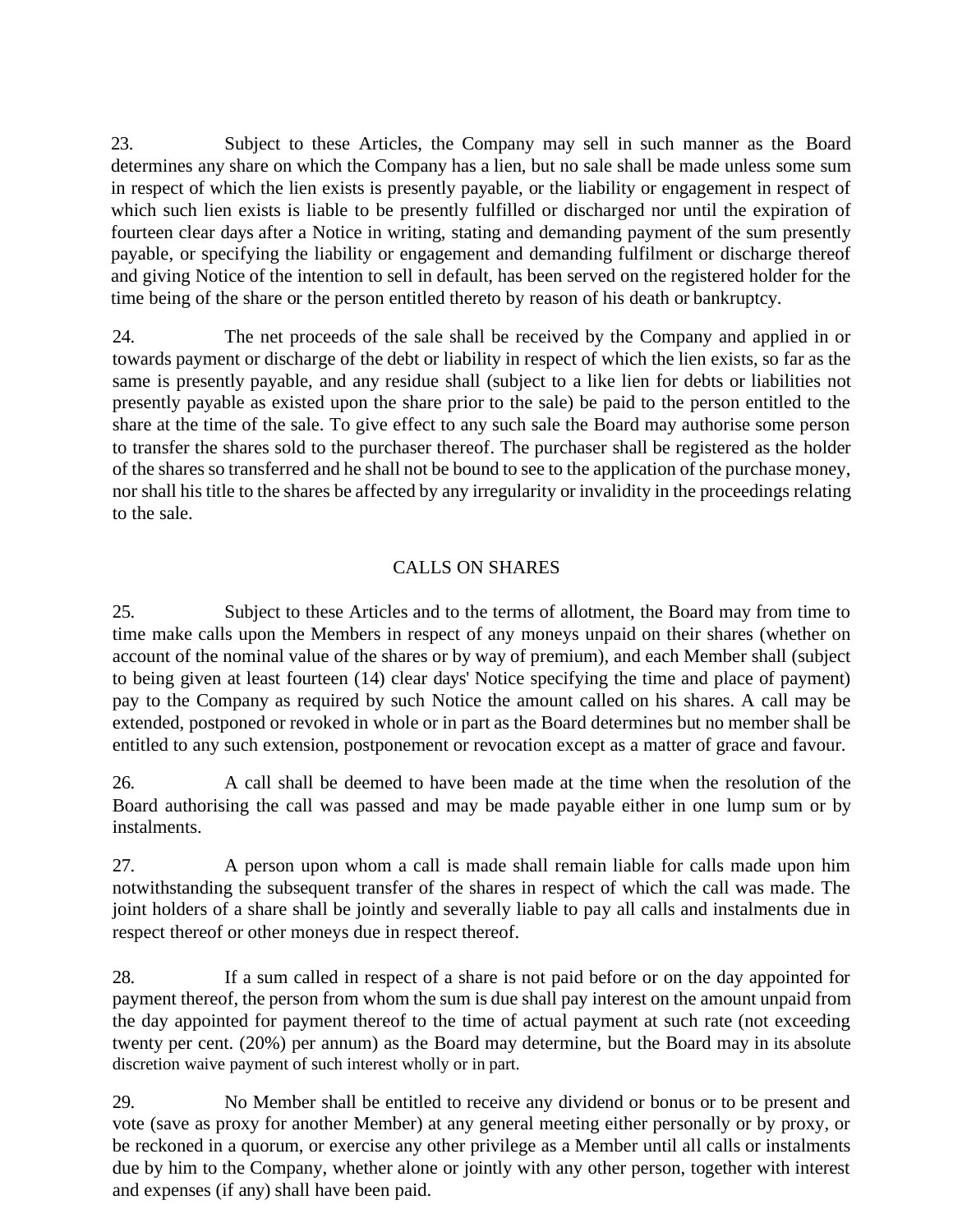30. On the trial or hearing of any action or other proceedings for the recovery of any money due for any call, it shall be sufficient to prove that the name of the Member sued is entered in the Register as the holder, or one of the holders, of the shares in respect of which such debt accrued, that the resolution making the call is duly recorded in the minute book, and that notice of such call was duly given to the Member sued, in pursuance of these Articles; and it shall not be necessary to prove the appointment of the Directors who made such call, nor any other matters whatsoever, but the proof of the matters aforesaid shall be conclusive evidence of the debt.

31. Any amount payable in respect of a share upon allotment or at any fixed date, whether in respect of nominal value or premium or as an instalment of a call, shall be deemed to be a call duly made and payable on the date fixed for payment and if it is not paid the provisions of these Articles shall apply as if that amount had become due and payable by virtue of a call duly made and notified.

32. On the issue of shares the Board may differentiate between the allottees or holders as to the amount of calls to be paid and the times of payment.

33. The Board may, if it thinks fit, receive from any Member willing to advance the same, and either in money or money's worth, all or any part of the moneys uncalled and unpaid or instalments payable upon any shares held by him and upon all or any of the moneys so advanced (until the same would, but for such advance, become presently payable) pay interest at such rate(if any) as the Board may decide. The Board may at any time repay the amount so advanced upon giving to such Member not less than one month's Notice of its intention in that behalf, unless before the expiration of such notice the amount so advanced shall have been called up on the shares in respect of which it was advanced. Such payment in advance shall not entitle the holder of such share or shares to participate in respect thereof in a dividend subsequently declared.

# FORFEITURE OF SHARES

34. (1) If a call remains unpaid after it has become due and payable the Board may give to the person from whom it is due not less than fourteen (14) clear days' Notice:

- (a) requiring payment of the amount unpaid together with any interest which may have accrued and which may still accrue up to the date of actual payment; and
- (b) stating that if the Notice is not complied with the shares on which the call was made will be liable to be forfeited.

(2) If the requirements of any such Notice are not complied with, any share in respect of which such Notice has been given may at any time thereafter, before payment of all calls and interest due in respect thereof has been made, be forfeited by a resolution of the Board to that effect, and such forfeiture shall include all dividends and bonuses declared in respect of the forfeited share but not actually paid before the forfeiture.

35. When any share has been forfeited, notice of the forfeiture shall be served upon the person who was before forfeiture the holder of the share. No forfeiture shall be invalidated by any omission or neglect to give such Notice.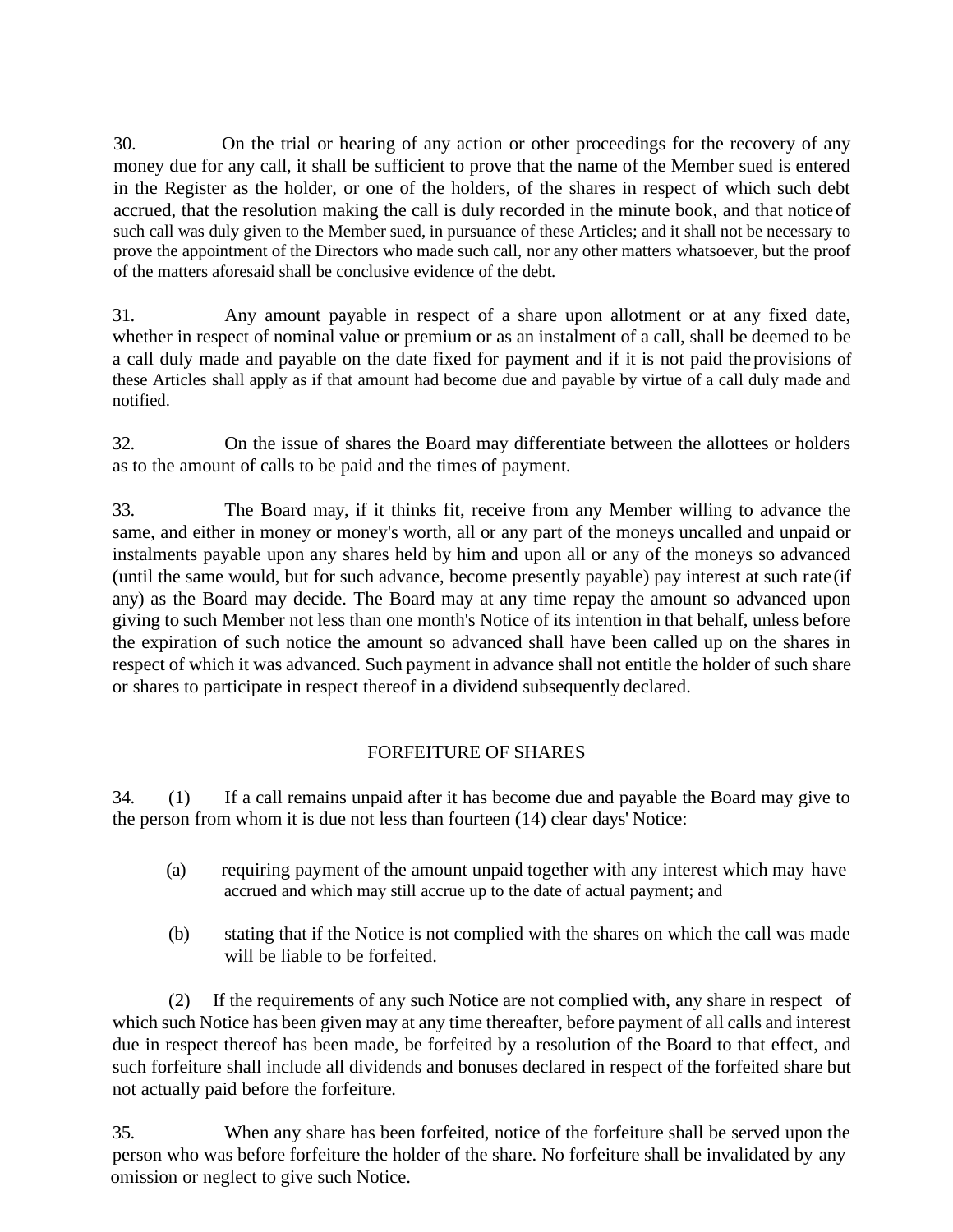36. The Board may accept the surrender of any share liable to be forfeited hereunder and, in such case, references in these Articles to forfeiture will include surrender.

37. Any share so forfeited shall be deemed the property of the Company and may be sold, re-allotted or otherwise disposed of to such person, upon such terms and in such manner as the Board determines, and at any time before a sale, re-allotment or disposition the forfeiture may be annulled by the Board on such terms as the Board determines.

38. A person whose shares have been forfeited shall cease to be a Member in respect of the forfeited shares but nevertheless shall remain liable to pay the Company all moneys which at the date of forfeiture were presently payable by him to the Company in respect of the shares, with (if the Directors shall in their discretion so require) interest thereon from the date of forfeiture until payment at such rate (not exceeding twenty per cent. (20%) per annum) as the Board determines. The Board may enforce payment thereof if it thinks fit, and without any deduction or allowance for the value of the forfeited shares, at the date of forfeiture, but his liability shall cease if and when the Company shall have received payment in full of all such moneys in respect of the shares. For the purposes of this Article any sum which, by the terms of issue of a share, is payable thereon at a fixed time which is subsequent to the date of forfeiture, whether on account of the nominal value of the share or by way of premium, shall notwithstanding that time has not yet arrived be deemed to be payable at the date of forfeiture, and the same shall become due and payable immediately upon the forfeiture, but interest thereon shall only be payable in respect of any period between the said fixed time and the date of actual payment.

39. A declaration by a Director or the Secretary that a share has been forfeited on a specified date shall be conclusive evidence of the facts therein stated as against all persons claiming to be entitled to the share, and such declaration shall (subject to the execution of an instrument of transfer by the Company if necessary) constitute a good title to the share, and the person to whom the share is disposed of shall be registered as the holder of the share and shall not be bound to see to the application of the consideration (if any), nor shall his title to the share be affected by any irregularity in or invalidity of the proceedings in reference to the forfeiture, sale or disposal of the share. When any share shall have been forfeited, notice of the declaration shall be given to the Member in whose name it stood immediately prior to the forfeiture, and an entry of the forfeiture, with the date thereof, shall forthwith be made in the register, but no forfeiture shall be in any manner invalidated by any omission or neglect to give such notice or make any such entry.

40. Notwithstanding any such forfeiture as aforesaid the Board may at any time, before any shares so forfeited shall have been sold, re-allotted or otherwise disposed of, permit the shares forfeited to be bought back upon the terms of payment of all calls and interest due upon and expenses incurred in respect of the share, and upon such further terms (if any) as it thinks fit.

41. The forfeiture of a share shall not prejudice the right of the Company to any call already made or instalment payable thereon.

42. The provisions of these Articles as to forfeiture shall apply in the case of nonpayment of any sum which, by the terms of issue of a share, becomes payable at a fixed time, whether on account of the nominal value of the share or by way of premium, as if the same had been payable by virtue of a call duly made and notified.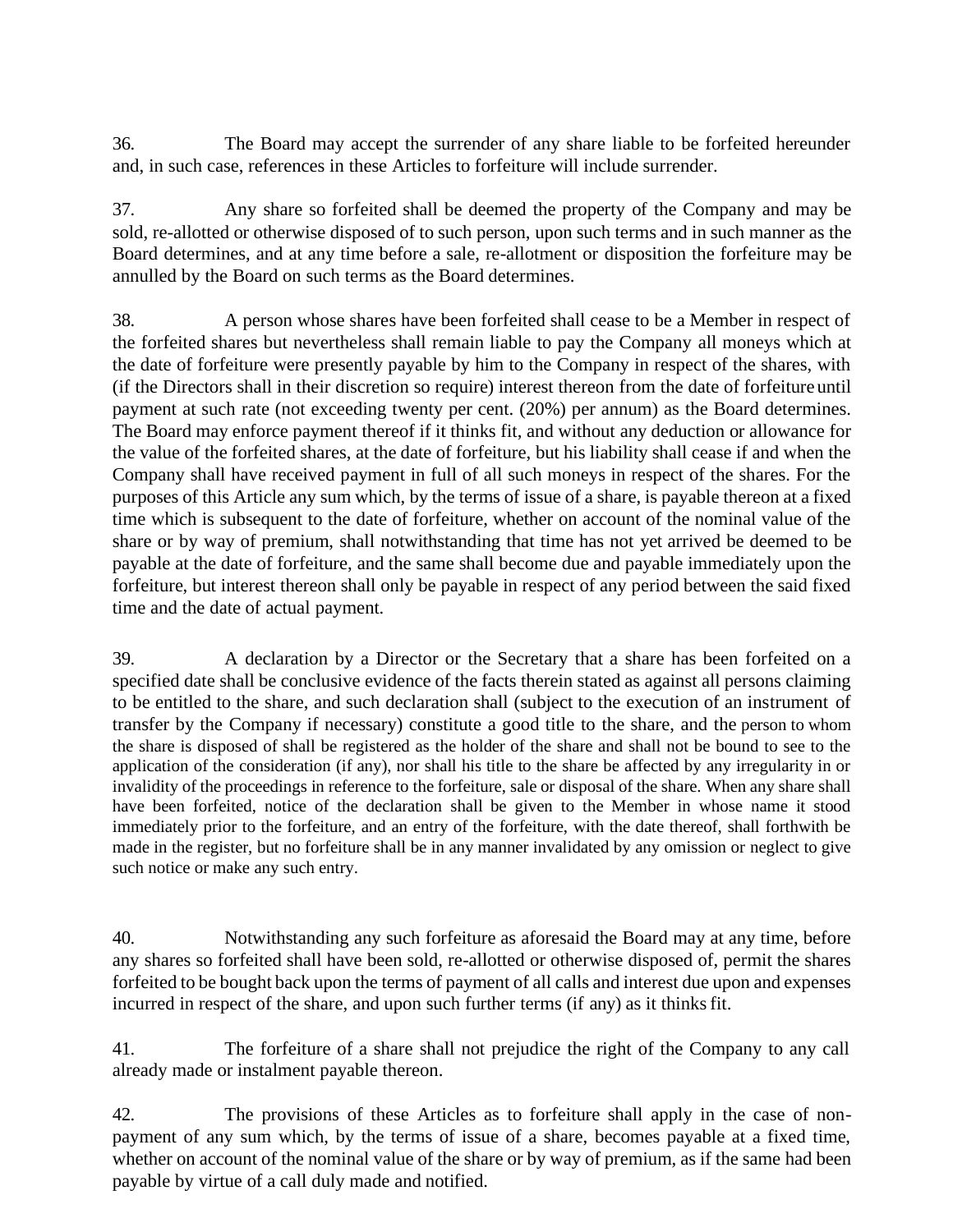### REGISTER OF MEMBERS

43. (1) The Company shall keep in one or more books a Register of its Members and shall enter therein the following particulars, that is to say:

- (a) the name and address of each Member, the number and class of shares held by him and the amount paid or agreed to be considered as paid on such shares;
- (b) the date on which each person was entered in the Register; and
- (c) the date on which any person ceased to be a Member.

(2) The Company may keep an overseas or local or other branch register of Members resident in any place, and the Board may make and vary such regulations as it determines in respect of the keeping of any such register and maintaining a Registration Office in connection therewith.

44. The Register and branch register of Members, as the case may be, shall be open to inspection for at least two (2) hours during business hours by Members without charge or by any other person, upon a maximum payment of \$2.50 or such lesser sum specified by the Board, at the Office or such other place at which the Register is kept in accordance with the Act or, if appropriate, upon a maximum payment of \$1.00 or such lesser sum specified by the Board at the Registration Office. The Register including any overseas or local or other branch register of Members may, after notice has been given by advertisement in an appointed newspaper or any other newspapers in accordance with the requirements of any Designated Stock Exchange or by any electronic means in such manner as may be accepted by the Designated Stock Exchange to that effect, be closed at such times or for such periods not exceeding in the whole thirty (30) days in each year as the Board may determine and either generally or in respect of any class of shares.

### RECORD DATES

45. Subject to the Listing Rules, notwithstanding any other provision of these Articles, the Company or the Directors may fix any date as the record date for:

- (a) determining the Members entitled to receive any dividend, distribution, allotment or issue;
- (b) determining the Members entitled to receive Notice of and to vote at any general meeting of the Company.

# TRANSFER OF SHARES

46. (1) Subject to these Articles, any Member may transfer all or any of his shares by an instrument of transfer in the usual or common form or in a form prescribed by the Designated Stock Exchange or in any other form approved by the Board and may be under hand or, if the transferor or transferee is a clearing house or its nominee(s), by hand or by machine imprinted signature or by such other manner of execution as the Board may approve from time to time.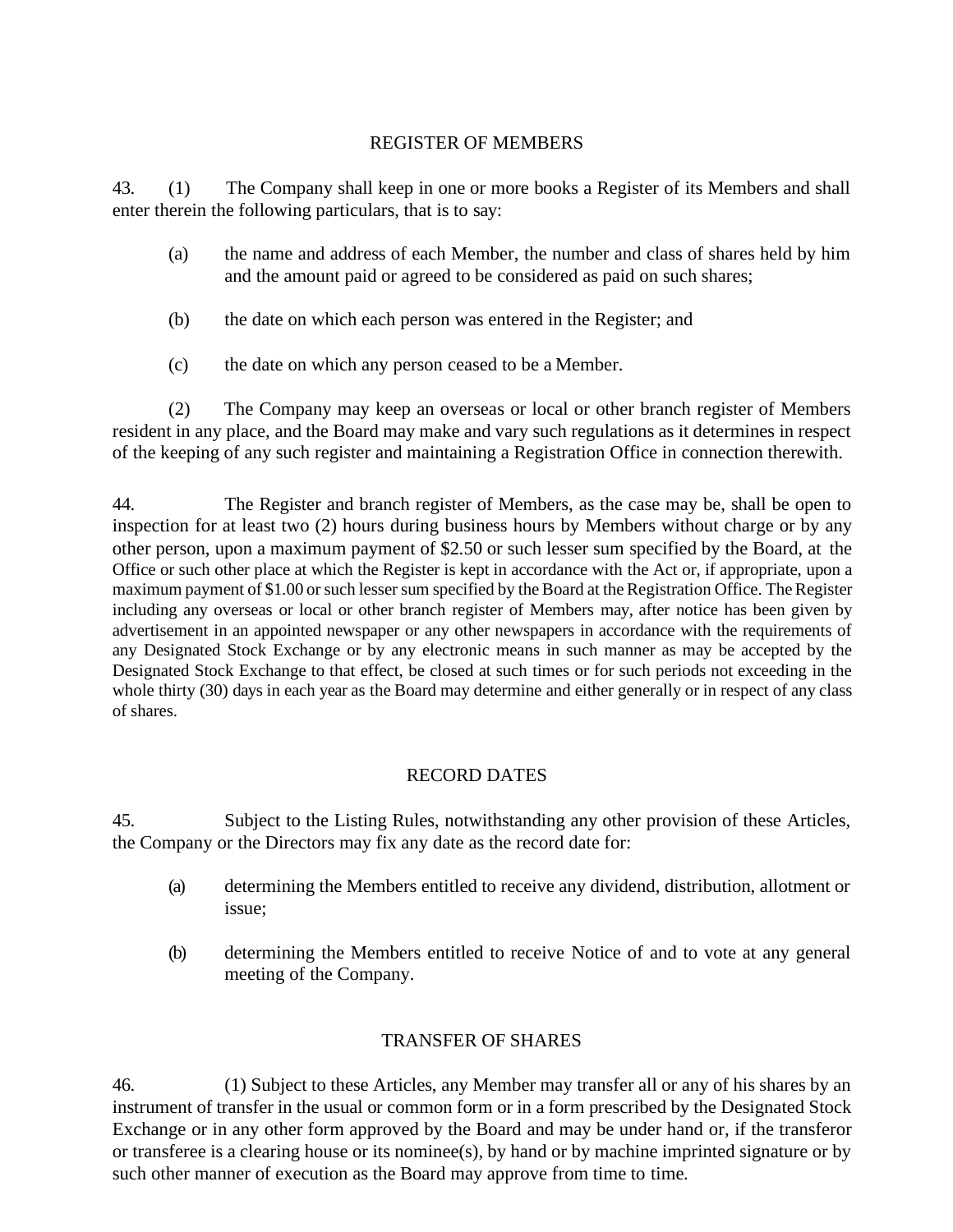(2) Notwithstanding the provisions of subparagraph (1) above, for so long as any shares are listed on the Designated Stock Exchange, titles to such listed shares may be evidenced and transferred in accordance with the laws applicable to and the Listing Rules that are or shall be applicable to such listed shares. The register of members of the Company in respect of its listed shares (whether the Register or a branch register) may be kept by recording the particulars required by Section 40 of the Act in a form otherwise than legible if such recording otherwise complies with the laws applicable to and the Listing Rules that are or shall be applicable to such listed shares.

47. The instrument of transfer shall be executed by or on behalf of the transferor and the transferee provided that the Board may dispense with the execution of the instrument of transfer by the transferee in any case which it thinks fit in its discretion to do so. Without prejudice to the last preceding Article, the Board may also resolve, either generally or in any particular case, upon request by either the transferor or transferee, to accept mechanically executed transfers. The transferor shall be deemed to remain the holder of the share until the name of the transferee is entered in the Register in respect thereof. Nothing in these Articles shall preclude the Board from recognising a renunciation of the allotment or provisional allotment of any share by the allottee in favour of some other person.

48. (1) The Board may, in its absolute discretion, and without giving any reason therefor, refuse to register a transfer of any share (not being a fully paid up share) to a person of whom it does not approve, or any share issued under any share incentive scheme for employees upon which a restriction on transfer imposed thereby still subsists, and it may also, without prejudice to the foregoing generality, refuse to register a transfer of any share to more than four (4) joint holders or a transfer of any share (not being a fully paid up share) on which the Company has a lien.

(2) No transfer shall be made to an infant or to a person of unsound mind or under other legal disability.

(3) The Board in so far as permitted by any applicable law may, in its absolute discretion, at any time and from time to time transfer any share upon the Register to any branch register or any share on any branch register to the Register or any other branch register. In the event of any such transfer, the Member requesting such transfer shall bear the cost of effecting the transfer unless the Board otherwise determines.

(4) Unless the Board otherwise agrees (which agreement may be on such terms and subject to such conditions as the Board in its absolute discretion may from time to time determine, and which agreement the Board shall, without giving any reason therefor, be entitled in its absolute discretion to give or withhold), no shares upon the Register shall be transferred to any branch register nor shall shares on any branch register be transferred to the Register or any other branch register and all transfers and other documents of title shall be lodged for registration, and registered, in the case of any shares on a branch register, at the relevant Registration Office, and, in the case of any shares on the Register, at the Office or such other place at which the Register is kept in accordance with the Act.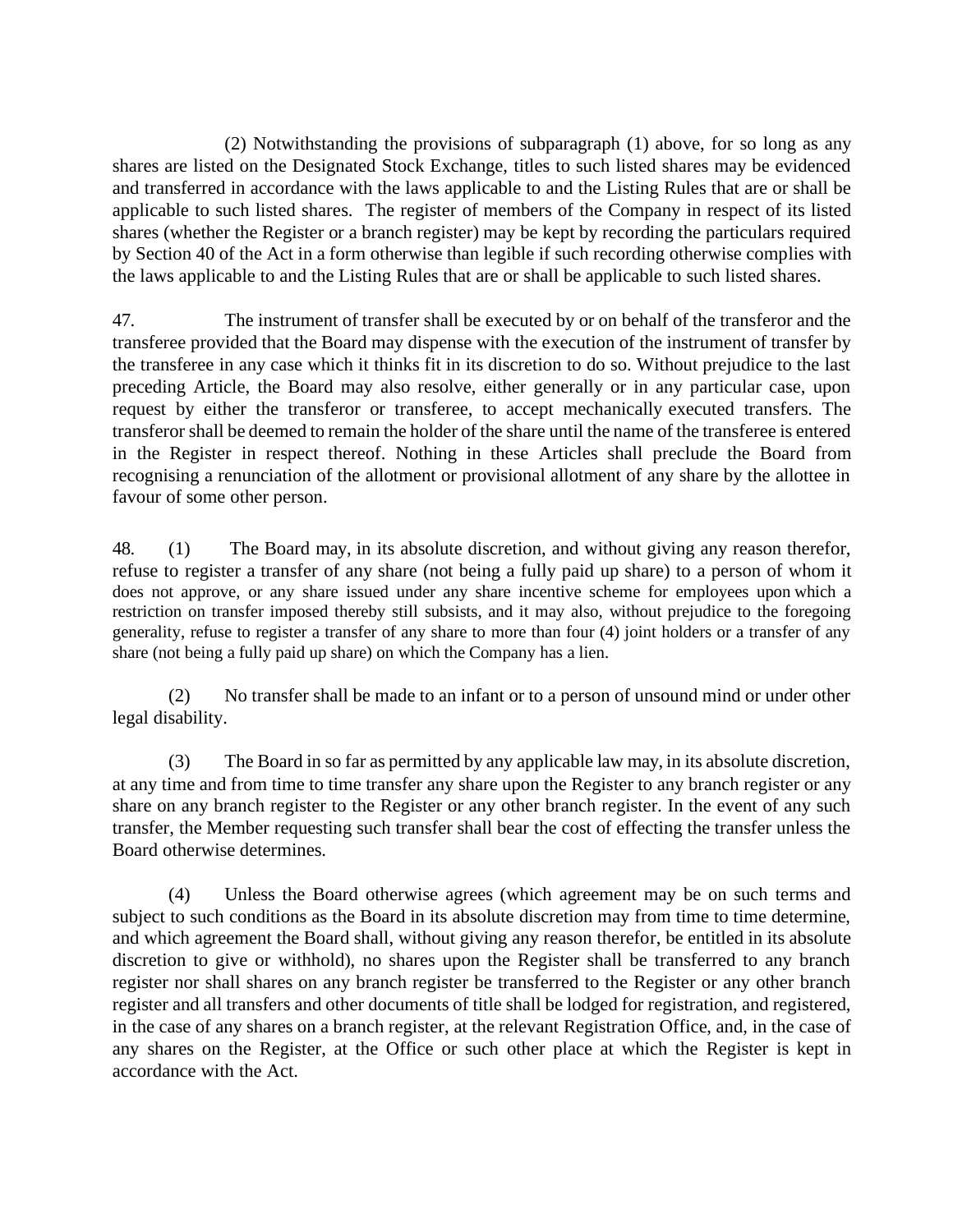49. Without limiting the generality of the last preceding Article, the Board may decline to recognise any instrument of transfer unless:-

- (a) a fee of such maximum sum as the Designated Stock Exchange may determine to be payable or such lesser sum as the Board may from time to time require is paid to the Company in respect thereof;
- (b) the instrument of transfer is in respect of only one class of share;
- (c) the instrument of transfer is lodged at the Office or such other place at which the Register is kept in accordance with the Act or the Registration Office (as the case may be) accompanied by the relevant share certificate(s) and such other evidence as the Board may reasonably require to show the right of the transferor to make the transfer (and, if the instrument of transfer is executed by some other person on his behalf, the authority of that person so to do); and
- (d) if applicable, the instrument of transfer is duly and properly stamped.

50. If the Board refuses to register a transfer of any share, it shall, within two (2) months after the date on which the transfer was lodged with the Company, send to each of the transferor and transferee notice of the refusal.

51. The registration of transfers of shares or of any class of shares may, after notice has been given by announcement or by electronic communication or by advertisement in any newspapers or by any other means in accordance with the requirements of any Designated Stock Exchange to that effect be suspended at such times and for such periods (not exceeding in the whole thirty (30) days in any year) as the Board may determine. The period of thirty (30) days may be extended in respect of any year if approved by the Members by ordinary resolution.

### TRANSMISSION OF SHARES

52. If a Member dies, the survivor or survivors where the deceased was a joint holder, and his legal personal representatives where he was a sole or only surviving holder, will be the only persons recognised by the Company as having any title to his interest in the shares; but nothing in this Article will release the estate of a deceased Member (whether sole or joint) from any liability in respect of any share which had been solely or jointly held by him.

53. Any person becoming entitled to a share in consequence of the death or bankruptcy or winding-up of a Member may, upon such evidence as to his title being produced as may be required by the Board, elect either to become the holder of the share or to have some person nominated by him registered as the transferee thereof. If he elects to become the holder he shall notify the Company in writing either at the Registration Office or Office, as the case may be, to that effect. If he elects to have another person registered he shall execute a transfer of the share in favour of that person. The provisions of these Articles relating to the transfer and registration of transfers of shares shall apply to such notice or transfer as aforesaid as if the death or bankruptcy of the Member had not occurred and the notice or transfer were a transfer signed by such Member.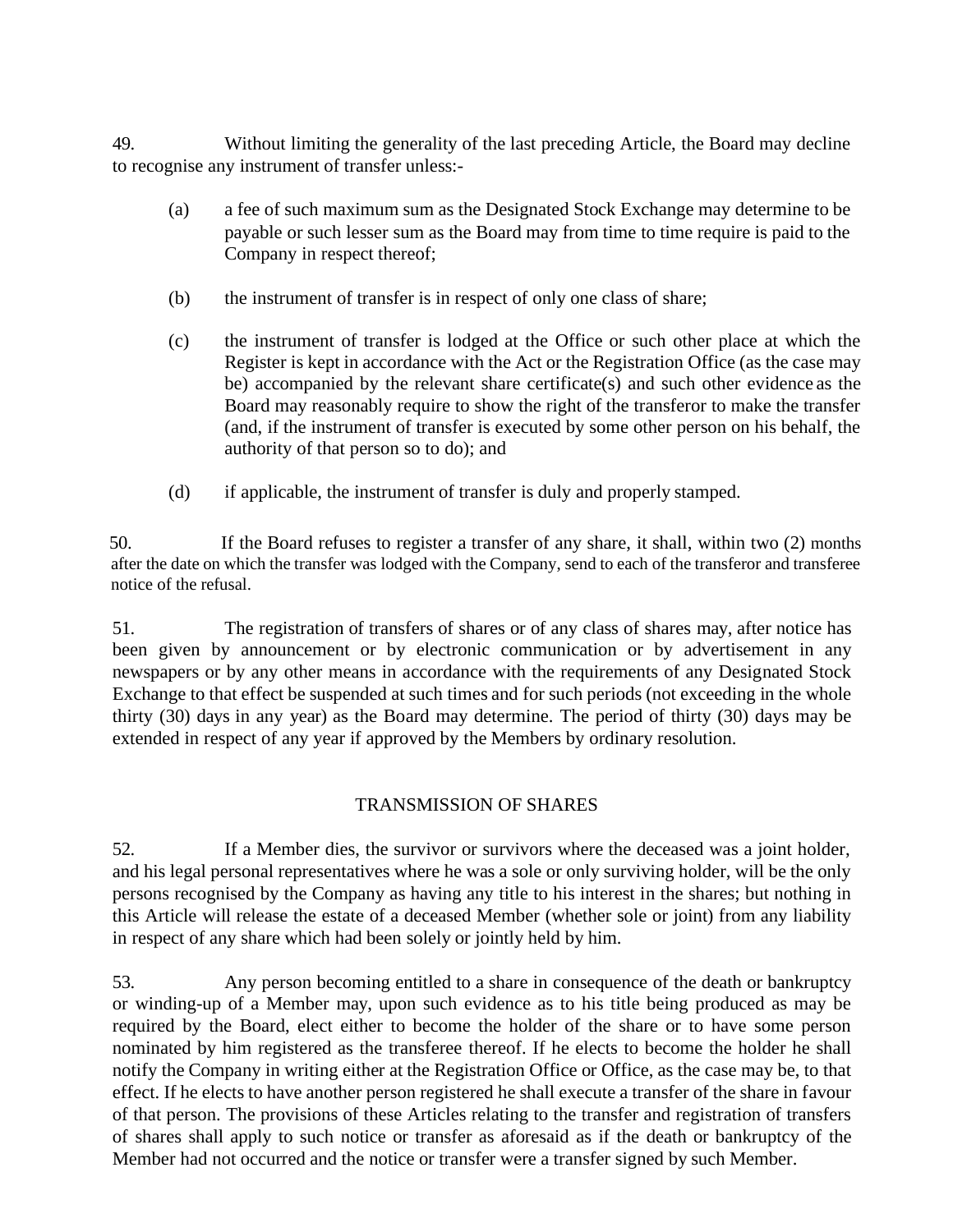54. A person becoming entitled to a share by reason of the death or bankruptcy or winding-up of a Member shall be entitled to the same dividends and other advantages to which he would be entitled if he were the registered holder of the share. However, the Board may, if it thinks fit, withhold the payment of any dividend payable or other advantages in respect of such share until such person shall become the registered holder of the share or shall have effectually transferred such share, but, subject to the requirements of Article 75(2) being met, such a person may vote at meetings.

### UNTRACEABLE MEMBERS

55. (1) Without prejudice to the rights of the Company under paragraph (2) of this Article, the Company may cease sending cheques for dividend entitlements or dividend warrants by post if such cheques or warrants have been left uncashed on two consecutive occasions. However, the Company may exercise the power to cease sending cheques for dividend entitlements or dividend warrants after the first occasion on which such a cheque or warrant is returned undelivered.

(2) The Company shall have the power to sell, in such manner as the Board thinks fit, any shares of a Member who is untraceable, but no such sale shall be made unless:

- (a) all cheques or warrants in respect of dividends of the shares in question, being not less than three in total number, for any sum payable in cash to the holder of such shares in respect of them sent during the relevant period in the manner authorised by the Articles of the Company have remained uncashed;
- (b) so far as it is aware at the end of the relevant period, the Company has not at any time during the relevant period received any indication of the existence of the Member who is the holder of such shares or of a person entitled to such shares by death, bankruptcy or operation of law; and
- (c) the Company, if so required by the rules governing the listing of shares on the Designated Stock Exchange, has given notice to, and caused advertisement in newspapers in accordance with the requirements of, the Designated Stock Exchange to be made of its intention to sell such shares in the manner required by the Designated Stock Exchange, and a period of three (3) months or such shorter period as may be allowed by the Designated Stock Exchange has elapsed since the date of such advertisement.

For the purpose of the foregoing, the "relevant period" means the period commencing twelve years before the date of publication of the advertisement referred to in paragraph (c) of this Article and ending at the expiry of the period referred to in that paragraph.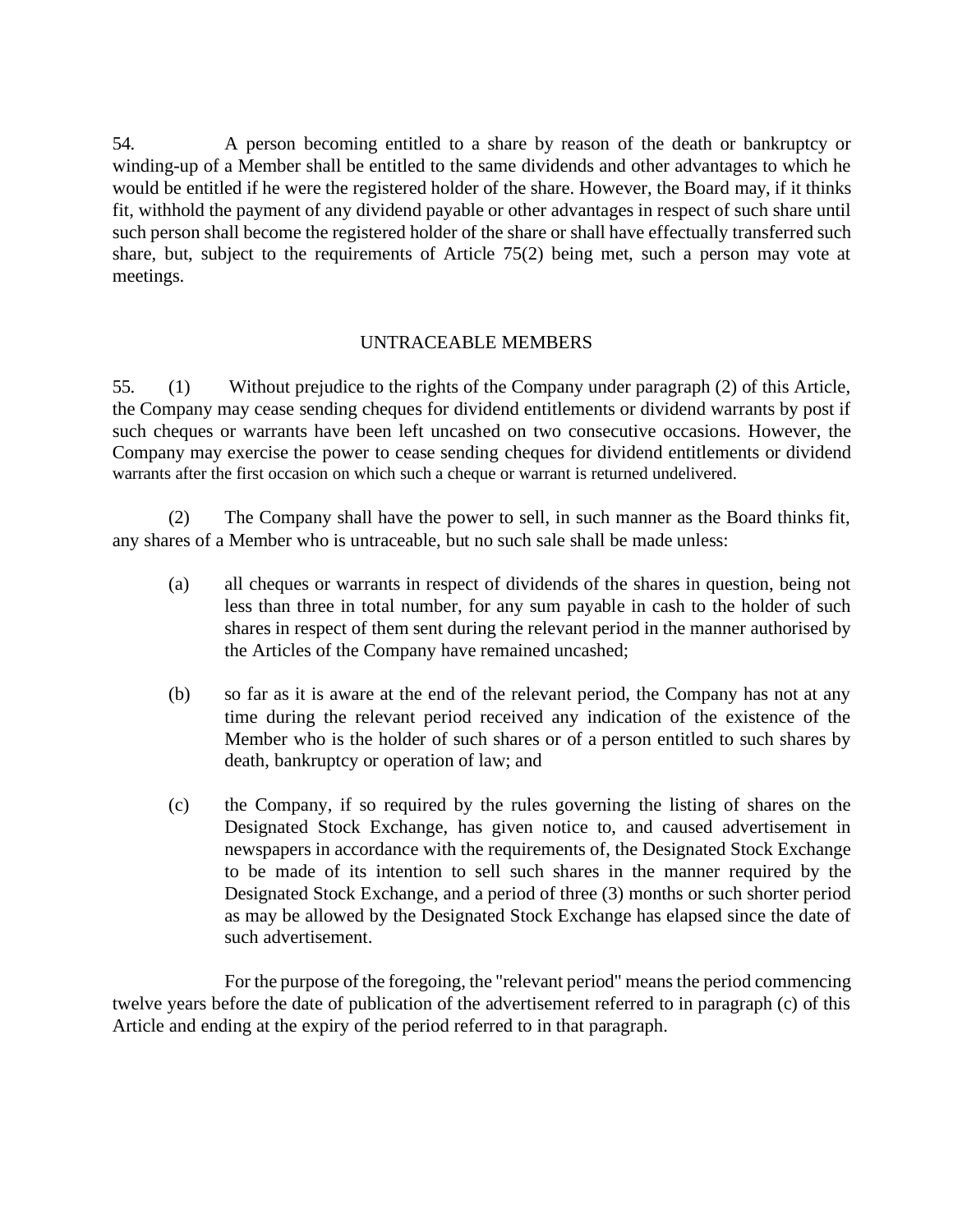(3) To give effect to any such sale the Board may authorise some person to transfer the said shares and an instrument of transfer signed or otherwise executed by or on behalf of such person shall be as effective as if it had been executed by the registered holder or the person entitled by transmission to such shares, and the purchaser shall not be bound to see to the application of the purchase money nor shall his title to the shares be affected by any irregularity or invalidity in the proceedings relating to the sale. The net proceeds of the sale will belong to the Company and upon receipt by the Company of such net proceeds it shall become indebted to the former Member for an amount equal to such net proceeds. No trust shall be created in respect of such debt and no interest shall be payable in respect of it and the Company shall not be required to account for any money earned from the net proceeds which may be employed in the business of the Company or as it thinks fit. Any sale under this Article shall be valid and effective notwithstanding that the Member holding the shares sold is dead, bankrupt or otherwise under any legal disability or incapacity.

### GENERAL MEETINGS

56. An annual general meeting of the Company shall be held in each financial year other thanthe financial year of the Company's adoption of these Articles and such annual general meeting must be held within six (6) months after the end of Company's financial year (unless a longer period would not infringe the rules of the Designated Stock Exchange, if any).

57. Each general meeting, other than an annual general meeting, shall be called an extraordinary general meeting. All general meetings (including an annual general meeting, any adjourned meeting or postponed meeting) may be held as a physical meeting in any part of the world and at one or more locations as provided in Article 64A, as a hybrid meeting or as an electronic meeting, as may be determined by the Board in its absolute discretion.

58. The Board may whenever it thinks fit call extraordinary general meetings. Any one or more Member(s) holding at the date of deposit of the requisition not less than one-tenth of the paid up capital of the Company carrying the right of voting at general meetings of the Company shall at all times have the right, by written requisition to the Board or the Secretary of the Company, to require an extraordinary general meeting to be called by the Board for the transaction of any business or resolution specified in such requisition; and such meeting shall be held within two (2) months after the deposit of such requisition. If within twenty-one (21) days of such deposit the Board fails to proceed to convene such meeting the requisitionist(s) himself (themselves) may convene a physical meeting at only one location which will be the Principal Meeting Place, and all reasonable expenses incurred by the requisitionist(s) as a result of the failure of the Board shall be reimbursed to the requisitionist(s) by the Company.

### NOTICE OF GENERAL MEETINGS

59. (1) An annual general meeting must be called by Notice of not less than twenty-one (21) clear days. All other general meetings (including an extraordinary general meeting) must be called by Notice of not less than fourteen (14) clear days but if permitted by the Listing Rules, a general meeting may be called by shorter notice, subject to the Act, if it is so agreed: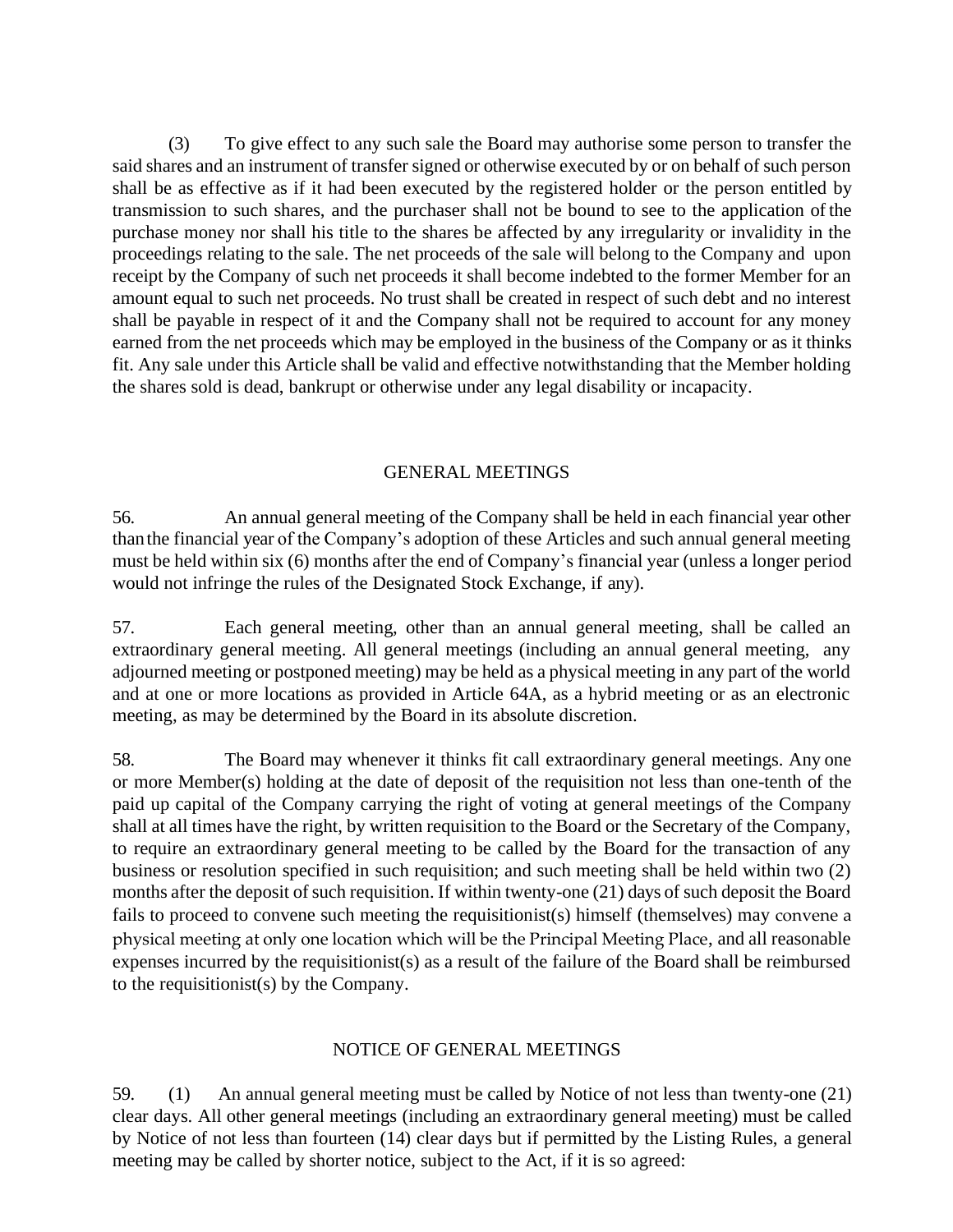- (a) in the case of a meeting called as an annual general meeting, by all the Members entitled to attend and vote thereat; and
- (b) in the case of any other meeting, by a majority in number of the Members having the right to attend and vote at the meeting, being a majority together representing not less than ninety-five per cent. (95%) of the total voting rights at the meeting of all the Members.

(2) The Notice shall specify (a) the time and date of the meeting, (b) save for an electronic meeting, the place of the meeting and if there is more than one meeting location as determined by the Board pursuant to Article 64A, the principal place of the meeting (the "Principal Meeting Place"), (c) if the general meeting is to be a hybrid meeting or an electronic meeting, the Notice shall include a statement to that effect and with details of the electronic facilities for attendance and participation by electronic means at the meeting or where such details will be made available by the Company prior to the meeting, and (d) particulars of resolutions to be considered at the meeting. The Notice convening an annual general meeting shall specify the meeting as such. Notice of every general meeting shall be given to all Members other than to such Members as, under the provisions of these Articles or the terms of issue of the shares they hold, are not entitled to receive such Notices from the Company, to all persons entitled to a share in consequence of the death or bankruptcy or winding-up of a Member and to each of the Directors and the Auditors.

60. The accidental omission to give Notice of a meeting or (in cases where instruments of proxy are sent out with the Notice) to send such instrument of proxy to, or the non-receipt of such Notice or such instrument of proxy by, any person entitled to receive such Notice shall not invalidate any resolution passed or the proceedings at that meeting.

### PROCEEDINGS AT GENERAL MEETINGS

61. (1) All business shall be deemed special that is transacted at an extraordinary general meeting, and also all business that is transacted at an annual general meeting, with the exception of:

- (a) the declaration and sanctioning of dividends;
- (b) consideration and adoption of the accounts and balance sheet and the reports of the Directors and Auditors and other documents required to be annexed to the balance sheet;
- (c) the election of Directors whether by rotation or otherwise in the place of those retiring;
- (d) appointment of Auditors (where special notice of the intention for such appointment is not required by the Act) and other officers;
- (e) the fixing of the remuneration of the Auditors, and the voting of remuneration or extra remuneration to the Directors;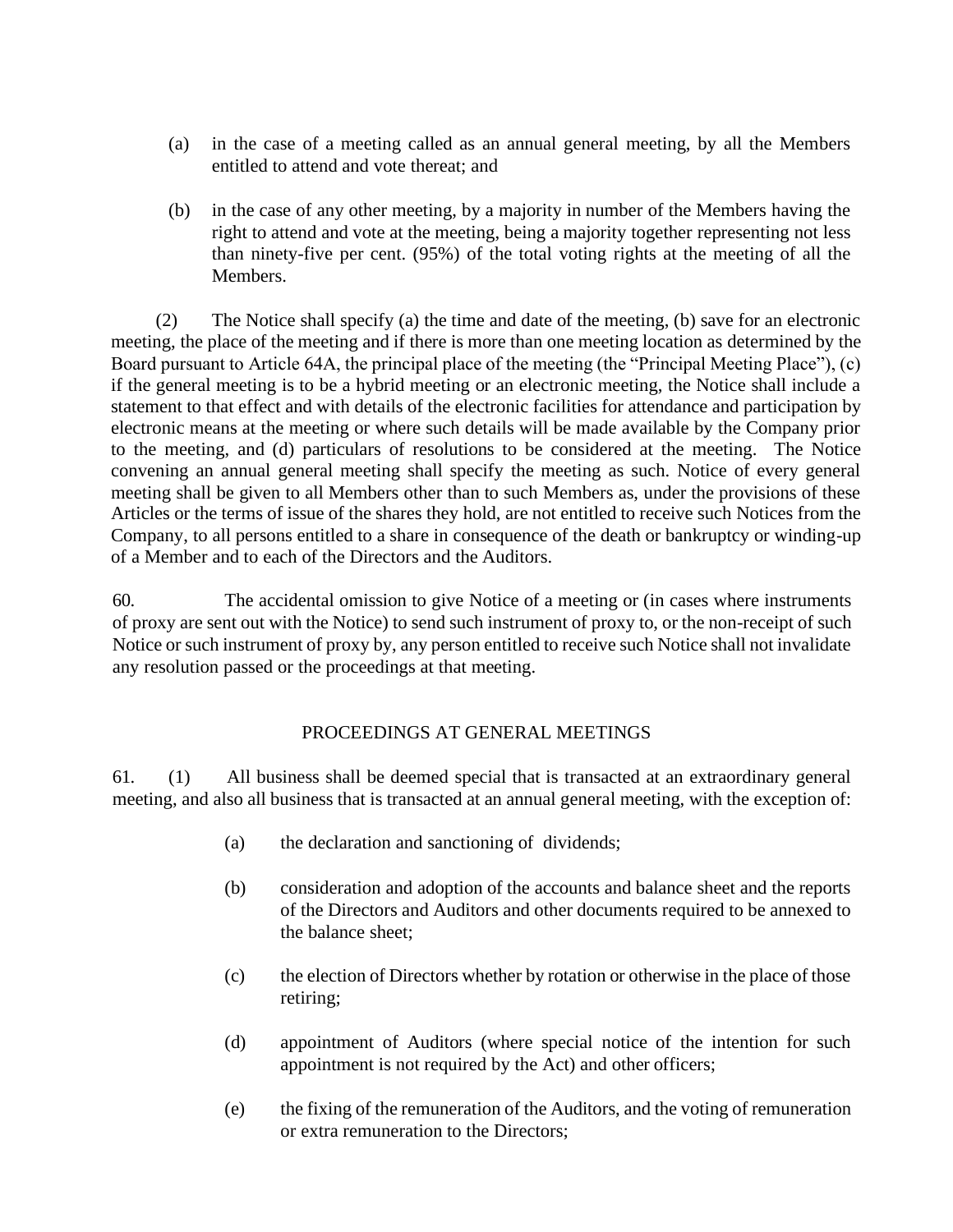- (f) the granting of any mandate or authority to the Directors to offer, allot, grant options over or otherwise dispose of the unissued shares in the capital of the Company representing not more than 20 per cent. In nominal value of its existing issued share capital; and
- (g) the granting of any mandate or authority to the Directors to repurchase securities of the Company.

(2) No business other than the appointment of a chairman of a meeting shall be transacted at any general meeting unless a quorum is present at the commencement of the business. Two (2) Members entitled to vote and present in person or by proxy or, for quorum purposes only, two persons appointed by the clearing house as authorised representative or proxy shall form a quorum for all purposes.

62. If within thirty (30) minutes (or such longer time not exceeding one hour as the chairman of the meeting may determine to wait) after the time appointed for the meeting a quorum is not present, the meeting, if convened on the requisition of Members, shall be dissolved. In any other case it shall stand adjourned to the same day in the next week at the same time and (where applicable) same place(s) or to such time and (where applicable) such place(s) and in such form and manner referred to in Article 57 as the chairman of the meeting (or in default, as the Board) may absolutely determine. If at such adjourned meeting a quorum is not present within half an hour from the time appointed for holding the meeting, the meeting shall be dissolved.

63. The chairman of the Company shall preside as chairman at every general meeting. If at any meeting the chairman, is not present within fifteen (15) minutes after the time appointed for holding the meeting, or is not willing to act as chairman, the Directors present shall choose one of their number to act, or if one Director only is present he shall preside as chairman if willing to act. If no Director is present, or if each of the Directors present declines to take the chair, or if the chairman chosen shall retire from the chair, the Members present in person or by proxy and entitled to vote shall elect one of their number to be chairman.

64. Subject to Article 64C, the chairman may, with the consent of any meeting at which a quorum is present (and shall if so directed by the meeting), adjourn the meeting from time to time (or indefinitely) and/or from place to place(s) and/or from one form to another (a physical meeting, a hybrid meeting or an electronic meeting) as the meeting shall determine, but no business shall be transacted at any adjourned meeting other than the business which might lawfully have been transacted at the meeting had the adjournment not taken place. When a meeting is adjourned for fourteen (14) days or more, at least seven (7) clear days' Notice of the adjourned meeting shall be given specifying details set out in Article 59(2) but it shall not be necessary to specify in such Notice the nature of the business to be transacted at the adjourned meeting and the general nature of the business to be transacted. Save as aforesaid, it shall be unnecessary to give Notice of an adjournment.

64A. (1) The Board may, at its absolute discretion, arrange for persons entitled to attend a general meeting to do so by simultaneous attendance and participation by means of electronic facilities at such location or locations ("**Meeting Location(s)**") determined by the Board at its absolute discretion. Any Member or any proxy attending and participating in such way or any Member or proxy attending and participating in an electronic meeting or a hybrid meeting by means of electronic facilities is deemed to be present at and shall be counted in the quorum of the meeting.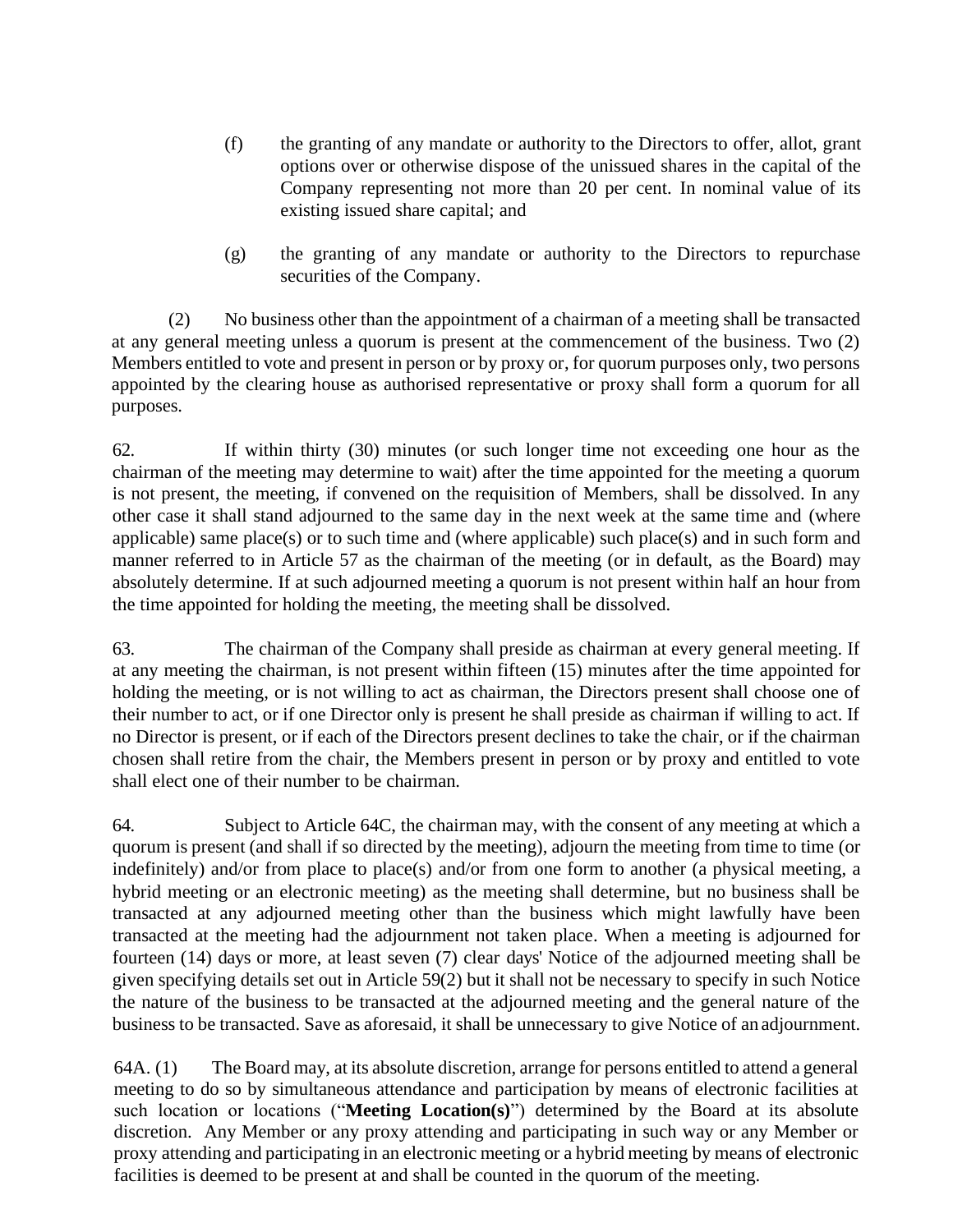(2) All general meetings are subject to the following and, where appropriate, all references to a "Member" or "Members" in this sub-paragraph (2) shall include a proxy or proxies respectively:

- (a) where a Member is attending a Meeting Location and/or in the case of a hybrid meeting, the meeting shall be treated as having commenced if it has commenced at the Principal Meeting Place;
- (b) Members present in person or by proxy at a Meeting Location and/or Members attending and participating in an electronic meeting or a hybrid meeting by means of electronic facilities shall be counted in the quorum for and entitled to vote at the meeting in question, and that meeting shall be duly constituted and its proceedings valid provided that the chairman of the meeting is satisfied that adequate electronic facilities are available throughout the meeting to ensure that Members at all Meeting Locations and Members participating in an electronic meeting or a hybrid meeting by means of electronic facilities are able to participate in the business for which the meeting has been convened;
- (c) where Members attend a meeting by being present at one of the Meeting Locations and/or where Members participating in an electronic meeting or a hybrid meeting by means of electronic facilities, a failure (for any reason) of the electronic facilities or communication equipment, or any other failure in the arrangements for enabling those in a Meeting Location other than the Principal Meeting Place to participate in the business for which the meeting has been convened or in the case of an electronic meeting or a hybrid meeting, the inability of one or more Members or proxies to access, or continue to access, the electronic facilities despite adequate electronic facilities having been made available by the Company, shall not affect the validity of the meeting or the resolutions passed, or any business conducted there or any action taken pursuant to such business provided that there is a quorum present throughout the meeting.
- (d) if any of the Meeting Locations is not in the same jurisdiction as the Principal Meeting Place and/or in the case of a hybrid meeting, the provisions of these Articles concerning the service and giving of Notice for the meeting, and the time for lodging proxies, shall apply by reference to the Principal Meeting Place; and in the case of an electronic meeting, the time for lodging proxies shall be as stated in the Notice for the meeting.

64B. The Board and, at any general meeting, the chairman of the meeting may from time to time make arrangements for managing attendance and/or participation and/or voting at the Principal Meeting Place, any Meeting Location(s) and/or participation in an electronic meeting or a hybrid meeting by means of electronic facilities (whether involving the issue of tickets or some other means of identification, passcode, seat reservation, electronic voting or otherwise) as it shall in its absolute discretion consider appropriate, and may from time to time change any such arrangements, provided that a Member who, pursuant to such arrangements, is not entitled to attend, in person or by proxy, at any Meeting Location shall be entitled so to attend at one of the other Meeting Locations; and the entitlement of any Member so to attend the meeting or adjourned meeting or postponed meeting at such Meeting Location or Meeting Locations shall be subject to any such arrangement as may be for the time being in force and by the Notice of meeting or adjourned meeting or postponed meeting stated to apply to the meeting.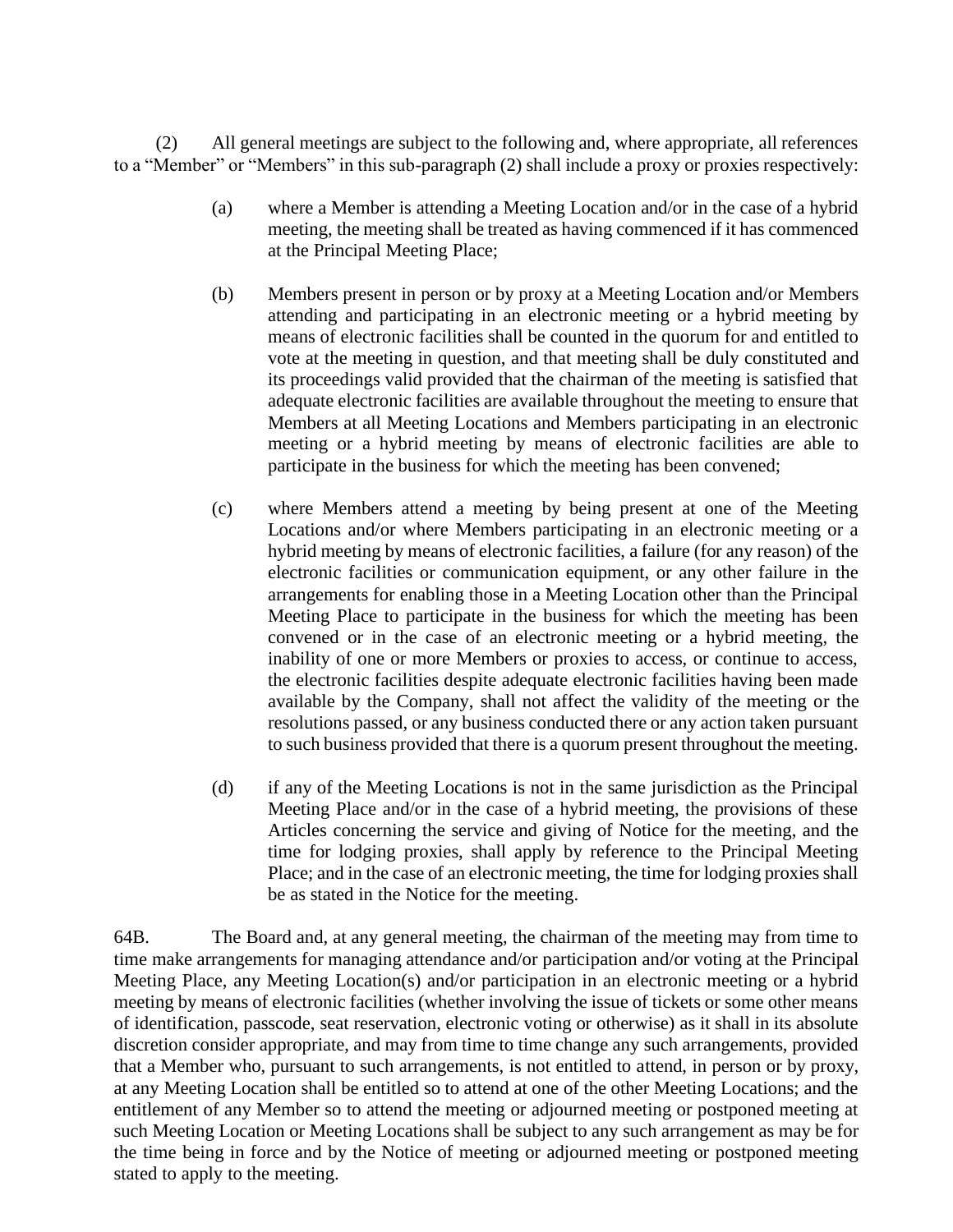- 64C. If it appears to the chairman of the general meeting that:
	- (a) the electronic facilities at the Principal Meeting Place or at such other Meeting Location(s) at which the meeting may be attended have become inadequate for the purposes referred to in Article 64A(1) or are otherwise not sufficient to allow the meeting to be conducted substantially in accordance with the provisions set out in the Notice of the meeting; or
	- (b) in the case of an electronic meeting or a hybrid meeting, electronic facilities being made available by the Company have become inadequate; or
	- (c) it is not possible to ascertain the view of those present or to give all persons entitled to do so a reasonable opportunity to communicate and/or vote at the meeting; or
	- (d) there is violence or the threat of violence, unruly behaviour or other disruption occurring at the meeting or it is not possible to secure the proper and orderly conduct of the meeting;

then, without prejudice to any other power which the chairman of the meeting may have under these Articles or at common law, the chairman may, at his/her absolute discretion, without the consent of the meeting, and before or after the meeting has started and irrespective of whether a quorum is present, interrupt or adjourn the meeting (including adjournment for indefinite period). All business conducted at the meeting up to the time of such adjournment shall be valid.

64D. The Board and, at any general meeting, the chairman of the meeting may make any arrangement and impose any requirement or restriction the Board or the chairman of the meeting, as the case may be, considers appropriate to ensure the security and orderly conduct of a meeting (including, without limitation, requirements for evidence of identity to be produced by those attending the meeting, the searching of their personal property and the restriction of items that may be taken into the meeting place, determining the number and frequency of and the time allowed for questions that may be raised at a meeting). Members shall also comply with all requirements or restrictions imposed by the owner of the premises at which the meeting is held. Any decision made under this Article shall be final and conclusive and a person who refuses to comply with any such arrangements, requirements or restrictions may be refused entry to the meeting or ejected (physically or electronically) from the meeting.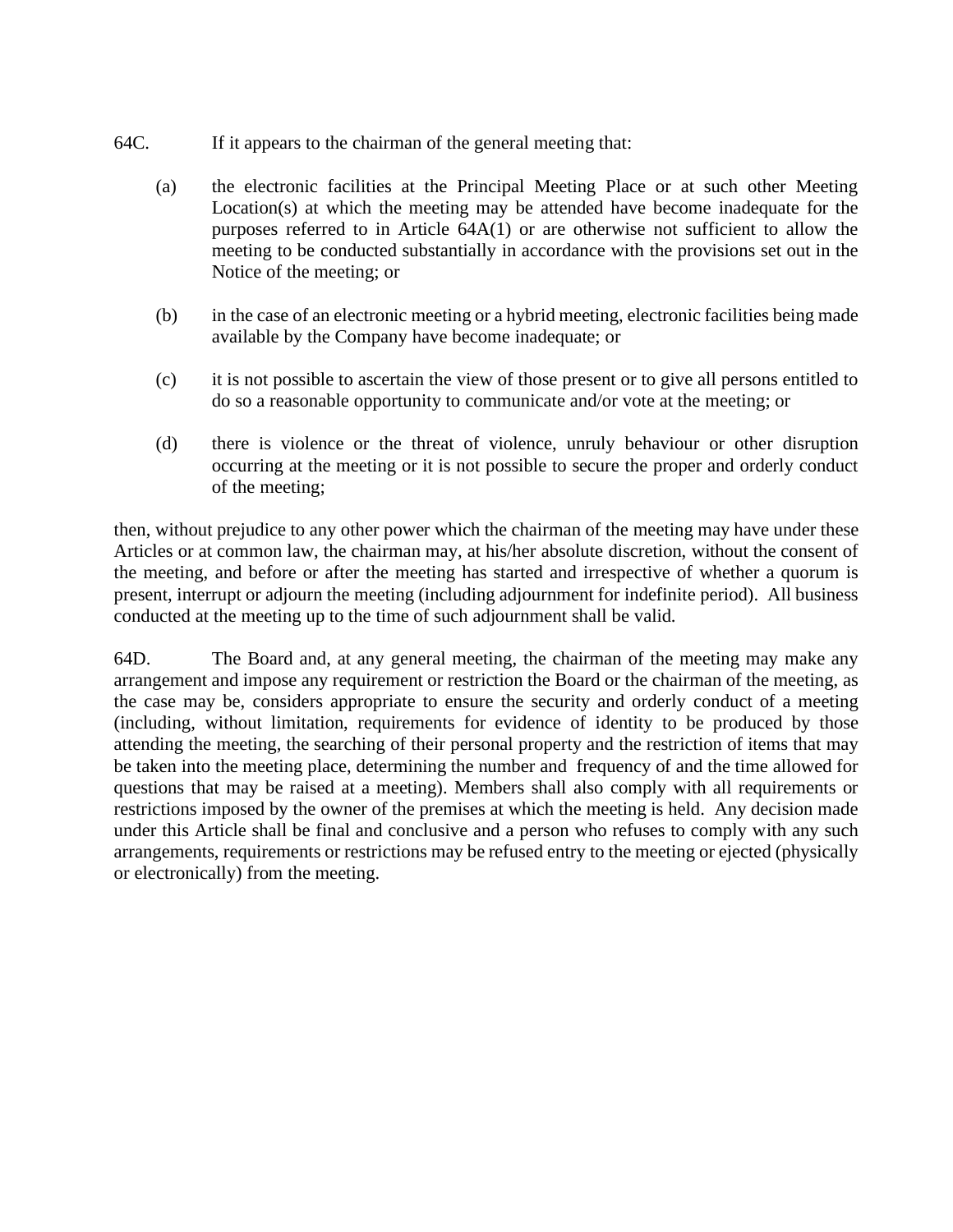64E. If, after the sending of Notice of a general meeting but before the meeting is held, or after the adjournment of a meeting but before the adjourned meeting is held (whether or not Notice of the adjourned meeting is required), the Directors, in their absolute discretion, consider that it is inappropriate, impracticable, unreasonable or undesirable for any reason to hold the general meeting on the date or at the time or place or by means of electronic facilities specified in the Notice calling the meeting, they may change or postpone the meeting to another date, time and/or place and/or change the electronic facilities and/or change the form of the meeting (a physical meeting, an electronic meeting or a hybrid meeting) without approval from the Members. Without prejudice to the generality of the foregoing, the Directors shall have the power to provide in every Notice calling a general meeting the circumstances in which a postponement of the relevant general meeting may occur automatically without further notice, including without limitation where a number 8 or higher typhoon signal, black rainstorm warning or other similar event is in force at any time on the day of the meeting. This Article shall be subject to the following:

- (a) when a meeting is so postponed, the Company shall endeavour to post a Notice of such postponement on the Company's website as soon as practicable (provided that failure to post such a Notice shall not affect the automatic postponement of a meeting);
- (b) when only the form of the meeting or electronic facilities specified in the Notice are changed, the Board shall notify the Members of details of such change in such manner as the Board may determine;
- (c) when a meeting is postponed or changed in accordance with this Article, subject to and without prejudice to Article 64, unless already specified in the original Notice of the meeting, the Board shall fix the date, time, place (if applicable) and electronic facilities (if applicable) for the postponed or changed meeting and shall notify the Members of such details in such manner as the Board may determine; further all proxy forms shall be valid (unless revoked or replaced by a new proxy) if they are received as required by these Articles not less than 48 hours before the time of the postponed meeting; and
- (d) Notice of the business to be transacted at the postponed or changed meeting shall not be required, nor shall any accompanying documents be required to be recirculated, provided that the business to be transacted at the postponed or changed meeting is the same as that set out in the original Notice of general meeting circulated to the Members.

64F. All persons seeking to attend and participate in an electronic meeting or a hybrid meeting shall be responsible for maintaining adequate facilities to enable them to do so. Subject to Article 64C, any inability of a person or persons to attend or participate in a general meeting by way of electronic facilities shall not invalidate the proceedings of and/or resolutions passed at that meeting.

64G. Without prejudice to other provisions in Article 64, a physical meeting may also be held by means of such telephone, electronic or other communication facilities as permit all persons participating in the meeting to communicate with each other simultaneously and instantaneously, and participation in such a meeting shall constitute presence in person at such meeting.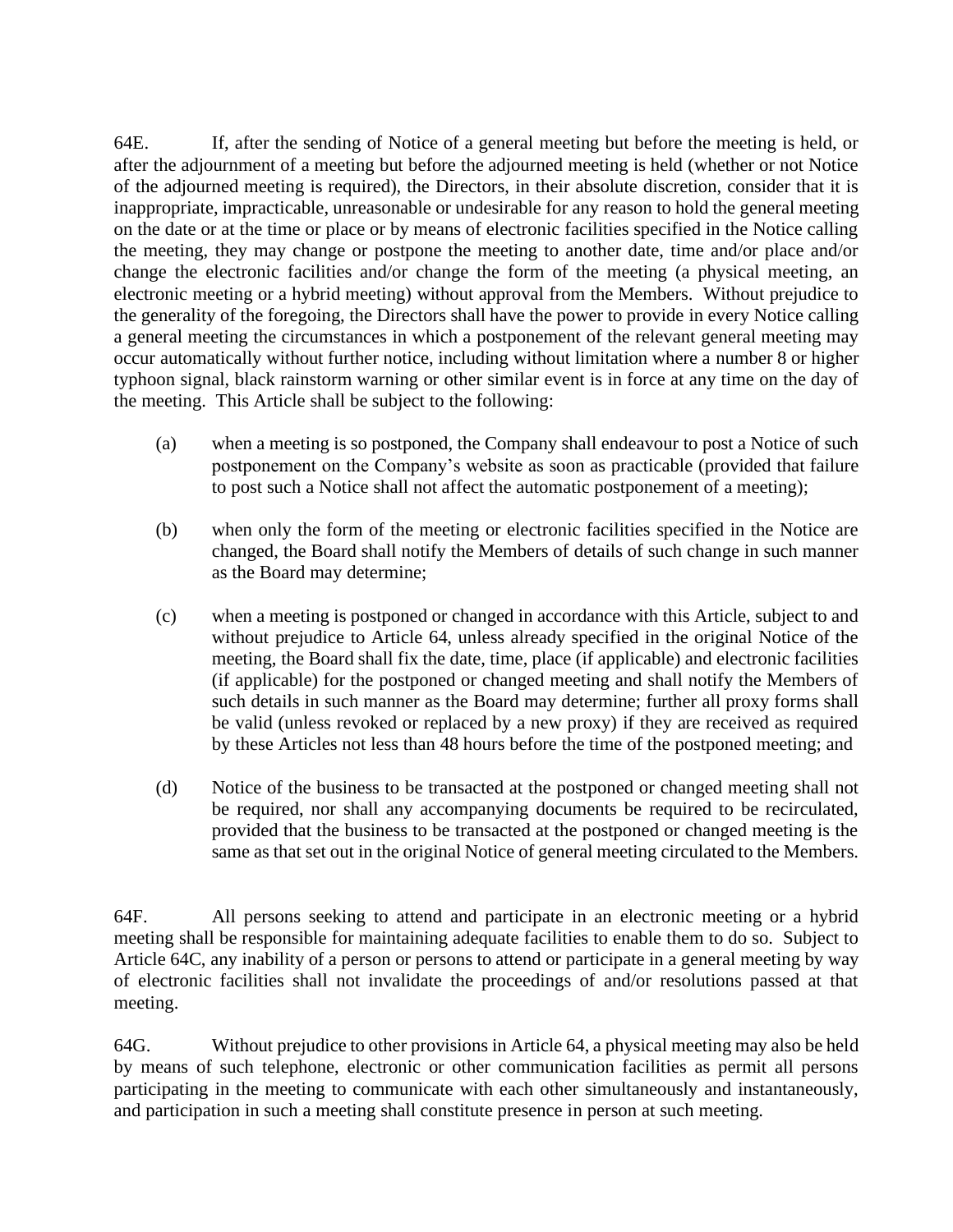65. If an amendment is proposed to any resolution under consideration but is in good faith ruled out of order by the chairman of the meeting, the proceedings on the substantive resolution shall not be invalidated by any error in such ruling. In the case of a resolution duly proposed as a special resolution, no amendment thereto (other than a mere clerical amendment to correct a patent error) may in any event be considered or voted upon.

### VOTING

66. (1) Subject to any special rights or restrictions as to voting for the time being attached to any shares by or in accordance with these Articles, at any general meeting on a poll every Member present in person or by proxy shall have one vote for every fully paid share of which he is the holder but so that no amount paid up or credited as paid up on a share in advance of calls or instalments is treated for the foregoing purposes as paid up on the share. A resolution put to the vote of a meeting shall be decided by way of a poll save that in the case of a physical meeting, the chairman of the meeting may in good faith, allow a resolution which relates purely to a procedural or administrative matter to be voted on by a show of hands in which case every Member present in or by proxy(ies) shall have one vote provided that where more than one proxy is appointed by a Member which is a clearing house (or its nominee(s)), each such proxy shall have one vote on a show of hands. For purposes of this Article, procedural and administrative matters are those that (i) are not on the agenda of the general meeting or in any supplementary circular that may be issued by the Company to its Members; and (ii) relate to the chairman's duties to maintain the orderly conduct of the meeting and/or allow the business of the meeting to be properly and effectively dealt with, whilst allowing all Members a reasonable opportunity to express their views. Votes (whether on a show of hands or by way of poll) may be cast by such means, electronic or otherwise, as the Directors or the chairman of the meeting may determine.

(2) In the case of a physical meeting where a show of hands is allowed, before or on the declaration of the result of the show of hands, a poll may be demanded:

- (a) [intentionally deleted]
- (b) by at least three Members present in person or in the case of a Member being a corporation by its duly authorised representative or by proxy for the time being entitled to vote at the meeting; or
- (c) by a Member or Members present in person or in the case of a Member being a corporation by its duly authorised representative or by proxy and representing not less than one-tenth of the total voting rights of all Members having the right to vote at the meeting; or
- (d) by a Member or Members present in person or in the case of a Member being a corporation by its duly authorised representative or by proxy and holding shares in the Company conferring a right to vote at the meeting being shares on which an aggregate sum has been paid up equal to not less than one-tenth of the total sum paid up on all shares conferring that right.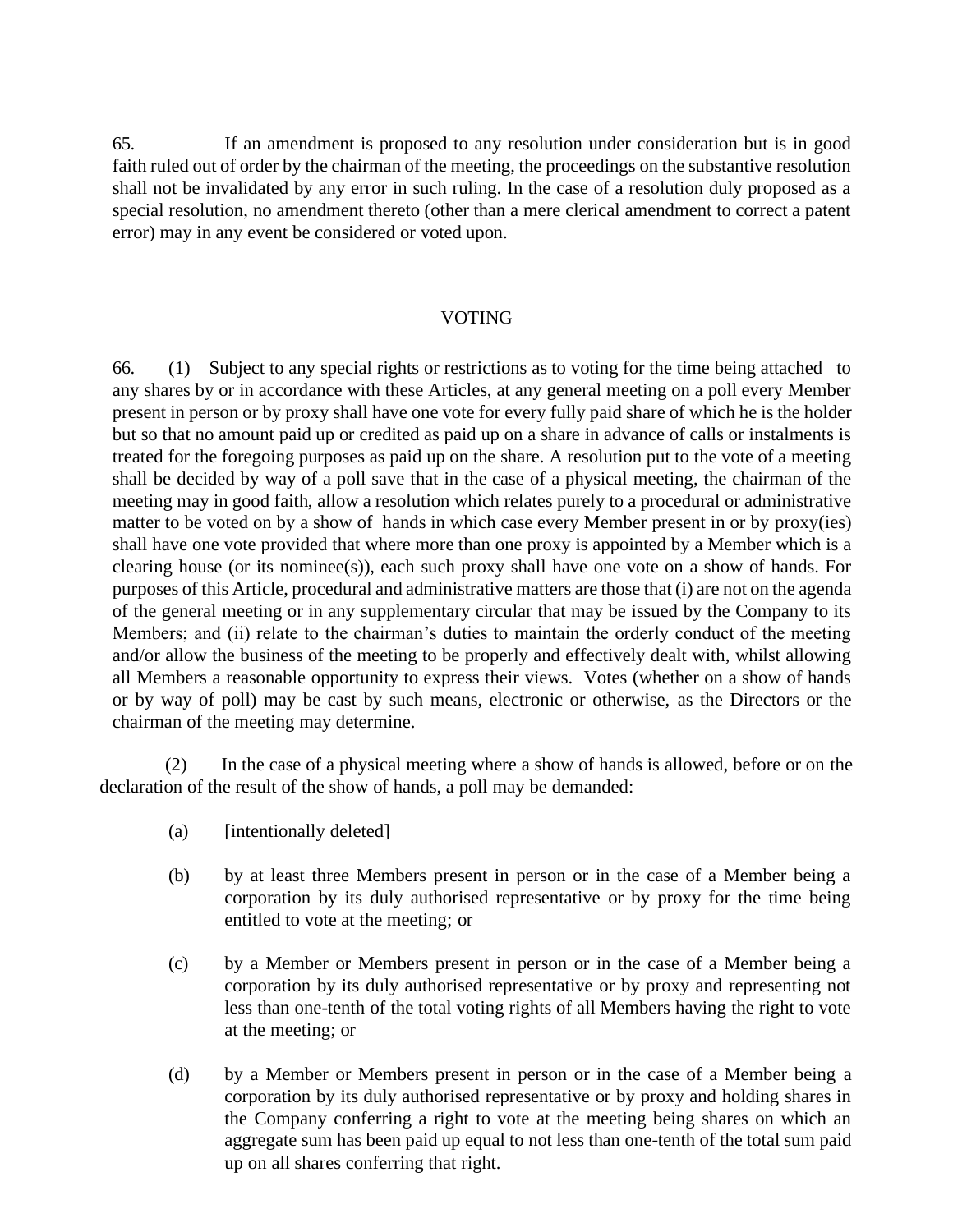A demand by a person as proxy for a Member or in the case of a Member being a corporation by its duly authorised representative shall be deemed to be the same as a demand by the Member.

(3) Where the Company has knowledge that any Member is, under the Listing Rules, required to abstain from voting on any particular resolution of the Company or restricted to voting only for or only against any particular resolution of the Company, any votes cast by or on behalf of such Member in contravention of such requirement or restriction shall not be counted.

67. Where a resolution is voted on by a show of hands, a declaration by the chairman that a resolution has been carried, or carried unanimously, or by a particular majority, or not carried by a particular majority, or lost, and an entry to that effect made in the minute book of the Company, shall be conclusive evidence of the facts without proof of the number or proportion of the votes recorded for or against the resolution. The result of the poll shall be deemed to be the resolution of the meeting. The Company shall only be required to disclose the voting figures on a poll if such disclosure is required by the Listing Rules.

| 68. | [intentionally deleted] |  |
|-----|-------------------------|--|
|     |                         |  |

69. [intentionally deleted]

70. [intentionally deleted]

71. On a poll votes may be given either personally or by proxy.

72. A person entitled to more than one vote on a poll need not use all his votes or cast all the votes he uses in the same way.

73. All questions submitted to a meeting shall be decided by a simple majority of votes except where a greater majority is required by these Articles or by the Act. In the case of an equality of votes, the chairman of such meeting shall be entitled to a second or casting vote in addition to any other vote he may have.

74. Where there are joint holders of any share any one of such joint holders may vote, either in person or by proxy, in respect of such share as if he were solely entitled thereto, but if more than one of such joint holders be present at any meeting the vote of the senior holder who tenders a vote, whether in person or by proxy, shall be accepted to the exclusion of the votes of the other joint holders, and for this purpose seniority shall be determined by the order in which the names stand in the Register in respect of the joint holding. Several executors or administrators of a deceased Member in whose name any share stands shall for the purposes of this Article be deemed joint holders thereof.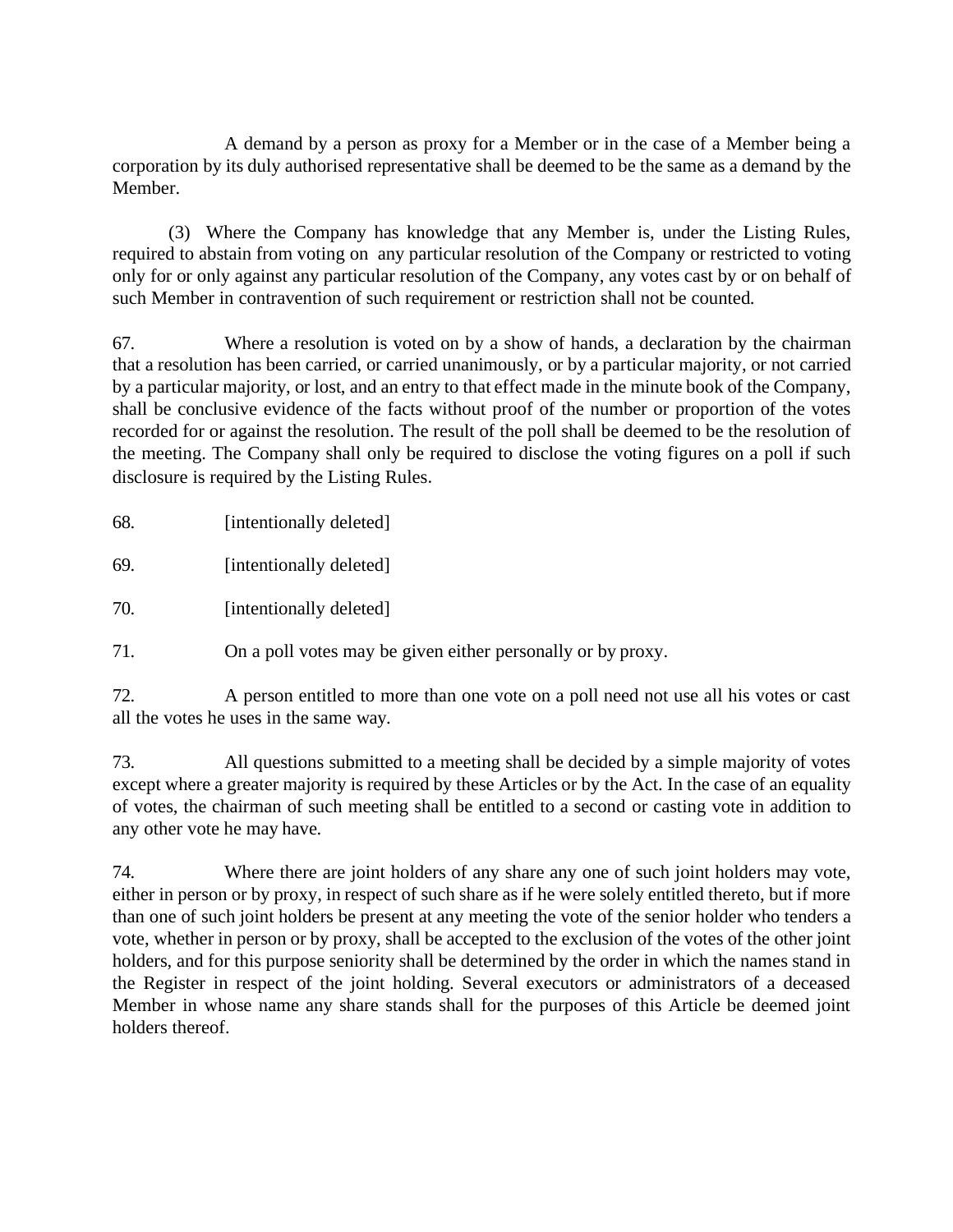75. (1) A Member who is a patient for any purpose relating to mental health or in respect of whom an order has been made by any court having jurisdiction for the protection or management of the affairs of persons incapable of managing their own affairs may vote by his receiver, committee, curator bonis or other person in the nature of a receiver, committee or curator bonis appointed by such court, and such receiver, committee, curator bonis or other person may vote by proxy, and may otherwise act and be treated as if he were the registered holder of such shares for the purposes of general meetings, provided that such evidence as the Board may require of the authority of the person claiming to vote shall have been deposited at the Office, head office or Registration Office, as appropriate, not less than forty-eight (48) hours before the time appointed for holding the meeting, or adjourned meeting, or postponed meeting, as the case may be.

(2) Any person entitled under Article 53 to be registered as the holder of any shares may vote at any general meeting in respect thereof in the same manner as if he were the registered holder of such shares, provided that forty-eight (48) hours at least before the time of the holding of the meeting or adjourned meeting or postponed meeting, as the case may be, at which he proposes to vote, he shall satisfy the Board of his entitlement to such shares, or the Board shall have previously admitted his right to vote at such meeting in respect thereof.

76. (1) No Member shall, unless the Board otherwise determines, be entitled to attend and vote and to be reckoned in a quorum at any general meeting unless he is duly registered and all calls or other sums presently payable by him in respect of shares in the Company have been paid.

 (2) All members shall have the right to (a) speak at a general meeting; and (b) vote at a general meeting except where a Member is required, by the Listing Rules, to abstain from voting to approve the matter under consideration.

77. Any Custodian, Investment Manager, any of their Connected Persons and every director of the Investment Manager is not entitled to vote their own shares at, or being part of a quorum for, any general meeting to the extent that they have or any of their associates (as defined by the rules, where applicable, of the Designated Stock Exchange) has, a material interest in the business to be conducted.

78. If:

- (a) any objection shall be raised to the qualification of any voter; or
- (b) any votes have been counted which ought not to have been counted or which might have been rejected; or
- (c) any votes are not counted which ought to have been counted;

the objection or error shall not vitiate the decision of the meeting or adjourned meeting or postponed meeting on any resolution unless the same is raised or pointed out at the meeting or, as the case may be, the adjourned meeting or postponed meeting at which the vote objected to is given or tendered or at which the error occurs. Any objection or error shall be referred to the chairman of the meeting and shall only vitiate the decision of the meeting on any resolution if the chairman decides that the same may have affected the decision of the meeting. The decision of the chairman on such matters shall be final and conclusive.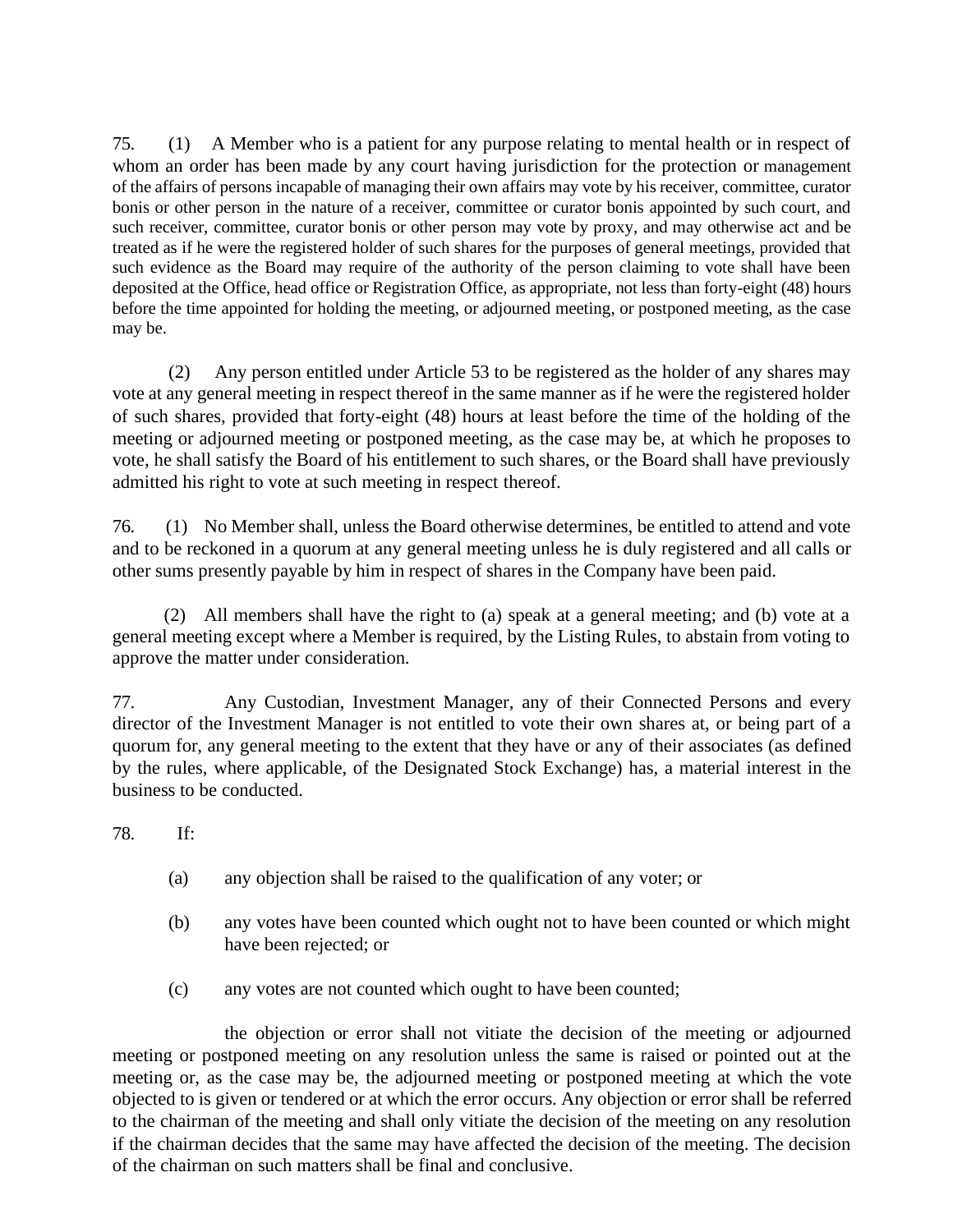### PROXIES

79. Any Member entitled to attend and vote at a meeting of the Company shall be entitled to appoint another person as his proxy to attend and vote instead of him. A Member who is the holder of two or more shares may appoint more than one proxy to represent him and vote on his behalf at a general meeting of the Company or at a class meeting. A proxy need not be a Member. In addition, a proxy or proxies representing either a Member who is an individual or a Member which is a corporation shall be entitled to exercise the same powers on behalf of the Member which he or they represent as such Member could exercise.

80. The instrument appointing a proxy shall be in writing under the hand of the appointor or of his attorney duly authorised in writing or, if the appointor is a corporation, either under its seal or under the hand of an officer, attorney or other person authorised to sign the same. In the case of an instrument of proxy purporting to be signed on behalf of a corporation by an officer thereof it shall be assumed, unless the contrary appears, that such officer was duly authorised to sign such instrument of proxy on behalf of the corporation without further evidence of the facts.

81. (1) The Company may, at its absolute discretion, provide an electronic address for the receipt of any document or information relating to proxies for a general meeting (including any instrument of proxy or invitation to appoint a proxy, any document necessary to show the validity of, or otherwise relating to, an appointment of proxy (whether or not required under these Articles) and notice of termination of the authority of a proxy). If such an electronic address is provided, the Company shall be deemed to have agreed that any such document or information (relating to proxies as aforesaid) may be sent by electronic means to that address, subject as hereafter provided and subject to any other limitations or conditions specified by the Company when providing the address. Without limitation, the Company may from time to time determine that any such electronic address may be used generally for such matters or specifically for particular meetings or purposes and, if so, the Company may provide different electronic addresses for different purposes. The Company may also impose any conditions on the transmission of and its receipt of such electronic communications including, for the avoidance of doubt, imposing any security or encryption arrangements as may be specified by the Company. If any document or information required to be sent to the Company under this Article is sent to the Company by electronic means, such document or information is not treated as validly delivered to or deposited with the Company if the same is not received by the Company at its designated electronic address provided in accordance with this Article or if no electronic address is so designated by the Company for the receipt of such document or information.

(2) The instrument appointing a proxy and (if required by the Board) the power of attorney or other authority (if any) under which it is signed, or a certified copy of such power or authority, shall be delivered to such place or one of such places (if any) as may be specified for that purpose in or by way of note to or in any document accompanying the Notice convening the meeting (or, if no place is so specified at the Registration Office or the Office, as may be appropriate), or if the Company has provided an electronic address in accordance with the preceding paragraph, shall be received at the electronic address specified, not less than forty-eight (48) hours before the time appointed for holding the meeting or adjourned meeting or postponed meeting at which the person named in the instrument proposes to vote. No instrument appointing a proxy shall be valid after the expiration of twelve (12) months from the date named in it as the date of its execution, except at an adjourned meeting or postponed meeting in cases where the meeting was originally held within twelve (12) months from such date. Delivery of an instrument appointing a proxy shall not preclude a Member from attending and voting at the meeting convened and in such event, the instrument appointing a proxy shall be deemed to be revoked.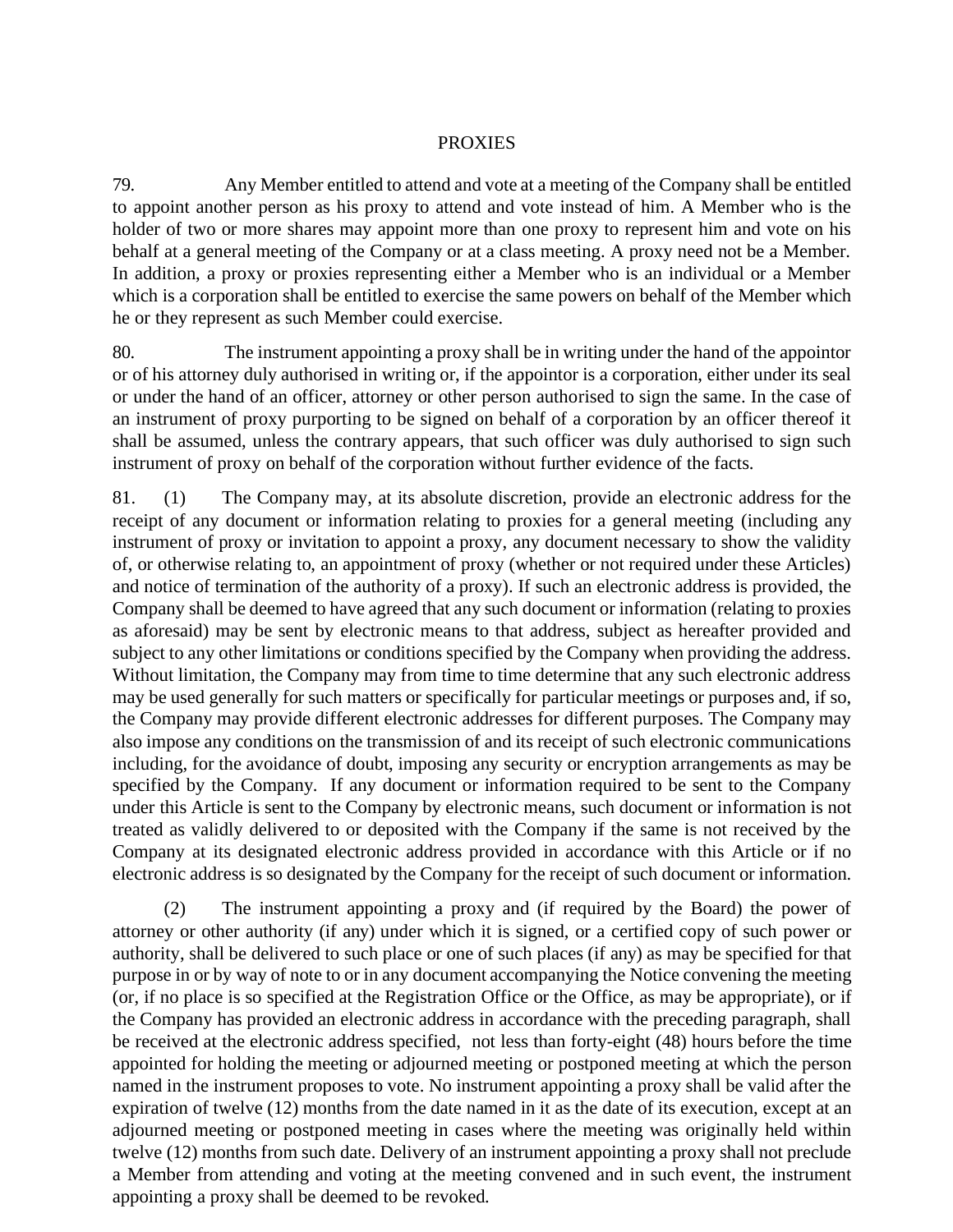82. Instruments of proxy shall be in any common form or in such other form as the Board may approve (provided that this shall not preclude the use of the two-way form) and the Board may, if it thinks fit, send out with the Notice of any meeting forms of instrument of proxy for use at the meeting. The instrument of proxy shall be deemed to confer authority to vote on any amendment of a resolution put to the meeting for which it is given as the proxy thinks fit. The instrument of proxy shall, unless the contrary is stated therein, be valid as well for any adjournment or postponement of the meeting as for the meeting to which it relates. The Board may decide, either generally or in any particular case, to treat a proxy appointment as valid notwithstanding that the appointment or any of the information required under these Articles has not been received in accordance with the requirements of these Articles. Subject to aforesaid, if the proxy appointment and any of the information required under these Articles is not received in the manner set out in these Articles, the appointee shall not be entitled to vote in respect of the shares in question.

83. A vote given in accordance with the terms of an instrument of proxy shall be valid notwithstanding the previous death or insanity of the principal, or revocation of the instrument of proxy or of the authority under which it was executed, provided that no intimation in writing of such death, insanity or revocation shall have been received by the Company at the Office or the Registration Office (or such other place as may be specified for the delivery of instruments of proxy in the Notice convening the meeting or other document sent therewith) two (2) hours at least before the commencement of the meeting or adjourned meeting or postponed meeting, at which the instrument of proxy is used.

84. Anything which under these Articles a Member may do by proxy he may likewise do by his duly appointed attorney and the provisions of these Articles relating to proxies and instruments appointing proxies shall apply mutatis mutandis in relation to any such attorney and the instrument under which such attorney is appointed.

### CORPORATIONS ACTING BY REPRESENTATIVES

85. (1) Any corporation which is a Member may by resolution of its directors or other governing body authorise such person as it thinks fit to act as its representative at any meeting of the Company or at any meeting of any class of Members. The person so authorised shall be entitled to exercise the same powers on behalf of such corporation as the corporation could exercise if it were an individual Member and such corporation shall for the purposes of these Articles be deemed to be present in person at any such meeting if a person so authorised is present thereat.

(2) If a clearing house (or its nominee(s)), being a corporation, is a Member, it may authorise such person(s) as it thinks fit to act as its representative(s) at any meeting of the Company or at any meeting of any class of Members provided that, if more than one person is so authorised, the authorisation shall specify the number and class of shares in respect of which each such representative is so authorised. Each person so authorised under the provisions of this Article shall be deemed to have been duly authorised without further evidence of the facts and be entitled to exercise the same rights and powers on behalf of the clearing house (or its nominee(s)) as if such person was the registered holder of the shares of the Company held by the clearing house (or its nominee(s)) including, where a show of hands is allowed, the right to vote individually on a show of hands.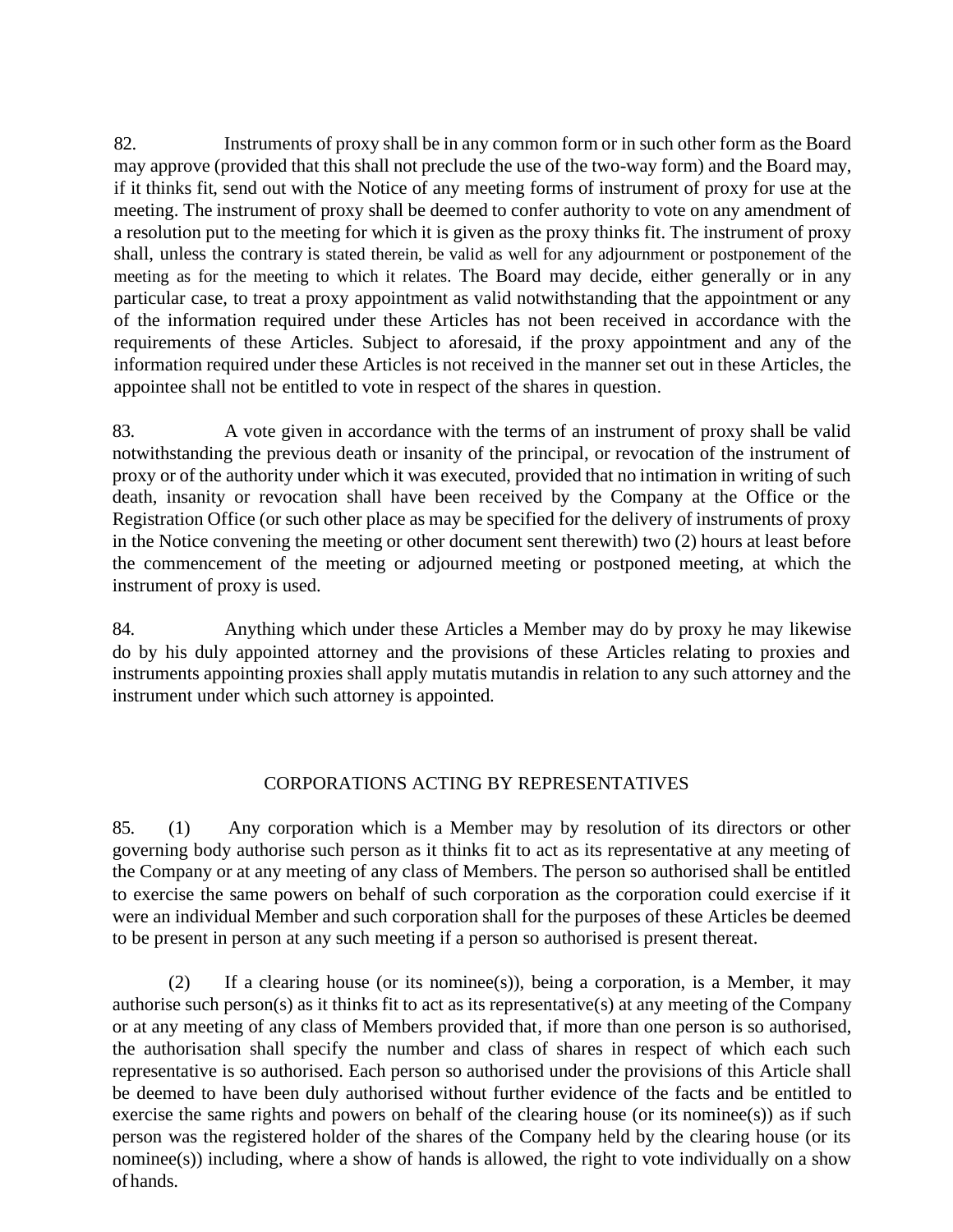(3) Any reference in these Articles to a duly authorised representative of a Member being a corporation shall mean a representative authorised under the provisions of this Article.

#### WRITTEN RESOLUTIONS OF MEMBERS

86. A resolution in writing signed (in such manner as to indicate, expressly or impliedly, unconditional approval) by or on behalf of all persons for the time being entitled to receive Notice of and to attend and vote at general meetings of the Company shall, for the purposes of these Articles, be treated as a resolution duly passed at a general meeting of the Company and, where relevant, as a special resolution so passed. Any such resolution shall be deemed to have been passed at a meeting held on the date on which it was signed by the last Member to sign, and where the resolution states a date as being the date of his signature thereof by any Member the statement shall be prima facie evidence that it was signed by him on that date. Such a resolution may consist of several documents in the like form, each signed by one or more relevant Members.

### BOARD OF DIRECTORS

87. (1) Unless otherwise determined by the Company in general meeting, the number of Directors shall not be less than two (2). There shall be no maximum number of Directors unless otherwise determined from time to time by the Members in general meeting. The Directors shall be elected or appointed in the first place by the subscribers to the Memorandum of Association or by a majority of them and thereafter in accordance with Article 88 called for such purpose and who shall hold office for such term as the Members may determine or, in the absence of such determination, in accordance with Article 88 or until their successors are elected or appointed or their office is otherwise vacated.

(2) Subject to the Articles and the Act, the Company may by ordinary resolution elect any person to be a Director either to fill a casual vacancy on the Board, or as an addition to the existing Board.

(3) The Directors shall have the power from time to time and at any time to appoint any person as a Director either to fill a casual vacancy on the Board or as an addition to the existing Board. Any Director so appointed shall hold office until the next following annual general meeting of the Company and shall then be eligible for re-election.

(4) Neither a Director nor an alternate Director shall be required to hold any shares of the Company by way of qualification and a Director or alternate Director (as the case may be) who is not a Member shall be entitled to receive Notice of and to attend and speak at any general meeting of the Company and of all classes of shares of the Company.

(5) The Members may, at any general meeting convened and held in accordance with these Articles, by ordinary resolution remove a Director at any time before the expiration of his period of office notwithstanding anything to the contrary in these Articles or in any agreement between the Company and such Director (but without prejudice to any claim for damages under any such agreement).

(6) A vacancy on the Board created by the removal of a Director under the provisions of subparagraph (5) above may be filled by the election or appointment by ordinary resolution of the Members at the meeting at which such Director is removed.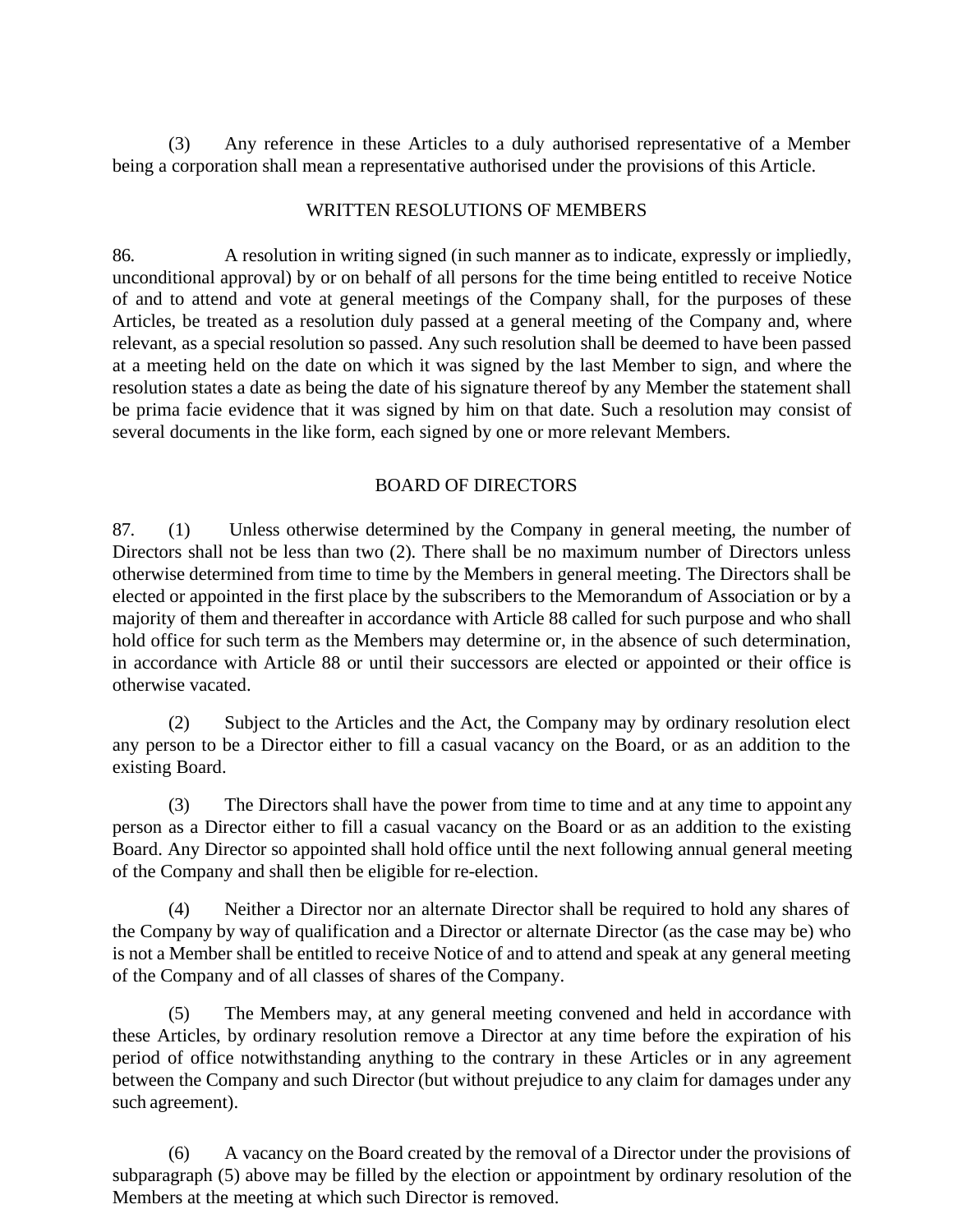(7) The Company may from time to time in general meeting by ordinary resolution increase or reduce the number of Directors but so that the number of Directors shall never be less than two  $(2)$ .

### RETIREMENT OF DIRECTORS

88. (1) Subject to the manner of retirement by rotation of Directors as from time to time prescribed under the rules of the Designated Stock Exchange, and notwithstanding any contractual or other terms on which any Director may be appointed or engaged, at each annual general meeting one third of the Directors for the time being (or, if their number is not a multiple of three (3), the number nearest to be not less than one-third) shall retire from office by rotation provided that every Director shall be subject to retirement at least once every three years.

(2) A retiring Director shall be eligible for re-election and shall continue to act as a Director throughout the meeting at which he retires. The Directors to retire by rotation shall include (so far as necessary to ascertain the number of directors to retire by rotation) any Director who wishes to retire and not to offer himself for re-election. Any further Directors so to retire shall be those of the other Directors subject to retirement by rotation who have been longest in office since their last re-election or appointment and so that as between persons who became or were last reelected Directors on the same day those to retire shall (unless they otherwise agree among themselves) be determined by lot. Any Director appointed pursuant to Article 87(2) or Article 87(3) shall not be taken into account in determining which particular Directors or the number of Directors who are to retire by rotation.

89. No person other than a Director retiring at the meeting shall, unless recommended by the Directors for election, be eligible for election as a Director at any general meeting unless a Notice signed by a Member (other than the person to be proposed) duly qualified to attend and vote at the meeting for which such notice is given of his intention to propose such person for election and also a Notice signed by the person to be proposed of his willingness to be elected shall have been lodged at the head office or at the Registration Office provided that the minimum length of the period, during which such Notice(s) are given, shall be at least seven (7) days and that (if the Notices are submitted after the despatch of the notice of the general meeting appointed for such election) the period for lodgment of such Notice(s) shall commence on the day after the despatch of the notice of the general meeting appointed for such election and end no later than seven (7) days prior to the date of such general meeting.

### DISQUALIFICATION OF DIRECTORS

90. The office of a Director shall be vacated if the Director:

(1) resigns his office by notice in writing delivered to the Company at the Office or tendered at a meeting of the Board whereupon the Board resolves to accept such resignation;

(2) becomes of unsound mind or dies;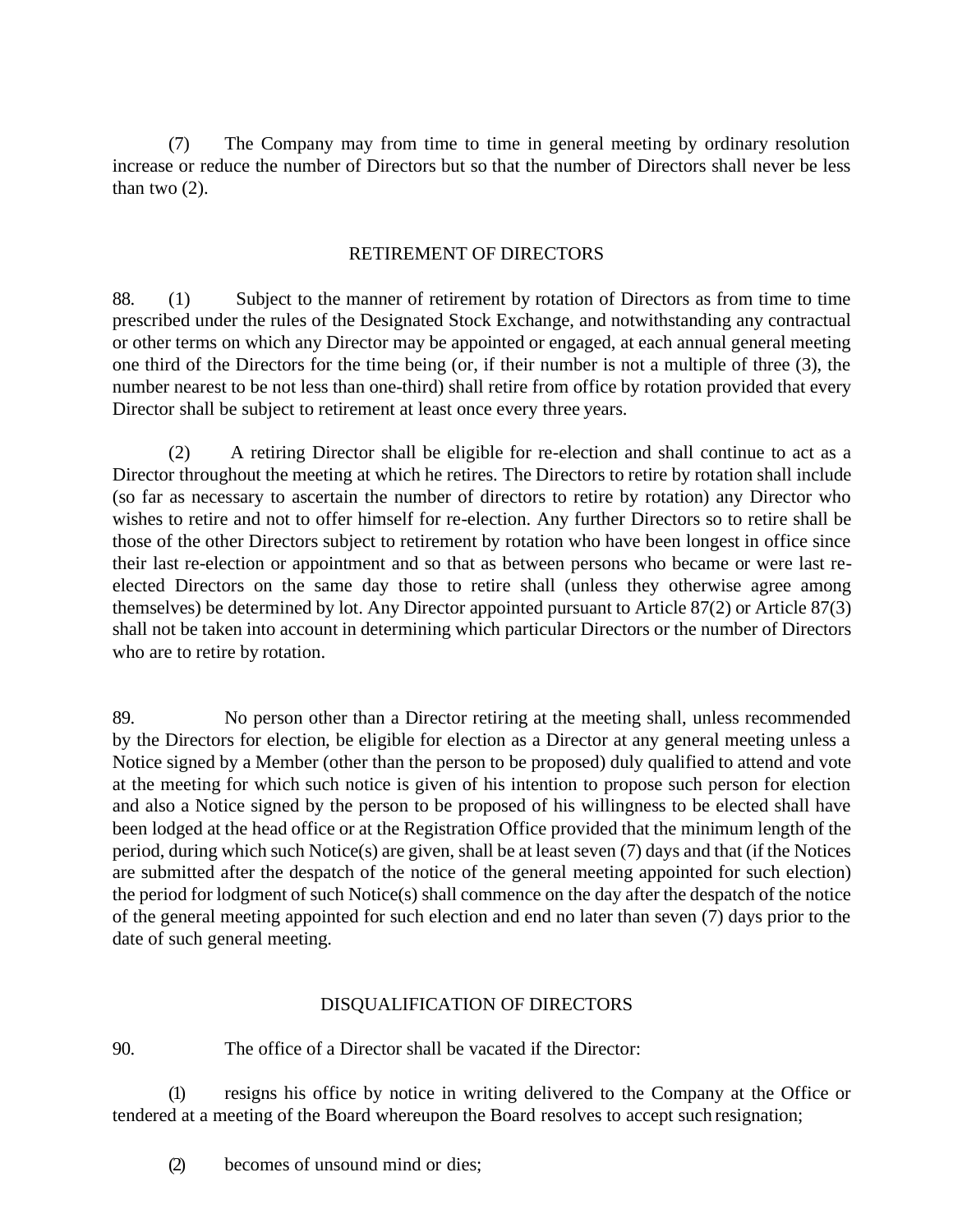(3) without special leave of absence from the Board, is absent from meetings of the Board for six consecutive months, and his alternate Director, if any, shall not during such period have attended in his stead and the Board resolves that his office be vacated; or

(4) becomes bankrupt or has a receiving order made against him or suspends payment or compounds with his creditors;

(5) is prohibited by law from being a Director; or

(6) ceases to be a Director by virtue of any provision of the Statutes or is removed from office pursuant to these Articles.

### EXECUTIVE DIRECTORS

91. The Board may from time to time appoint any one or more of its body to be a managing director, joint managing director or deputy managing director or to hold any other employment or executive office with the Company for such period (subject to their continuance as Directors) and upon such terms as the Board may determine and the Board may revoke or terminate any of such appointments. Any such revocation or termination as aforesaid shall be without prejudice to any claim for damages that such Director may have against the Company or the Company may have against such Director. A Director appointed to an office under this Article shall be subject to the same provisions as to removal as the other Directors of the Company, and he shall (subject to the provisions of any contract between him and the Company) ipso facto and immediately cease to hold such office if he shall cease to hold the office of Director for any cause.

92. Notwithstanding Articles 97, 98, 99 and 100, an executive director appointed to an office under Article 91 hereof shall receive such remuneration (whether by way of salary, commission, participation in profits or otherwise or by all or any of those modes) and such other benefits (including pension and/or gratuity and/or other benefits on retirement) and allowances as the Board may from time to time determine, and either in addition to or in lieu of his remuneration as a Director.

### ALTERNATE DIRECTORS

93. Any Director may at any time by Notice delivered to the Office or head office or at a meeting of the Directors appoint any person (including another Director) to be his alternate Director. Any person so appointed shall have all the rights and powers of the Director or Directors for whom such person is appointed in the alternative provided that such person shall not be counted more than once in determining whether or not a quorum is present. An alternate Director may be removed at any time by the body which appointed him and, subject thereto, the office of alternate Director shall continue until the happening of any event which, if he were a Director, would cause him to vacate such office or if his appointer ceases for any reason to be a Director. Any appointment or removal of an alternate Director shall be effected by Notice signed by the appointor and delivered to the Office or head office or tendered at a meeting of the Board. An alternate Director may also be a Director in his own right and may act as alternate to more than one Director. An alternate Director shall, if his appointor so requests, be entitled to receive notices of meetings of the Board or of committees of the Board to the same extent as, but in lieu of, the Director appointing him and shall be entitled to such extent to attend and vote as a Director at any such meeting at which the Director appointing him is not personally present and generally at such meeting to exercise and discharge all the functions, powers and duties of his appointor as a Director and for the purposes of the proceedings at such meeting the provisions of these Articles shall apply as if he were a Director save that as an alternate for more than one Director his voting rights shall be cumulative.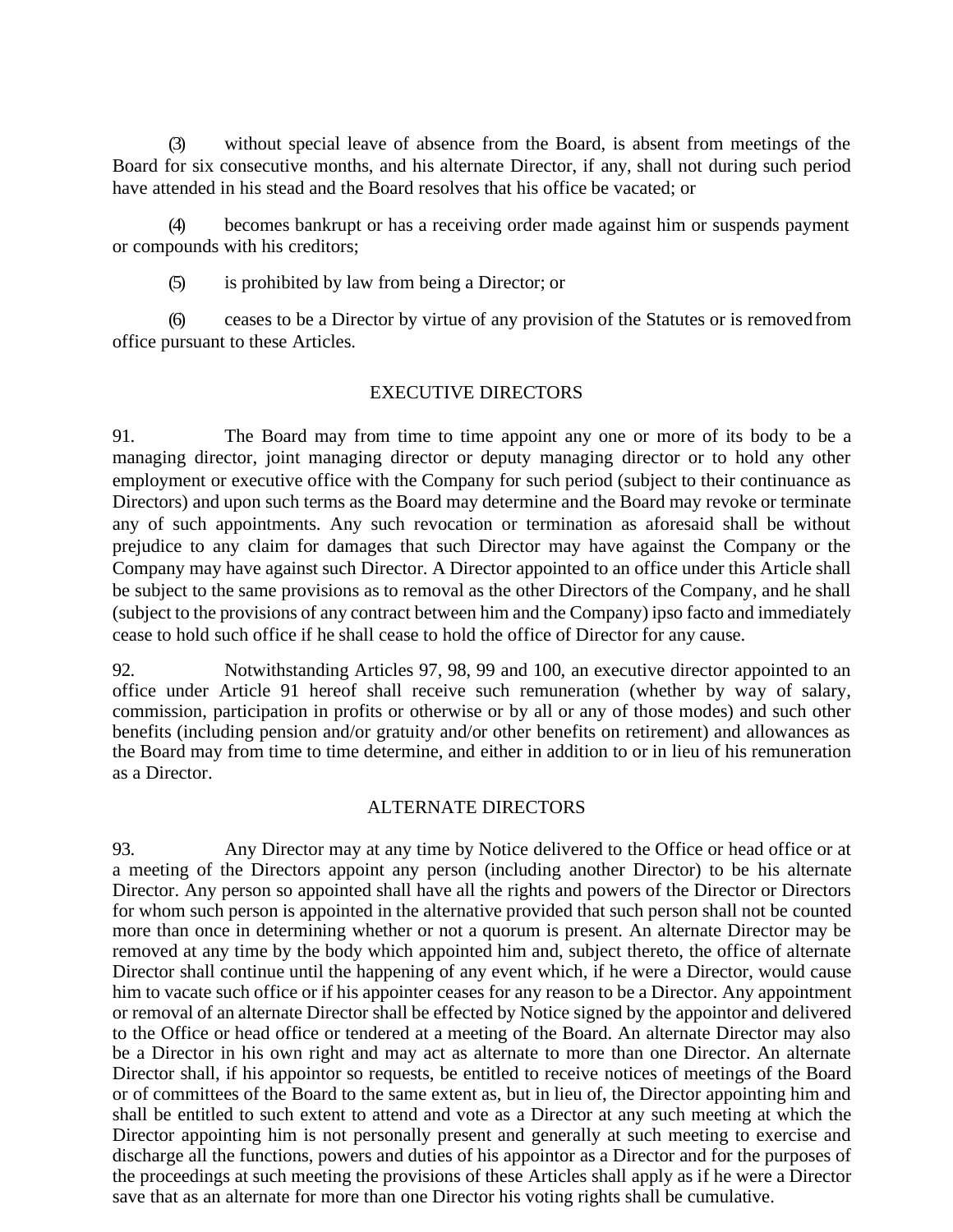94. An alternate Director shall only be a Director for the purposes of the Act and shall only be subject to the provisions of the Act insofar as they relate to the duties and obligations of a Director when performing the functions of the Director for whom he is appointed in the alternative and shall alone be responsible to the Company for his acts and defaults and shall not be deemed to be the agent of or for the Director appointing him. An alternate Director shall be entitled to contract and be interested in and benefit from contracts or arrangements or transactions and to be repaid expenses and to be indemnified by the Company to the same extent mutatis mutandis as if he were a Director but he shall not be entitled to receive from the Company any fee in his capacity as an alternate Director except only such part, if any, of the remuneration otherwise payable to his appointor as such appointor may by Notice to the Company from time to time direct.

95. Every person acting as an alternate Director shall have one vote for each Director for whom he acts as alternate (in addition to his own vote if he is also a Director). If his appointor is for the time being absent from Hong Kong or otherwise not available or unable to act, the signature of an alternate Director to any resolution in writing of the Board or a committee of the Board of which his appointor is a member shall, unless the notice of his appointment provides to the contrary, be as effective as the signature of his appointor.

96. An alternate Director shall ipso facto cease to be an alternate Director if his appointor ceases for any reason to be a Director, however, such alternate Director or any other person may be re-appointed by the Directors to serve as an alternate Director PROVIDED always that, if at any meeting any Director retires but is re-elected at the same meeting, any appointment of such alternate Director pursuant to these Articles which was in force immediately before his retirement shall remain in force as though he had not retired.

### DIRECTORS' FEES AND EXPENSES

97. The ordinary remuneration of the Directors shall from time to time be determined by the Company in general meeting and shall (unless otherwise directed by the resolution by which it is voted) be divided amongst the Board in such proportions and in such manner as the Board may agree or, failing agreement, equally, except that any Director who shall hold office for part only of the period in respect of which such remuneration is payable shall be entitled only to rank in such division for a proportion of remuneration related to the period during which he has held office. Such remuneration shall be deemed to accrue from day to day.

98. Each Director shall be entitled to be repaid or prepaid all travelling, hotel and incidental expenses reasonably incurred or expected to be incurred by him in attending meetings of the Board or committees of the Board or general meetings or separate meetings of any class of shares or of debentures of the Company or otherwise in connection with the discharge of his duties as a Director.

99. Any Director who, by request, goes or resides abroad for any purpose of the Company or who performs services which in the opinion of the Board go beyond the ordinary duties of a Director may be paid such extra remuneration (whether by way of salary, commission, participation in profits or otherwise) as the Board may determine and such extra remuneration shall be in addition to or in substitution for any ordinary remuneration provided for by or pursuant to any other Article.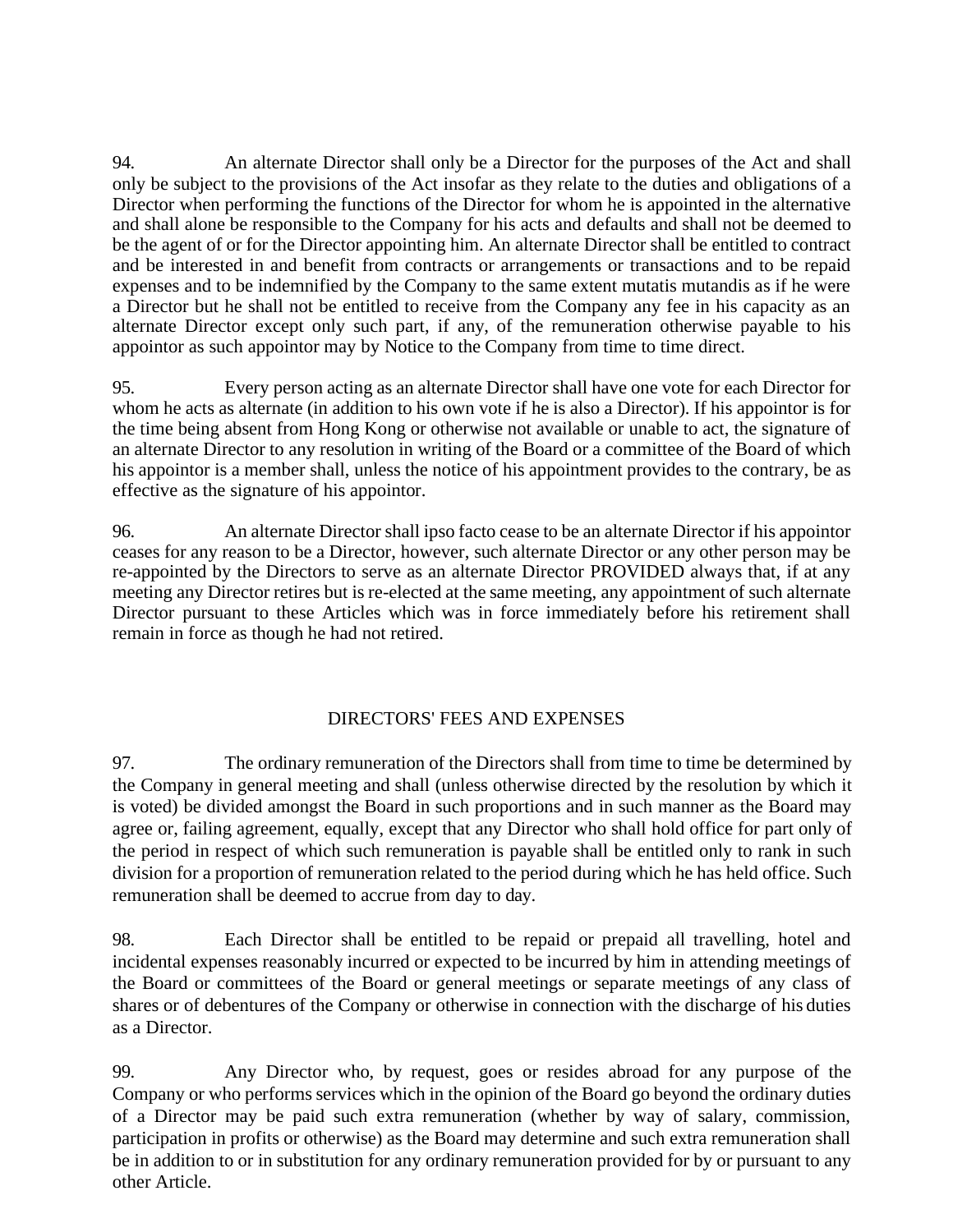100. The Board shall obtain the approval of the Company in general meeting before making any payment to any Director or past Director of the Company by way of compensation for loss of office, or as consideration for or in connection with his retirement from office (not being payment to which the Director is contractually entitled).

#### DIRECTORS' INTERESTS

#### 101. A Director may:

- (a) hold any other office or place of profit with the Company (except that of Auditor) in conjunction with his office of Director for such period and upon such terms as the Board may determine. Any remuneration (whether by way of salary, commission, participation in profits or otherwise) paid to any Director in respect of any such other office or place of profit shall be in addition to any remuneration provided for by or pursuant to any other Article;
- (b) act by himself or his firm in a professional capacity for the Company (otherwise than as Auditors) and he or his firm may be remunerated for professional services as if he were not a Director;
- (c) continue to be or become a director, managing director, joint managing director, deputy managing director, executive director, manager or other officer or member of any other company promoted by the Company or in which the Company may be interested as a vendor, shareholder or otherwise and (unless otherwise agreed) no such Director shall be accountable for any remuneration, profits or other benefits received by him as a director, managing director, joint managing director, deputy managing director, executive director, manager or other officer or member of or from his interests in any such other company. Subject as otherwise provided by these Articles the Directors may exercise or cause to be exercised the voting powers conferred by the shares in any other company held or owned by the Company, or exercisable by them as Directors of such other company in such manner in all respects as they think fit (including the exercise thereof in favour of any resolution appointing themselves or any of them directors, managing directors, joint managing directors, deputy managing directors, executive directors, managers or other officers of such company) or voting or providing for the payment of remuneration to the director, managing director, joint managing director, deputy managing director, executive director, manager or other officers of such other company and any Director may vote in favour of the exercise of such voting rights in manner aforesaid notwithstanding that he may be, or about to be, appointed a director, managing director, joint managing director, deputy managing director, executive director, manager or other officer of such a company, and that as such he is or may become interested in the exercise of such voting rights in manner aforesaid.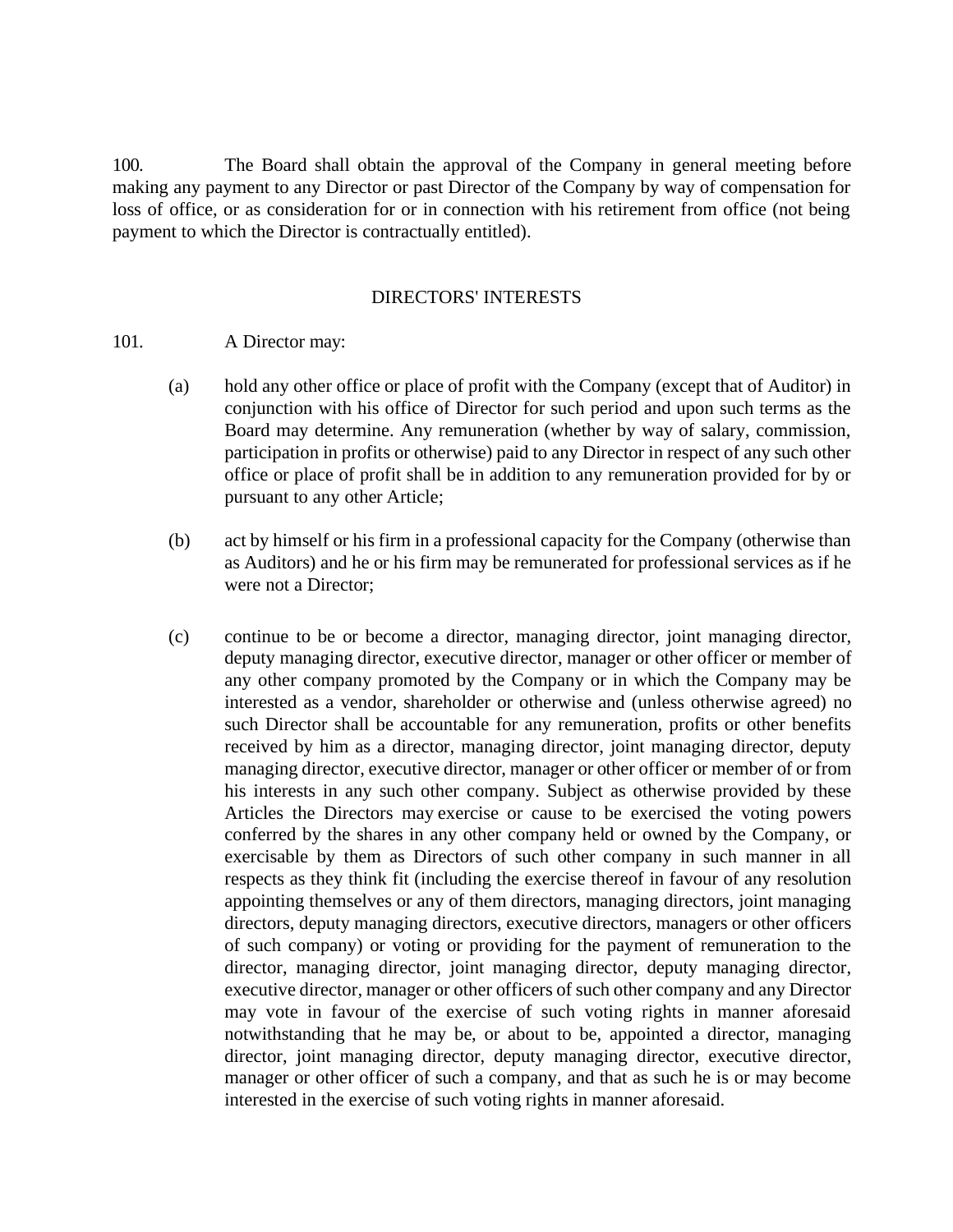102. Subject to the Act and to these Articles, no Director or proposed or intending Director shall be disqualified by his office from contracting with the Company, either with regard to his tenure of any office or place of profit or as vendor, purchaser or in any other manner whatever, nor shall any such contract or any other contract or arrangement in which any Director is in any way interested be liable to be avoided, nor shall any Director so contracting or being so interested be liable to account to the Company or the Members for any remuneration, profit or other benefits realised by any such contract or arrangement by reason of such Director holdingthat office or of the fiduciary relationship thereby established provided that such Director shalldisclose the nature of his interest in any contract or arrangement in which he is interested in accordance with Article 103 herein.

103. A Director who to his knowledge is in any way, whether directly or indirectly, interested in a contract or arrangement or proposed contract or arrangement with the Company shall declare the nature of his interest at the meeting of the Board at which the question of entering into the contract or arrangement is first considered, if he knows his interest then exists, or in any other case at the first meeting of the Board after he knows that he is or has become so interested. For the purposes of this Article, a general Notice to the Board by a Director to the effect that:

- (a) he is a member or officer of a specified company or firm and is to be regarded as interested in any contract or arrangement which may after the date of the Notice be made with that company or firm; or
- (b) he is to be regarded as interested in any contract or arrangement which may after the date of the Notice be made with a specified person who is connected with him;

shall be deemed to be a sufficient declaration of interest under this Article in relation to any such contract or arrangement, provided that no such Notice shall be effective unless either it is given at a meeting of the Board or the Director takes reasonable steps to secure that it is brought up and read at the next Board meeting after it is given.

104. (1) A Director shall not vote (nor be counted in the quorum) on any resolution of the Board approving any contract or arrangement or any other proposal in which he or any of his close associates is materially interested, but this prohibition shall not apply to any of the following matters, namely:

- (i) the giving of any security or indemnity either:
	- (a) to the Director or his close associate(s) in respect of money lent or obligations incurred or undertaken by him or any of them at the request of or for the benefit of the Company or any of its subsidiaries; or
	- (b) to a third party in respect of a debt or obligation of the Company or any of its subsidiaries for which the Director or his close associate(s) has himself/ themselves assumed responsibility in whole or in part and whether alone or jointly under a guarantee or indemnity or by the giving of security;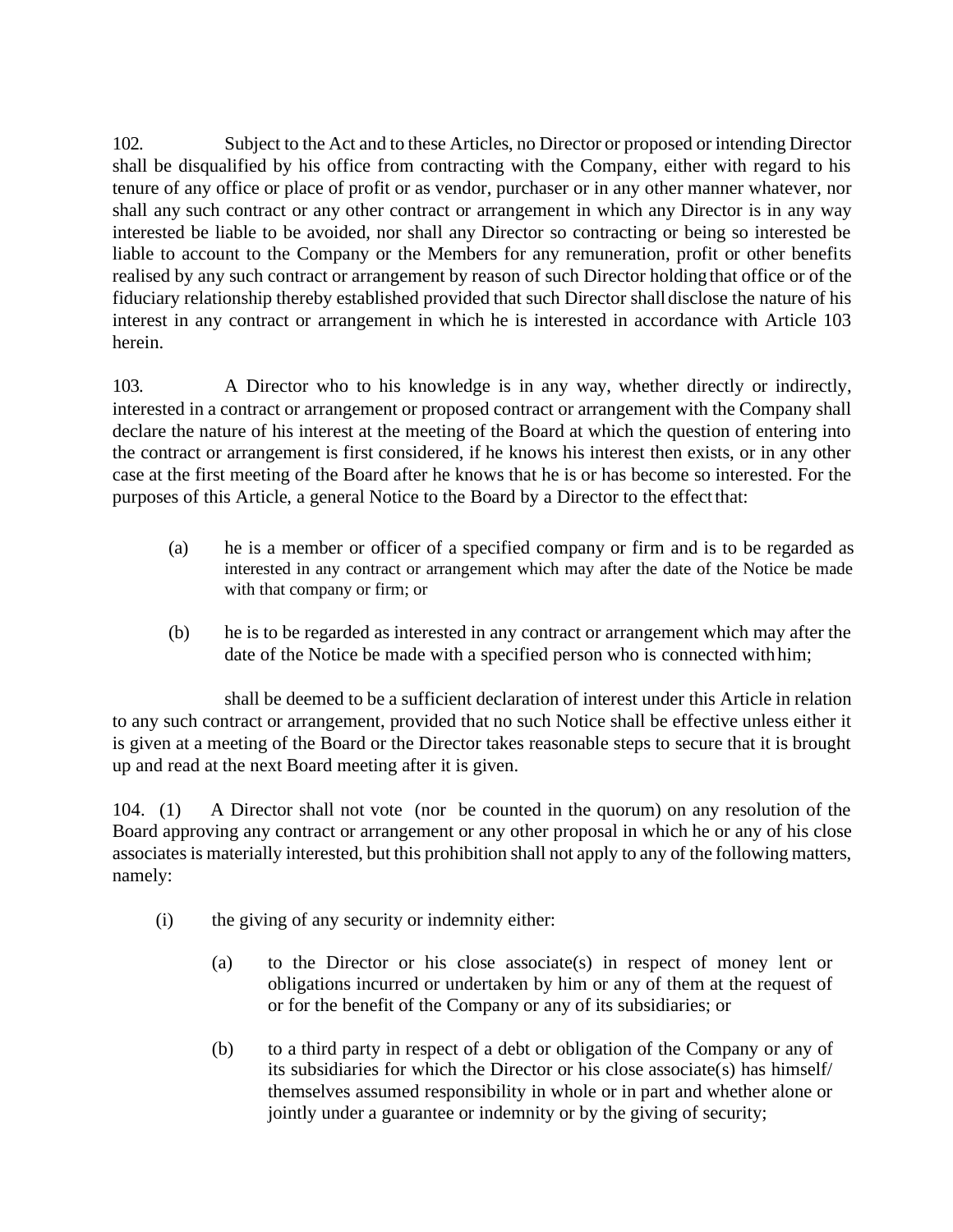- (ii) any proposal concerning an offer of shares or debentures or other securities of or by the Company or any other company which the Company may promote or be interested in for subscription or purchase where the Director or his close associate(s) is/are or is/are to be interested as a participant in the underwriting or subunderwriting of the offer;
- (iii) any proposal or arrangement concerning the benefit of employees of the Company or its subsidiaries including:
	- (a) the adoption, modification or operation of any employees' share scheme or any share incentive or share option scheme under which the Director or his close associate(s) may benefit; or
	- (b) the adoption, modification or operation of a pension fund or retirement, death or disability benefits scheme which relates to the Director, his close associate(s) and employee(s) of the Company or any of its subsidiaries and does not provide in respect of any Director, or his close associate(s), as such any privilege or advantage not generally accorded to the class of persons to which such scheme or fund relates;
- (iv) any contract or arrangement in which the Director or his close associate(s) is/are interested in the same manner as other holders of shares or debentures or other securities of the Company by virtue only of his/their interest in shares or debentures or other securities of the Company.
- (2) [intentionally deleted]
- (3) [intentionally deleted]

(4) If any question shall arise at any meeting of the Board as to the materiality of the interest of a Director (other than the chairman of the meeting) or as to the entitlement of any Director (other than such chairman) to vote and such question is not resolved by his voluntarily agreeing to abstain from voting, such question shall be referred to the chairman of the meeting and his ruling in relation to such other Director shall be final and conclusive except in a case where the nature or extent of the interest of the Director concerned as known to such Director has not been fairly disclosed to the Board. If any question as aforesaid shall arise in respect of the chairman of the meeting such question shall be decided by a resolution of the Board (for which purpose such chairman shall not vote thereon) and such resolution shall be final and conclusive except in a case where the nature or extent of the interest of such chairman as known to such chairman has not been fairly disclosed to the Board.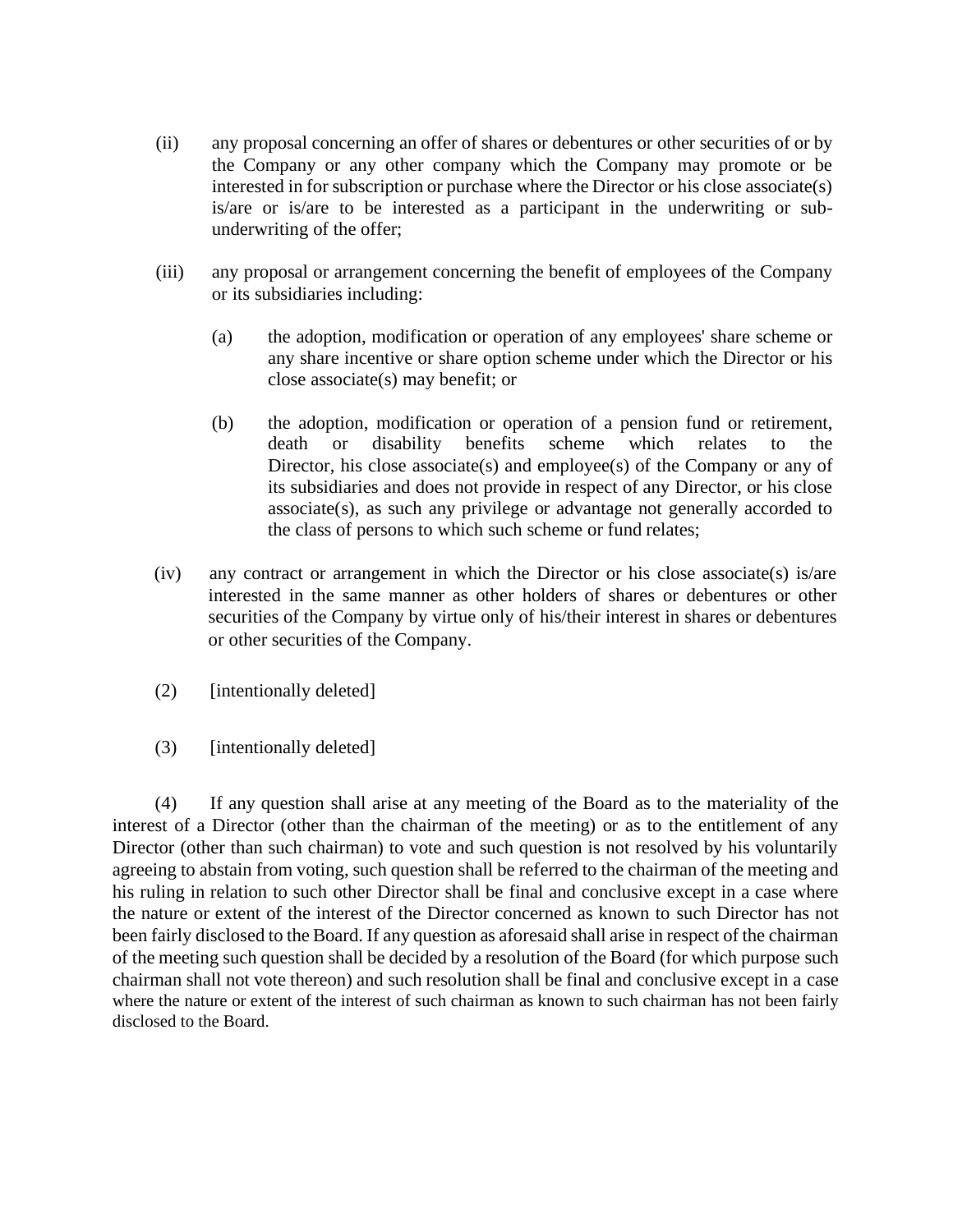### GENERAL POWERS OF THE DIRECTORS

105. (1) The business of the Company shall be managed and conducted by the Board, which may pay all expenses incurred in forming and registering the Company and may exercise all powers of the Company (whether relating to the management of the business of the Company or otherwise) which are not by the Statutes or by these Articles required to be exercised by the Company in general meeting, subject nevertheless to the provisions of the Statutes and of these Articles and to such regulations being not inconsistent with such provisions, as may be prescribed by the Company in general meeting, but no regulations made by the Company in general meeting shall invalidate any prior act of the Board which would have been valid if such regulations had not been made. The general powers given by this Article shall not be limited or restricted by any special authority or power given to the Board by any other Article.

(2) Any person contracting or dealing with the Company in the ordinary course of business shall be entitled to rely on any written or oral contract or agreement or deed, document or instrument entered into or executed as the case may be by any two of the Directors acting jointly on behalf of the Company and the same shall be deemed to be validly entered into or executed by the Company as the case may be and shall, subject to any rule of law, be binding on the Company.

(3) Without prejudice to the general powers conferred by these Articles it is hereby expressly declared that the Board shall have the following powers:

- (a) To give to any person the right or option of requiring at a future date that an allotment shall be made to him of any share at par or at such premium as may be agreed.
- (b) To give to any Directors, officers or servants of the Company an interest in any particular business or transaction or participation in the profits thereof or in the general profits of the Company either in addition to or in substitution for a salary or other remuneration.
- (c) To resolve that the Company be deregistered in the Cayman Islands and continued in a named jurisdiction outside the Cayman Islands subject to the provisions of the Act.

(4) The Company shall not (i) make any loan, directly or indirectly, to a Director, his close associate(s), or a body corporate controlled by such Director as defined in section  $492$  of the Companies Ordinance (Chapter 622 of the laws of Hong Kong), or (ii) enter into guarantee or provide any security in connected with a loan made by any person to a Director, his close associate(s) or a body corporate controlled by such Director as defined in section 492 of the Companies Ordinance (Chapter 622 of the laws of Hong Kong), if and to the extent it would be prohibited by the Companies Ordinance (Chapter 622 of the laws of Hong Kong) as if the Company were a company incorporated in Hong Kong.

Article 105(4) shall only have effect for so long as the shares of the Company are listed on The Stock Exchange of Hong Kong Limited.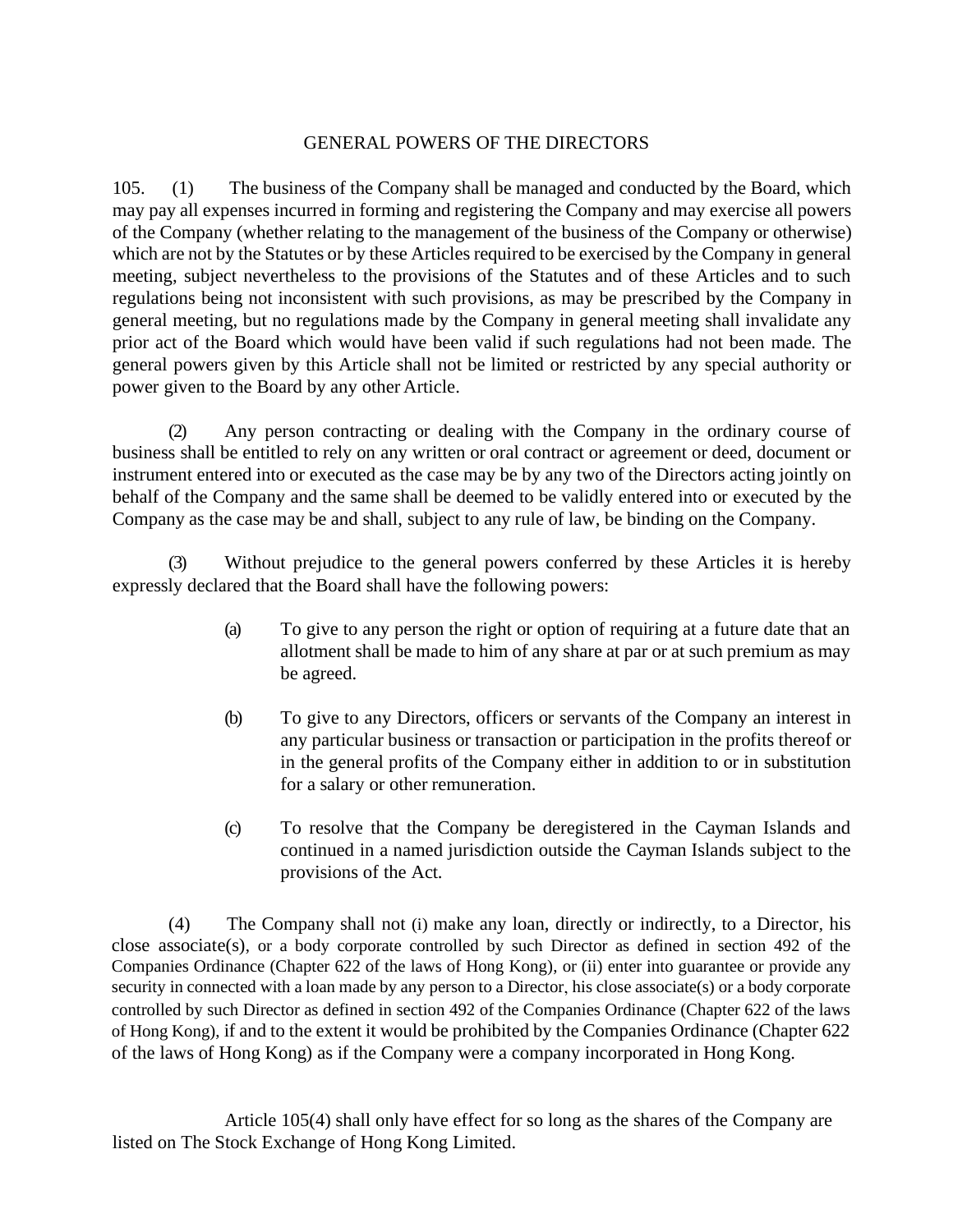106. The Board may establish any regional or local boards or agencies for managing any of the affairs of the Company in any place, and may appoint any persons to be members of such local boards, or any managers or agents, and may fix their remuneration (either by way of salary or by commission or by conferring the right to participation in the profits of the Company or by a combination of two or more of these modes) and pay the working expenses of any staff employed by them upon the business of the Company. The Board may delegate to any regional or local board, manager or agent any of the powers, authorities and discretions vested in or exercisable by the Board (other than its powers to make calls and forfeit shares), with power to sub-delegate, and may authorise the members of any of them to fill any vacancies therein and to act notwithstanding vacancies. Any such appointment or delegation may be made upon such terms and subject to such conditions as the Board may think fit, and the Board may remove any person appointed as aforesaid, and may revoke or vary such delegation, but no person dealing in good faith and without notice of any such revocation or variation shall be affected thereby.

107. The Board may by power of attorney appoint under the Seal any company, firm or person or any fluctuating body of persons, whether nominated directly or indirectly by the Board, to be the attorney or attorneys of the Company for such purposes and with such powers, authorities and discretions (not exceeding those vested in or exercisable by the Board under these Articles) and for such period and subject to such conditions as it may think fit, and any such power of attorney may contain such provisions for the protection and convenience of persons dealing with any such attorney as the Board may think fit, and may also authorise any such attorney to sub-delegate all or any of the powers, authorities and discretions vested in him. Such attorney or attorneys may, if so authorised under the Seal of the Company, execute any deed or instrument under their personal seal with the same effect as the affixation of the Company's Seal.

108. The Board may entrust to and confer upon a managing director, joint managing director, deputy managing director, an executive director or any Director any of the powers exercisable by it upon such terms and conditions and with such restrictions as it thinks fit, and either collaterally with, or to the exclusion of, its own powers, and may from time to time revoke or vary all or any of such powers but no person dealing in good faith and without notice of such revocation or variation shall be affected thereby.

109. All cheques, promissory notes, drafts, bills of exchange and other instruments, whether negotiable or transferable or not, and all receipts for moneys paid to the Company shallbe signed, drawn, accepted, endorsed or otherwise executed, as the case may be, in such manner as the Board shall from time to time by resolution determine. The Company's banking accounts shall be kept with such banker or bankers as the Board shall from time to time determine.

110. (1) The Board may establish or concur or join with other companies (being subsidiary companies of the Company or companies with which it is associated in business) in establishing and making contributions out of the Company's moneys to any schemes or funds for providing pensions, sickness or compassionate allowances, life assurance or other benefits for employees (which expression as used in this and the following paragraph shall include any Director or ex-Director who may hold or have held any executive office or any office of profit under the Company or any of its subsidiary companies) and ex-employees of the Company and their dependants or any class or classes of such person.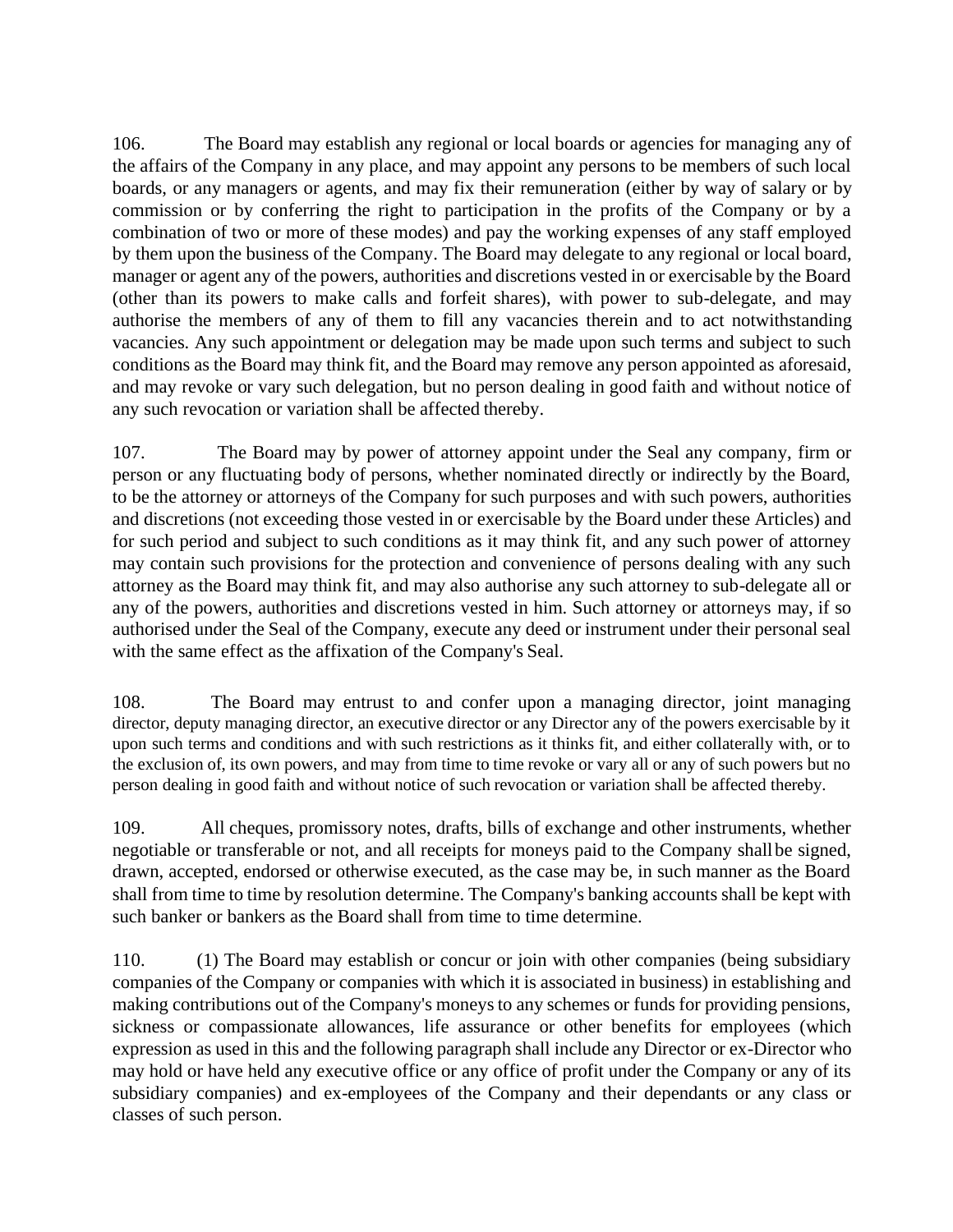(2) The Board may pay, enter into agreements to pay or make grants of revocable or irrevocable, and either subject or not subject to any terms or conditions, pensions or other benefits to employees and ex-employees and their dependants, or to any of such persons, including pensions or benefits additional to those, if any, to which such employees or ex-employees or their dependants are or may become entitled under any such scheme or fund as mentioned in the last preceding paragraph. Any such pension or benefit may, as the Board considers desirable, be granted to an employee either before and in anticipation of or upon or at any time after his actual retirement.

### BORROWING POWERS

111. The Board may exercise all the powers of the Company to raise or borrow money and to mortgage or charge all or any part of the undertaking, property and assets (present and future) and uncalled capital of the Company and, subject to the Act, to issue debentures, bonds and other securities, whether outright or as collateral security for any debt, liability or obligation of the Company or of any third party. PROVIDED ALWAYS that no borrowing may be made if it would result in the aggregate principal amount for the time being remaining undischarged of all moneys borrowed by the Company exceeding fiftyper cent. of the latest available Net Asset Value at the time the borrowing is made without the approval of the shareholders at a general meeting.

112. Debentures, bonds and other securities may be made assignable free from any equities between the Company and the person to whom the same may be issued.

113. Any debentures, bonds or other securities may be issued at a discount (other than shares), premium or otherwise and with any special privileges as to redemption, surrender, drawings, allotment of shares, attending and voting at general meetings of the Company, appointment of Directors and otherwise.

114. (1) Where any uncalled capital of the Company is charged, all persons taking any subsequent charge thereon shall take the same subject to such prior charge, and shall not be entitled, by notice to the Members or otherwise, to obtain priority over such prior charge.

(2) The Board shall cause a proper register to be kept, in accordance with the provisions of the Act, of all charges specifically affecting the property of the Company and of any series of debentures issued by the Company and shall duly comply with the requirements of the Act in regard to the registration of charges and debentures therein specified and otherwise.

### PROCEEDINGS OF THE DIRECTORS

115. The Board may meet for the despatch of business, adjourn or postpone and otherwise regulate its meetings as it considers appropriate. Questions arising at any meeting shall be determined by a majority of votes. In the case of any equality of votes, the chairman of the meeting shall have an additional or casting vote.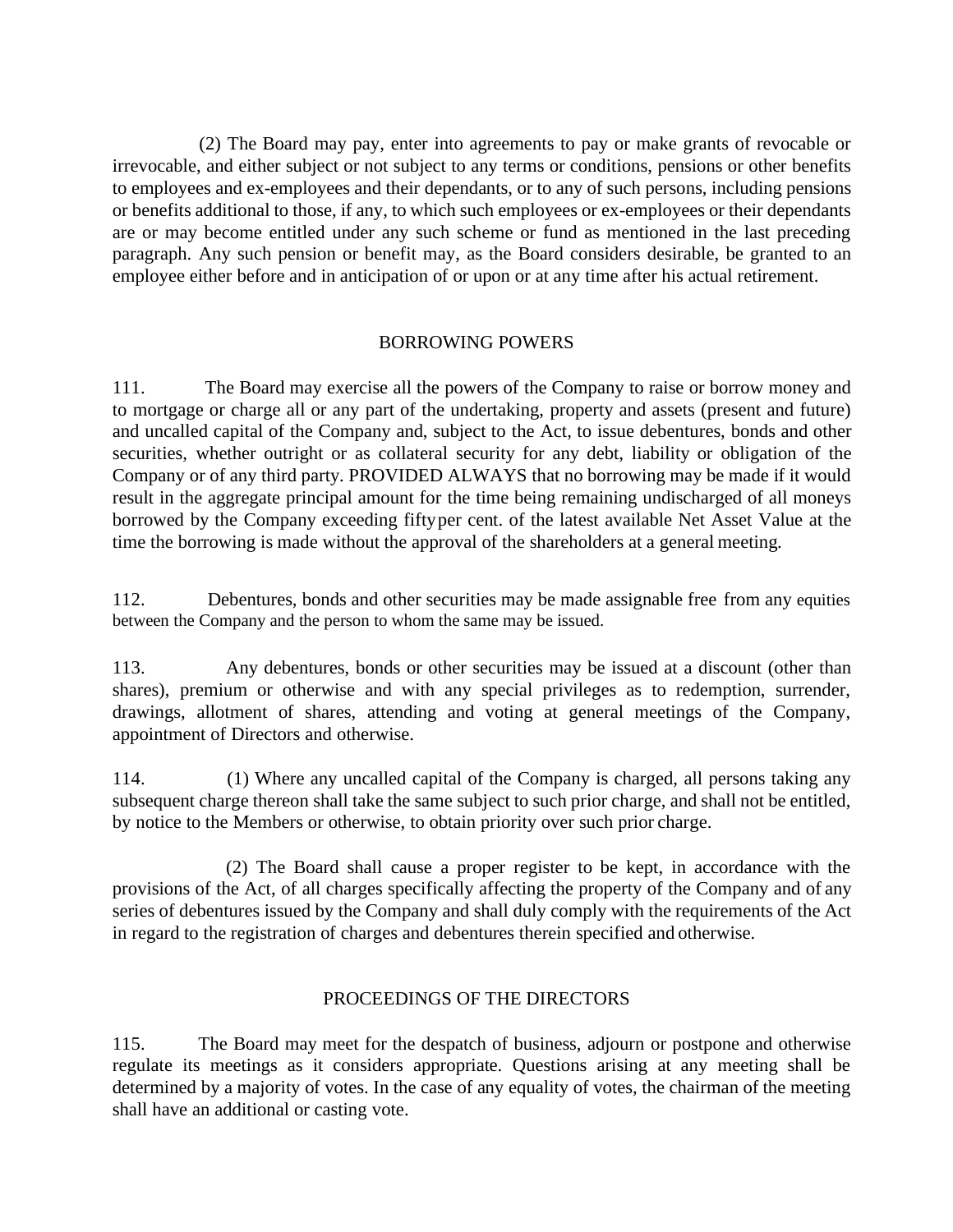116. A meeting of the Board may be convened by the Secretary on request of a Director or by any Director. The Secretary shall convene a meeting of the Board whenever he shall be required so to do by any Director. Notice of a meeting of the Board shall be deemed to be duly given to a Director if it is given to such Director in writing or verbally (including in person or by telephone) or by electronic means to an electronic address from time to time notified to the Company by such Director or (if the recipient consents to it being made available on a website) by making it available on a website or by telephone or in such other manner as the Board may from time to time determine.

117. (1) The quorum necessary for the transaction of the business of the Board may be fixed by the Board and, unless so fixed at any other number, shall be two (2). An alternate Director shall be counted in a quorum in the case of the absence of a Director for whom he is the alternate provided that he shall not be counted more than once for the purpose of determining whether or not a quorum is present.

(2) Directors may participate in any meeting of the Board by means of a conference telephone, electronic or other communications equipment through which all persons participating in the meeting can communicate with each other simultaneously and instantaneously and, for the purpose of counting a quorum, such participation shall constitute presence at a meeting as if those participating were present in person.

(3) Any Director who ceases to be a Director at a Board meeting may continue to be present and to act as a Director and be counted in the quorum until the termination of such Board meeting if no other Director objects and if otherwise a quorum of Directors would not be present.

118. The continuing Directors or a sole continuing Director may act notwithstanding any vacancy in the Board but, if and so long as the number of Directors is reduced below the minimum number fixed by or in accordance with these Articles, the continuing Directors or Director, notwithstanding that the number of Directors is below the number fixed by or in accordance with these Articles as the quorum or that there is only one continuing Director, may act for the purpose of filling vacancies in the Board or of summoning general meetings of the Company but not for any other purpose.

119. The Board may elect a chairman and one or more deputy chairman of its meetings and determine the period for which they are respectively to hold such office. If no chairman or deputy chairman is elected, or if at any meeting neither the chairman nor any deputy chairman is present within five (5) minutes after the time appointed for holding the same, the Directors present may choose one of their number to be chairman of the meeting.

120. A meeting of the Board at which a quorum is present shall be competent to exercise all the powers, authorities and discretions for the time being vested in or exercisable by theBoard.

121. (1) The Board may delegate any of its powers, authorities and discretions to committees, consisting of such Director or Directors and other persons as it thinks fit, and they may, from time to time, revoke such delegation or revoke the appointment of and discharge any such committees either wholly or in part, and either as to persons or purposes. Any committee so formed shall, in the exercise of the powers, authorities and discretions so delegated, conform to any regulations which may be imposed on it by the Board.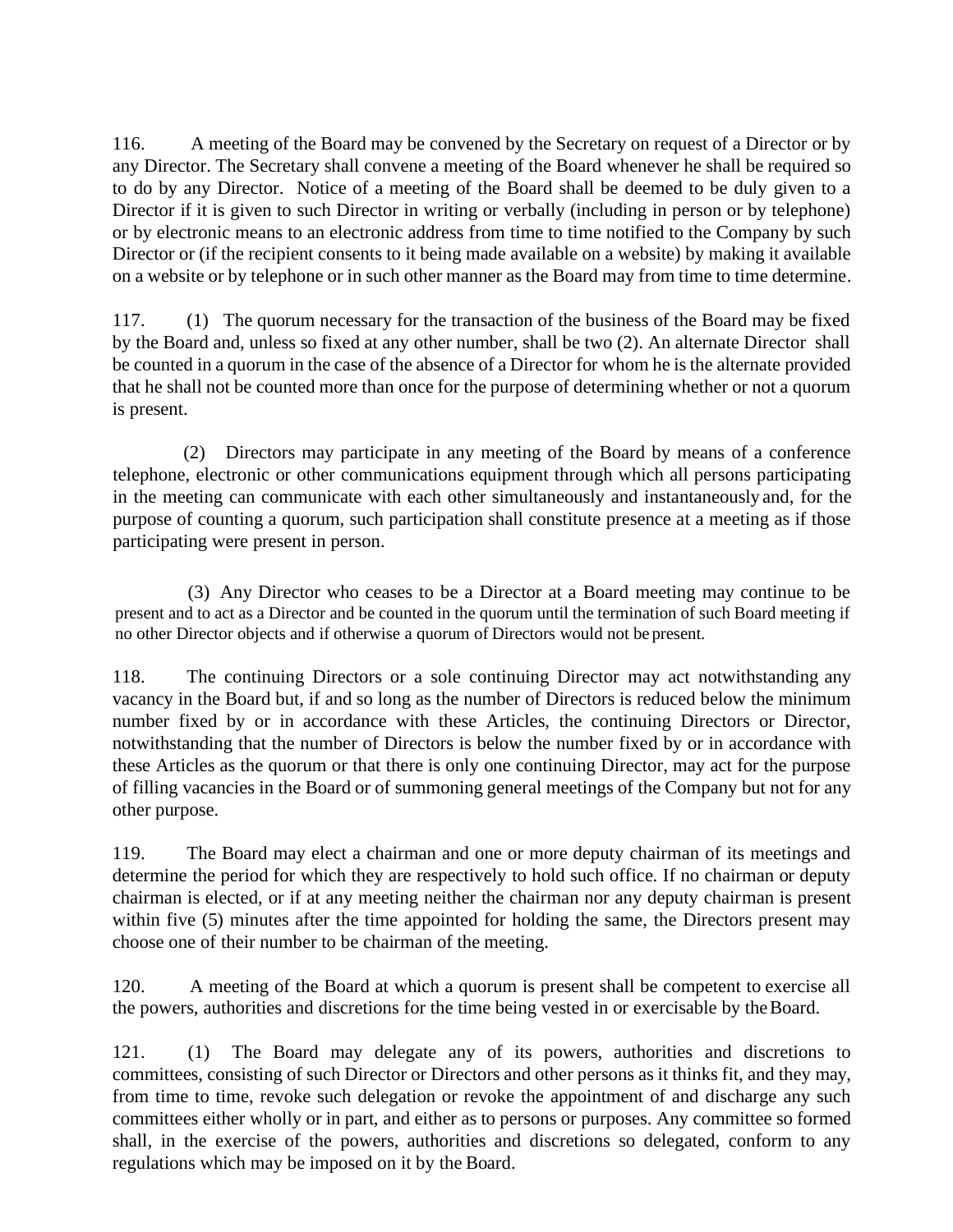(2) All acts done by any such committee in conformity with such regulations, and in fulfilment of the purposes for which it was appointed, but not otherwise, shall have like force and effect as if done by the Board, and the Board shall have power, with the consent of the Company in general meeting, to remunerate the members of any such committee, and charge such remuneration to the current expenses of the Company.

122. The meetings and proceedings of any committee consisting of two or more members shall be governed by the provisions contained in these Articles for regulating the meetings and proceedings of the Board so far as the same are applicable and are not superseded by any regulations imposed by the Board under the last preceding Article.

123. A resolution in writing signed by all the Directors except such as are temporarily unable to act through ill-health or disability, and all the alternate Directors, if appropriate, whose appointors are temporarily unable to act as aforesaid shall (provided that such number is sufficient to constitute a quorum and further provided that a copy of such resolution has been given or the contents thereof communicated to all the Directors for the time being entitled to receive notices of Board meetings in the same manner as notices of meetings are required to be given by these Articles) be as valid and effectual as if a resolution had been passed at a meeting of the Board duly convened and held. A notification of consent to such resolution given by a Director in writing to the Board by any means (including by means of electronic communication) shall be deemed to be his/her signature to such resolution in writing for the purpose of this Article. Such resolution may be contained in one document or in several documents in like form each signed by one or more of the Directors or alternate Directors and for this purpose a facsimile signature of a Director or an alternate Director shall be treated as valid. Notwithstanding the foregoing, a resolution in writing shall not be passed in lieu of a meeting of the Board for the purposes of considering any matter or business in which a substantial shareholder of the Company or a Director has a conflict of interest and the Board has determined that such conflict of interest to be material.

124. All acts bona fide done by the Board or by any committee or by any person acting as a Director or members of a committee, shall, notwithstanding that it is afterwards discovered that there was some defect in the appointment of any member of the Board or such committee or person acting as aforesaid or that they or any of them were disqualified or had vacated office, be as valid as if every such person had been duly appointed and was qualified and had continued to be a Director or member of such committee.

### MANAGERS

125. The Board may from time to time appoint a general manager, a manager or managers of the Company and may fix his or their remuneration either by way of salary or commission or by conferring the right to participation in the profits of the Company or by a combination of two or more of these modes and pay the working expenses of any of the staff of the general manager, manager or managers who may be employed by him or them upon the business of the Company.

126. The appointment of such general manager, manager or managers may be for such period as the Board may decide, and the Board may confer upon him or them all or any of the powers of the Board as they may think fit.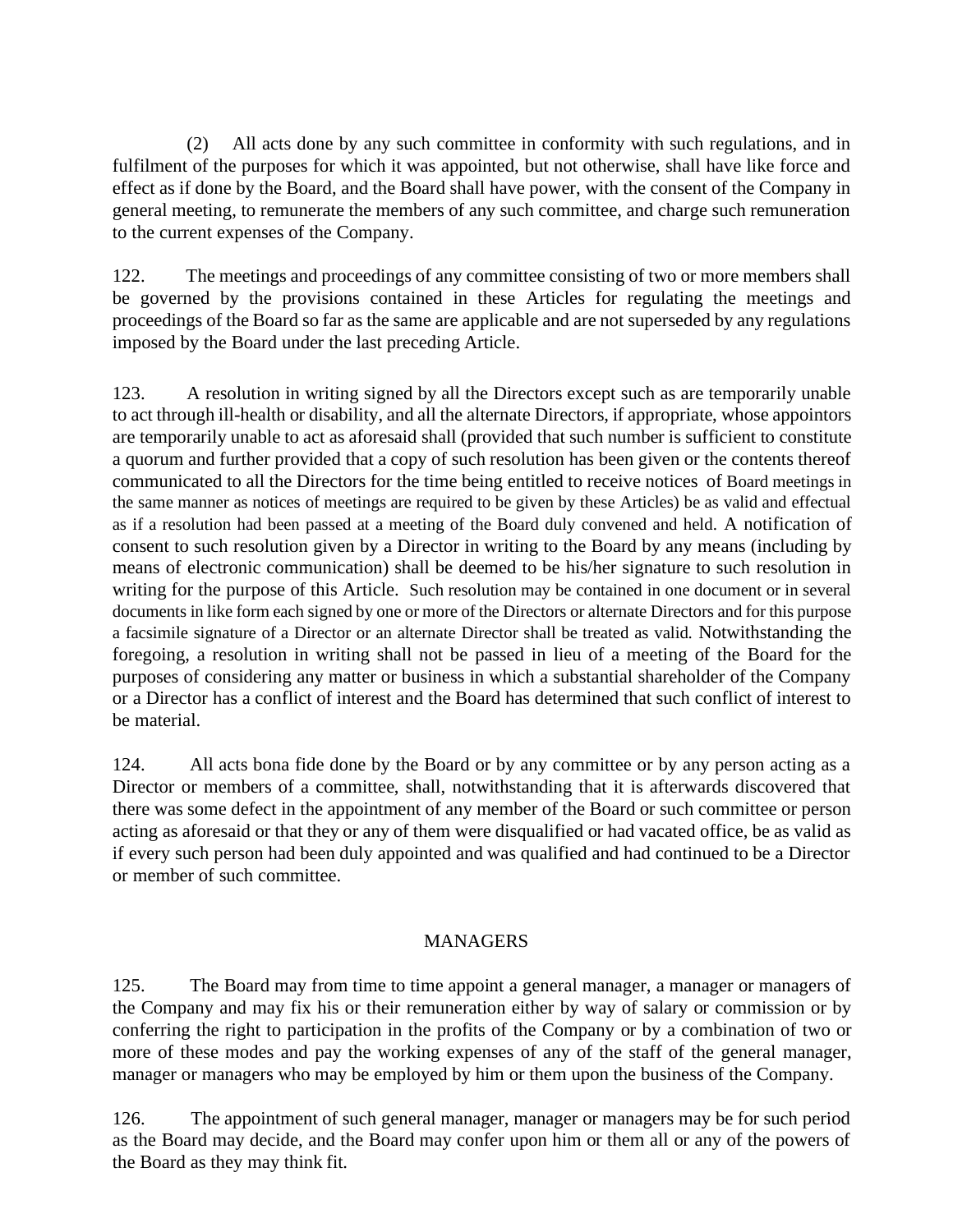127. The Board may enter into such agreement or agreements with any such general manager, manager or managers upon such terms and conditions in all respects as the Board may in their absolute discretion think fit, including a power for such general manager, manager or managers to appoint an assistant manager or managers or other employees whatsoever under them for the purpose of carrying on the business of the Company.

128. The Board may appoint as Investment Manager any person and may entrust to and confer upon the Investment Manager so appointed any of the duties, powers and discretions exercisable by the Board (other than the power to make calls or forfeit shares) upon such terms and conditions and for such period and with such restrictions as the Board thinks fit and whether collaterally with or to the exclusion of the Board's own powers. In the event of the termination for whatever reason of the appointment of any Investment Manager so appointed, the Board shall as soon as is practicable thereafter take all such steps as are reasonable to secure the appointment of some other person as the Investment Manager. The remuneration of the Investment Manager shall be paid and accrue at such rate, at such time or times and in such manner as the Board may from time to time agree with the Investment Manager.

128A. Subject to the terms of any agreement between the Company and the Investment Manager and to the provisions of these Articles, the Investment Manager may appoint any persons, firms or corporations approved by the Board to act as investment advisers to the Investment Manager in relation to the monies and assets of the Company, and whose remuneration shall be payable by and borne by the Investment Manager.

128B. Subject to the terms of any agreement between the Company and the Investment Manager, the Investment Manager shall be entitled to hold and deal for its own account in shares of the Company provided that the expenses (including stamp duty) of any sale or purchase of shares by the Investment Manager shall be payable by and borne by the Investment Manager.

129. The Board shall appoint a Custodian who or whose nominee shall hold the assets of the Company and in whose name or in the name of whose nominee the same shall be registered in the case of registered securities and who shall perform such other duties upon such terms as the Board may from time to time (with the agreement of the Custodian) determine. The remuneration of the Custodian shall be paid and accrue at such rate, at such time or times and in such manner as the Board may from time to time agree with the Custodian.

129A. All moneys, bills and notes belonging to the Company shall be paid to or to the order of or deposited with or to the order of the Custodian or its nominee to an account or accounts to be opened in the name of the Company.

129B. In the event of the Custodian desiring to retire, the Board shall use its best endeavours to find a corporation having the said qualifications to act as replacement Custodian and upon doing so, the Board shall appoint such corporation to be Custodian in place of the retiring Custodian. The Board shall not remove the Custodian unless and until a successor corporation shall have been appointed in accordance with these Articles to act in the placethereof.

129C. The powers of the Board under these Articles shall include a power to appoint two or more joint Custodians.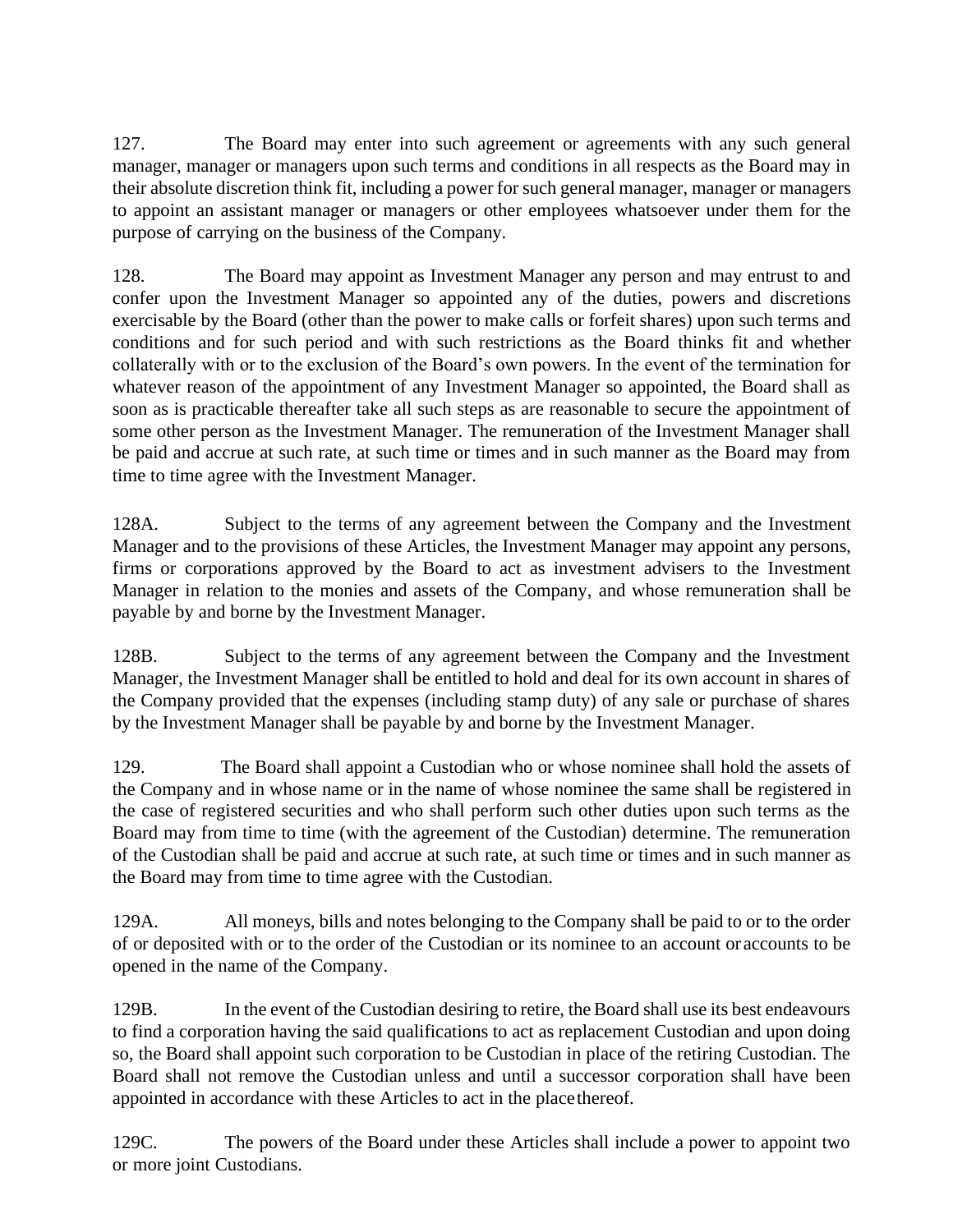### **OFFICERS**

130. (1) The officers of the Company shall consist of a chairman, the Directors and Secretary and such additional officers (who may or may not be Directors) as the Board may from time to time determine, all of whom shall be deemed to be officers for the purposes of the Actand these Articles.

(2) The Directors shall, as soon as may be after each appointment or election of Directors, elect amongst the Directors a chairman and if more than one (1) Director is proposed for this office, the election to such office shall take place in such manner as the Directors may determine.

(3) The officers shall receive such remuneration as the Directors may from time to time determine.

131. (1) The Secretary and additional officers, if any, shall be appointed by the Board and shall hold office on such terms and for such period as the Board may determine. If thought fit, two(2) or more persons may be appointed as joint Secretaries. The Board may also appoint from time to time on such terms as it thinks fit one or more assistant or deputy Secretaries.

(2) The Secretary shall attend all meetings of the Members and shall keep correct minutes of such meetings and enter the same in the proper books provided for the purpose. He shall perform such other duties as are prescribed by the Act or these Articles or as may be prescribed by the Board.

132. The officers of the Company shall have such powers and perform such duties in the management, business and affairs of the Company as may be delegated to them by the Directors from time to time.

133. A provision of the Act or of these Articles requiring or authorising a thing to be done by or to a Director and the Secretary shall not be satisfied by its being done by or to the same person acting both as Director and as or in place of the Secretary.

### REGISTER OF DIRECTORS AND OFFICERS

134. (1) The Company shall cause to be kept in one or more books at its Office a Register of Directors and Officersin which there shall be entered the full names and addresses of the Directors and Officers and such other particulars as required by the Act or as the Directors may determine. The Company shall send to the Registrar of Companies in the Cayman Islands a copy of such register, and shall from time to time notify to the said Registrar of any change that takes place in relation to such Directors and Officers as required by the Act.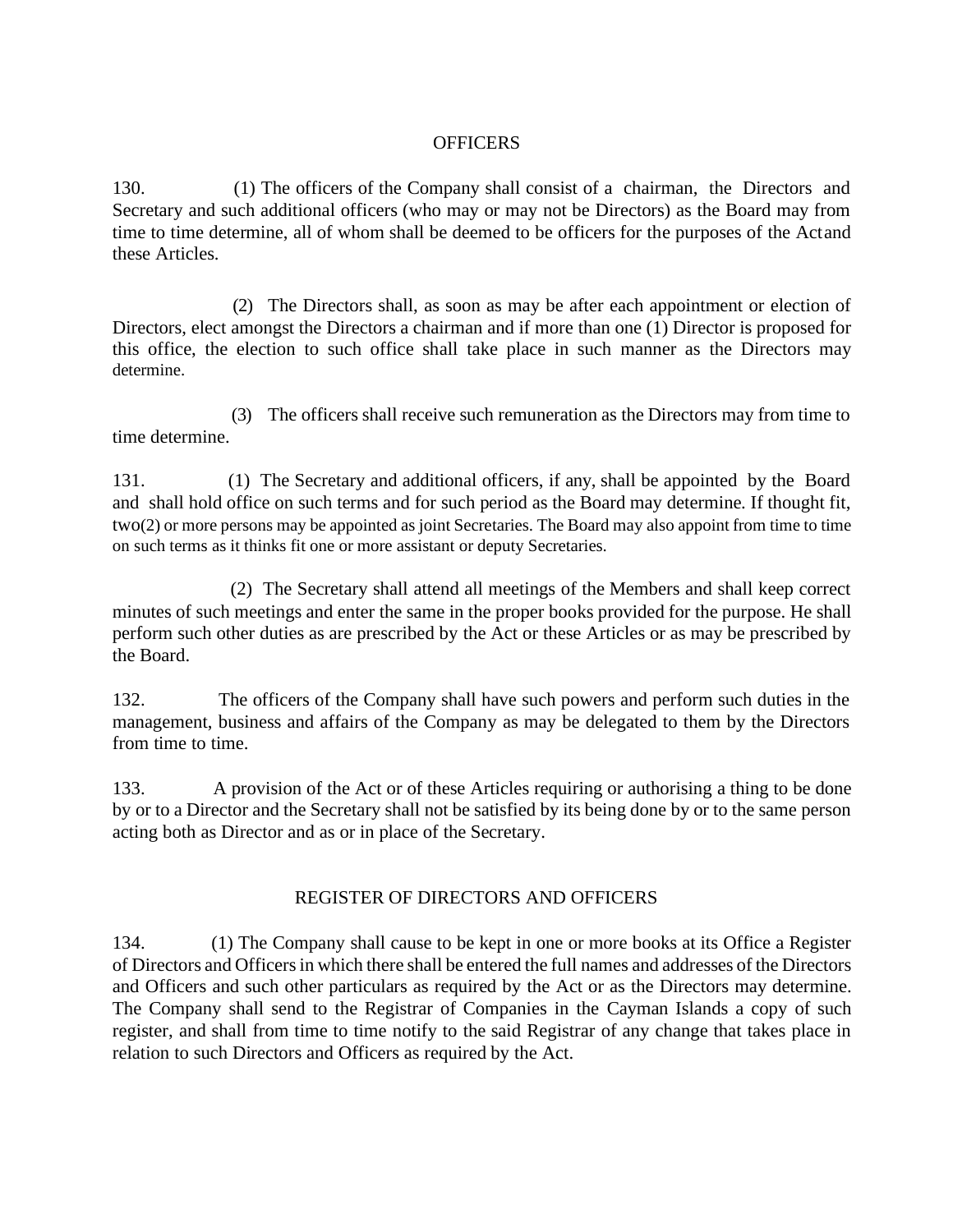#### MINUTES

135. (1) The Board shall cause minutes to be duly entered in books provided for the purpose:

(a) of all elections and appointments of officers;

(b) of the names of the Directors present at each meeting of the Directors and of any committee of the Directors;

(c) of all resolutions and proceedings of each general meeting of the Members, meetings of the Board and meetings of committees of the Board and where there are managers, of all proceedings of meetings of the managers.

(2) Minutes shall be kept by the Secretary at the head office.

#### SEAL

136. (1) The Company shall have one or more Seals, as the Board may determine. For the purpose of sealing documents creating or evidencing securities issued by the Company, the Company may have a securities seal which is a facsimile of the Seal of the Company with the addition of the words "Securities Seal" on its face or in such other form as the Board may approve. The Board shall provide for the custody of each Seal and no Seal shall be used without the authority of the Board or of a committee of the Board authorised by the Board in that behalf. Subject as otherwise provided in these Articles, any instrument to which a Seal is affixed shall be signed autographically by one Director and the Secretary or by two Directors or by such other person (including a Director) or persons as the Board may appoint, either generally or in any particular case, save that as regards any certificates for shares or debentures or other securities of the Company the Board may by resolution determine that such signatures or either of them shall be dispensed with or affixed by some method or system of mechanical signature. Every instrument executed in manner provided by this Article shall be deemed to be sealed and executed with the authority of the Board previously given.

(2) Where the Company has a Seal for use abroad, the Board may by writing under the Seal appoint any agent or committee abroad to be the duly authorised agent of the Company for the purpose of affixing and using such Seal and the Board may impose restrictions on the use thereof as may be thought fit. Wherever in these Articles reference is made to the Seal, the reference shall, when and so far as may be applicable, be deemed to include any such other Seal as aforesaid.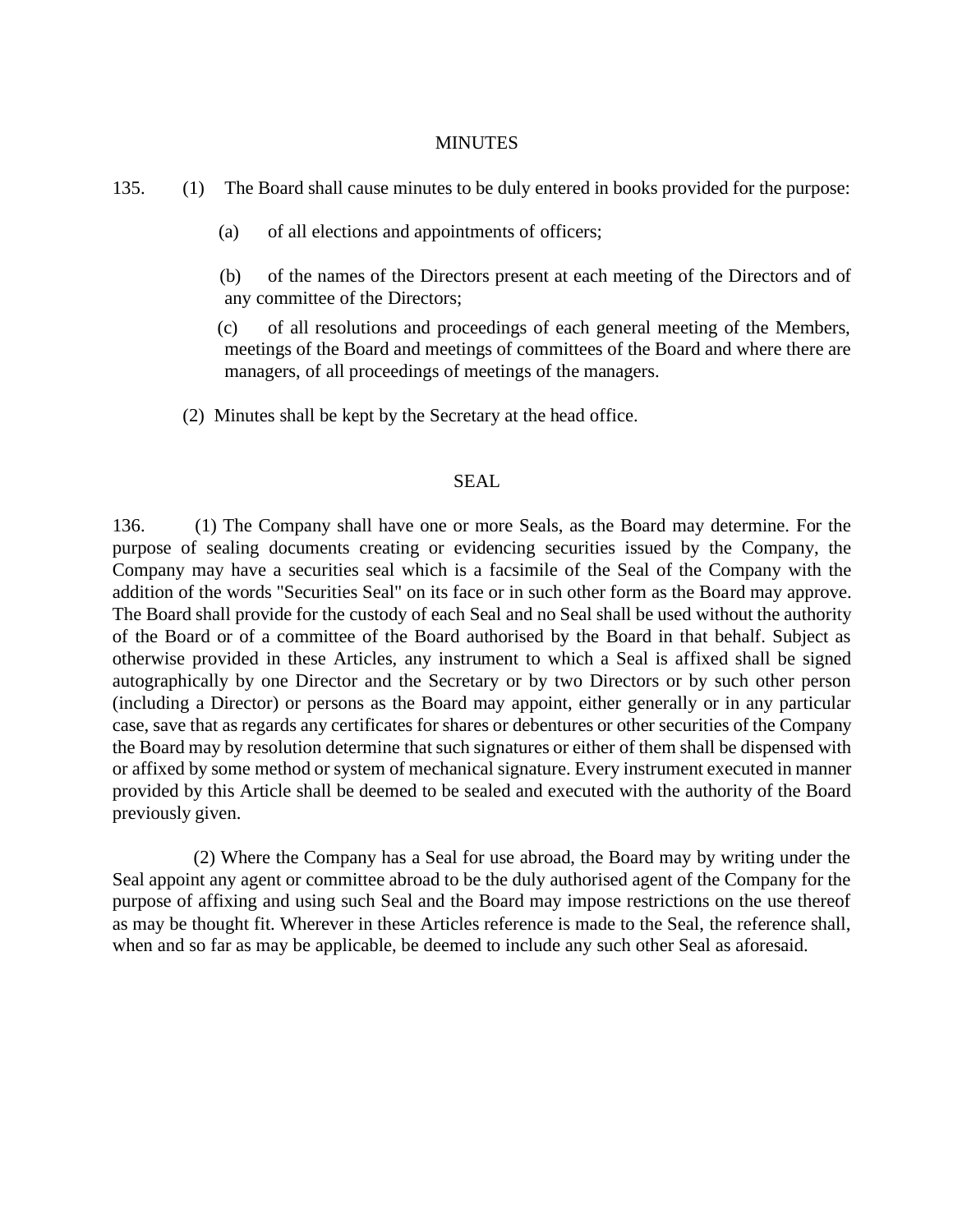### AUTHENTICATION OF DOCUMENTS

137. Any Director or the Secretary or any person appointed by the Board for the purpose may authenticate any documents affecting the constitution of the Company and any resolution passed by the Company or the Board or any committee, and any books, records, documents and accounts relating to the business of the Company, and to certify copies thereof or extracts therefrom as true copies or extracts, and if any books, records, documents or accounts are elsewhere than at the Office or the head office the local manager or other officer of the Company having the custody thereof shall be deemed to be a person so appointed by the Board. Adocument purporting to be a copy of a resolution, or an extract from the minutes of a meeting, of the Company or of the Board or any committee which is so certified shall be conclusive evidence in favour of all persons dealing with the Company upon the faith thereof that such resolution has been duly passed or, as the case may be, that such minutes or extract is a true and accurate record of proceedings at a duly constituted meeting.

### VALUATION

138. The Company shall calculate the Net Asset Value as at the Valuation Date of each calendar month (except when the determination of the Net Asset Value has been suspended under the provisions of Article 140), and on such other occasions as the Board may from time to time determine. The Net Asset Value per share as at any particular time shall be determined by dividing the Net Asset Value as at that time by the number of shares in issue at that time. Any certificate as to the Net Asset Value per share therefor given in good faith by or on behalf of the Board shall be binding on all parties.

139. The Net Asset Value of the Company will be calculated in accordance with the valuation methods set out below:

- (1) the valuation will be prepared in Hong Kong dollars and any assets or liabilities denominated in a currency other than Hong Kong dollars will be converted into Hong Kong dollars at such rate of exchange as the Board will at its absolute discretion determine to be ruling at the close of business on the relevant Valuation Date;
- (2) investments (not including securities in collective investment schemes) quoted, listed, traded or dealt in on any market will be taken at the last transacted price on that market as at the official close of such market on the relevant Valuation Date or the trading date immediately prior to the relevant Valuation Date if such Valuation Date is not a trading date on that market;
- (3) each unquoted investment will be valued at cost and such other price as may be determined by the Board if it concludes that the Board has available to it sufficient reliable information upon which to base such a valuation;
- (4) there will be included in the valuation any interest accrued and any dividends declared but not yet received as at the relevant Valuation Date;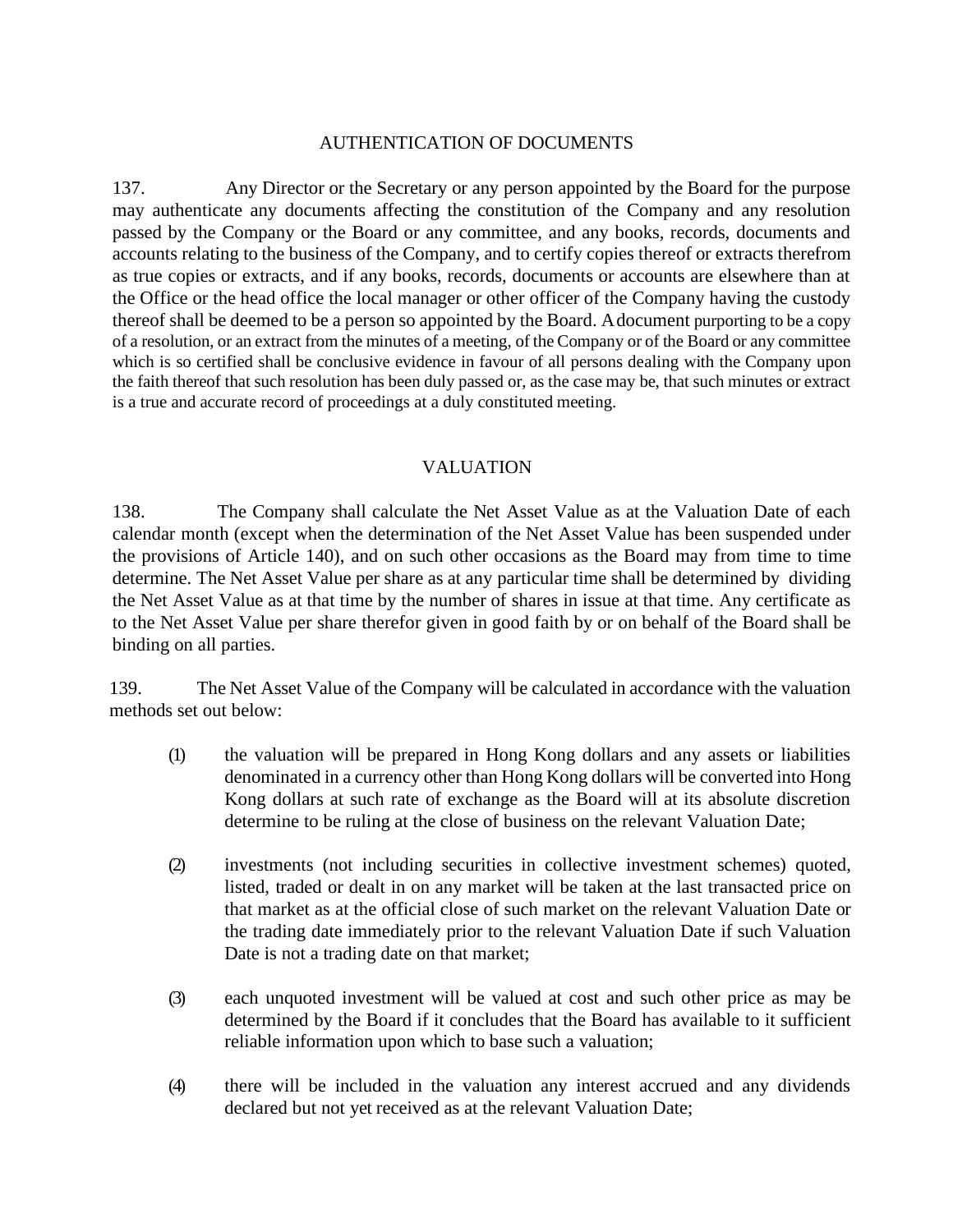- (5) in calculating the Net Asset Value, there will be deducted all liabilities of the Company, such provisions and allowances for contingencies as the Board considers appropriate and such provisions and allowances in respect of costs and expenses payable by the Company as determined by the Board;
- (6) the Board may permit some other methods of valuation to be used if a particular investment is not or cannot be valued as above or if the Board considers that the use of some other valuation methods better reflect the fair value; and
- (7) the Board has absolute discretion on the calculation of the Net Asset Value and the adoption of valuation method in calculating the Net Asset Value.

For the purpose of preparing any valuation, the Directors are entitled to obtain, at the expense of the Company, and to rely on such independent professional advice as they consider appropriate.

140. The Board may suspend calculation of the Net Asset Value upon the occurrence of any of the following events:

- (1) when, as a result of political, economic, military or monetary events or any circumstance outside the control, responsibility and power of the Company, disposal of investments is not reasonably practicable without materially and adversely affecting and prejudicing the interests of the Members, or if, in the opinion of the Board, the value of any of the investments or other assets of the Company cannot reasonably or fairly be ascertained; or
- (2) when a breakdown occurs in any of the means normally employed in ascertaining the value of investments or when for any other reason the value of any of the investments or other assets of the Company cannot reasonably or fairly be ascertained.

140A. Any such suspension shall take effect at such time as the Board shall declare but not later than the close of business on the Business Day next following the declaration, and thereafter there shall be no determination of the Net Asset Value until the Board shall declare the suspension at and, except that such suspension shall terminate in any event on the first Business Day on which:

- (a) the condition giving rise to the suspension shall have ceased to exist; and
- (b) no other condition under which suspension is authorised under this Article shall exist.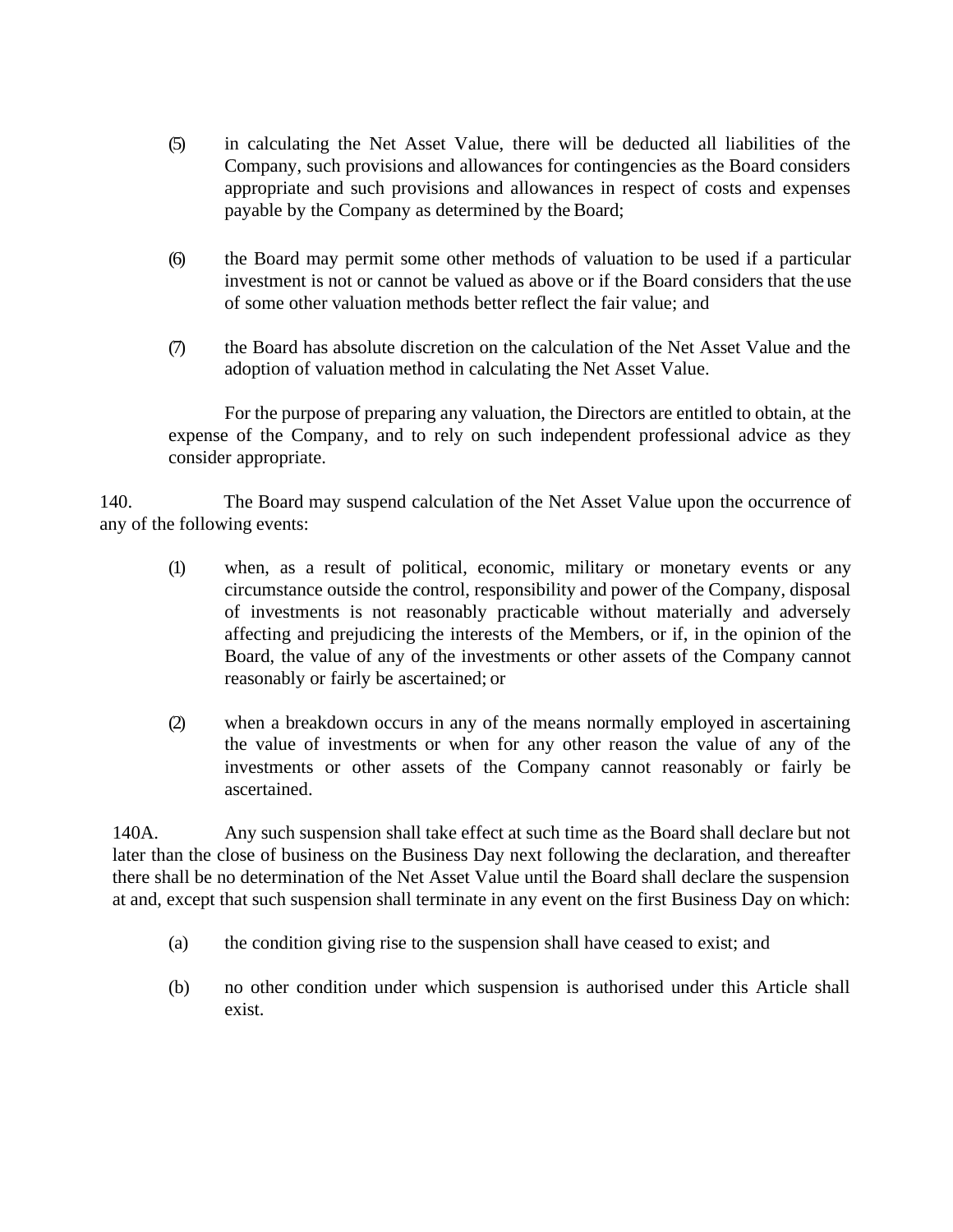140B. Each declaration by the Board pursuant to Article 140 shall be consistent with such official rules and regulations (if any) relating to the subject matter thereof as shall have been promulgated by any authority having jurisdiction over the Company and as shall be in effect at the time. To the extent not inconsistent with such official rules and regulations, the determination of the Board shall be conclusive. Whenever the Board shall declare a suspension of the determination of the Net Asset Value, then as soon as may be practicable after any such declaration, the Board shall notify the Designated Stock Exchange and use its best endeavours to cause a notice to the effect that such declaration has been made to be published in the newspapers. At the end of any period of suspension as aforementioned, the Board shall notify the Designated Stock Exchange and cause another notice to the effect that the period of such suspension has ended to be published in the newspapers.

140C. The Net Asset Value and the Net Asset Value per share shall be published in the newspapers in accordance with the rules of the Designated Stock Exchange.

### DESTRUCTION OF DOCUMENTS

141. (1) The Company shall be entitled to destroy the following documents at the following times:

- (a) any share certificate which has been cancelled at any time after the expiry of one (1) year from the date of such cancellation;
- (b) any dividend mandate or any variation or cancellation thereof or any notification of change of name or address at any time after the expiry of two (2) years from the date such mandate variation cancellation or notification was recorded by the Company;
- (c) any instrument of transfer of shares which has been registered at any time after the expiry of seven (7) years from the date of registration;
- (d) any allotment letters after the expiry of seven (7) years from the date of issue thereof; and
- (e) copies of powers of attorney, grants of probate and letters of administration at any time after the expiry of seven (7) years after the account to which the relevant power of attorney, grant of probate or letters of administration related has been closed;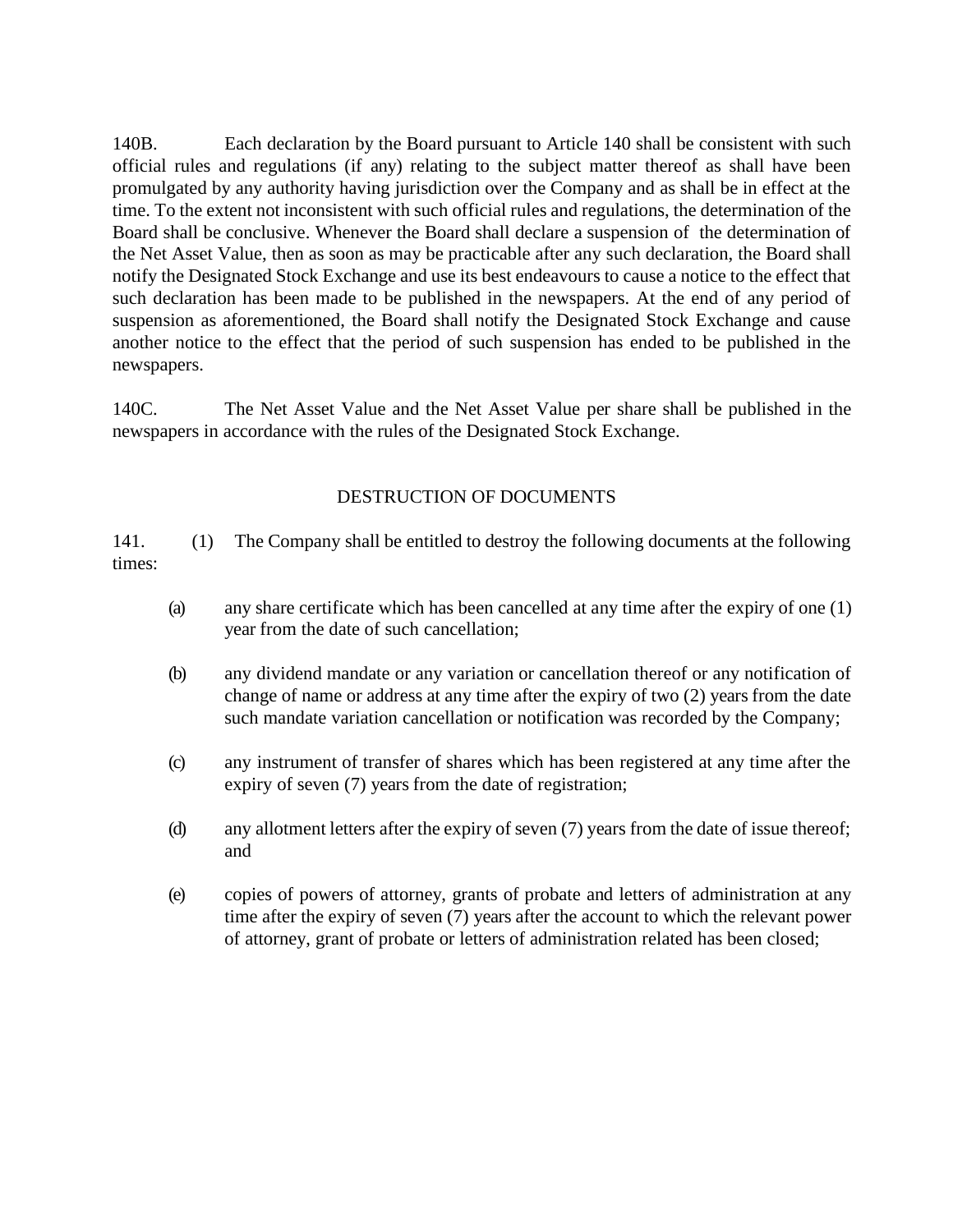and it shall conclusively be presumed in favour of the Company that every entry in the Register purporting to be made on the basis of any such documents so destroyed was duly and properly made and every share certificate so destroyed was a valid certificate duly and properly cancelled and that every instrument of transfer so destroyed was a valid and effective instrument duly and properly registered and that every other document destroyed hereunder was a valid and effective document in accordance with the recorded particulars thereof in the books or records of the Company. Provided always that: (1) the foregoing provisions of this Article shall apply only to the destruction of a document in good faith and without express notice to the Company that the preservation of such document was relevant to a claim; (2) nothing contained in this Article shall be construed as imposing upon the Company any liability in respect of the destruction of any such document earlier than as aforesaid or in any case where the conditions of proviso (1) above are not fulfilled; and (3) references in this Article to the destruction of any document include references to its disposal in any manner.

(2) Notwithstanding any provision contained in these Articles, the Directors may, if permitted by applicable law, authorize the destruction of documents set out in sub-paragraph (a) to (c) of paragraph (1) of this Article and any other documents in relation to share registration which have been microfilmed or electronically stored by the Company or by the share registrar on its behalf provided always that this Article shall apply only to the destruction of a document in good faith and without express notice to the Company and its share registrar that the preservation of such document was relevant to a claim.

# DIVIDENDS AND OTHER PAYMENTS

142. Subject to the Act and these Articles, the Company in general meeting may from time to time declare dividends in any currency to be paid to the Members but no dividend shall be declared in excess of the amount recommended by the Board.

143. Dividends may be declared and paid out of the profits of the Company, realised or unrealised, or from any reserve set aside from profits which the Directors determine is no longer needed. With the sanction of an ordinary resolution dividends may also be declared and paid out of share premium account or any other fund or account which can be authorised for this purpose in accordance with the Act.

144. Except in so far as the rights attaching to, or the terms of issue of, any share otherwise provide:

- (a) all dividends shall be declared and paid according to the amounts paid up on the shares in respect of which the dividend is paid, but no amount paid up on a share in advance of calls shall be treated for the purposes of this Article as paid up on the share; and
- (b) all dividends shall be apportioned and paid pro rata according to the amounts paid up on the shares during any portion or portions of the period in respect of which the dividend is paid.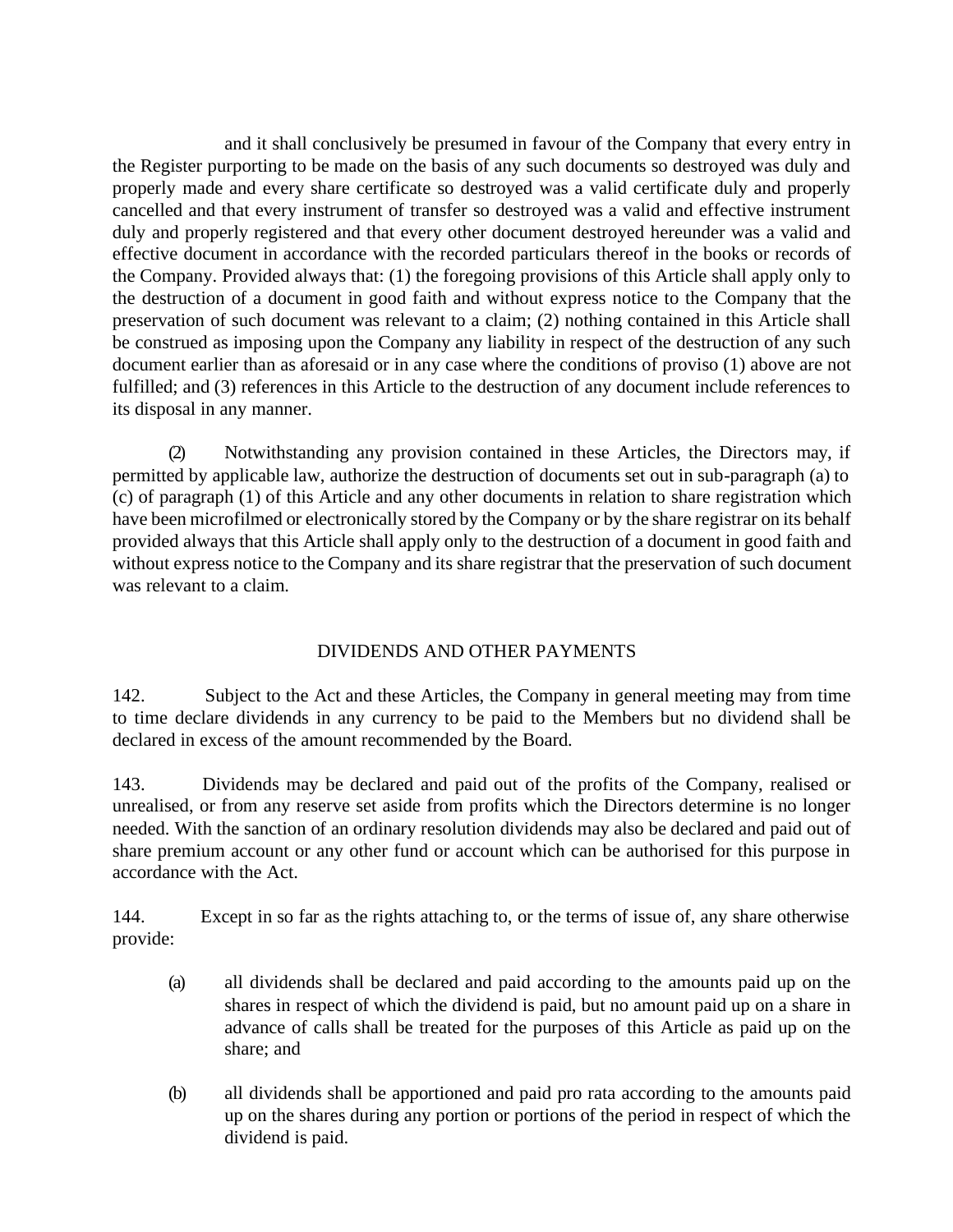145. The Board may from time to time pay to the Members such interim dividends as appear to the Board to be justified by the profits of the Company and in particular (but without prejudice to the generality of the foregoing) if at any time the share capital of the Company is divided into different classes, the Board may pay such interim dividends in respect of those shares in the capital of the Company which confer on the holders thereof deferred or non-preferential rights as well as in respect of those shares which confer on the holders thereof preferential rights with regard to dividend and provided that the Board acts bona fide the Board shall not incur any responsibility to the holders of shares conferring any preference for any damage that they may suffer by reason of the payment of an interim dividend on any shares having deferred or non-preferential rights and may also pay any fixed dividend which is payable on any shares of the Company half-yearly or on any other dates, whenever such profits, in the opinion of the Board, justifies such payment.

146. The Board may deduct from any dividend or other moneys payable to a Member by the Company on or in respect of any shares all sums of money (if any) presently payable by him to the Company on account of calls or otherwise.

147. No dividend or other moneys payable by the Company on or in respect of any share shall bear interest against the Company.

148. Any dividend, interest or other sum payable in cash to the holder of shares may be paid by cheque or warrant sent through the post addressed to the holder at his registered address or, in the case of joint holders, addressed to the holder whose name stands first in the Register in respect of the shares at his address as appearing in the Register or addressed to such person and at such address as the holder or joint holders may in writing direct. Every such cheque or warrant shall, unless the holder or joint holders otherwise direct, be made payable to the order of the holder or, in the case of joint holders, to the order of the holder whose name stands first on the Register in respect of such shares, and shall be sent at his or their risk and payment of the cheque or warrant by the bank on which it is drawn shall constitute a good discharge to the Company notwithstanding that it may subsequently appear that the same has been stolen or that any endorsement thereon has been forged. Any one of two or more joint holders may give effectual receipts for any dividends or other moneys payable or property distributable in respect of the shares held by such joint holders.

149. All dividends or bonuses unclaimed for one (1) year after having been declared may be invested or otherwise made use of by the Board for the benefit of the Company until claimed. Any dividend or bonuses unclaimed after a period of six (6) years from the date of declaration shall be forfeited and shall revert to the Company. The payment by the Board of any unclaimed dividend or other sums payable on or in respect of a share into a separate account shall not constitute the Company a trustee in respect thereof.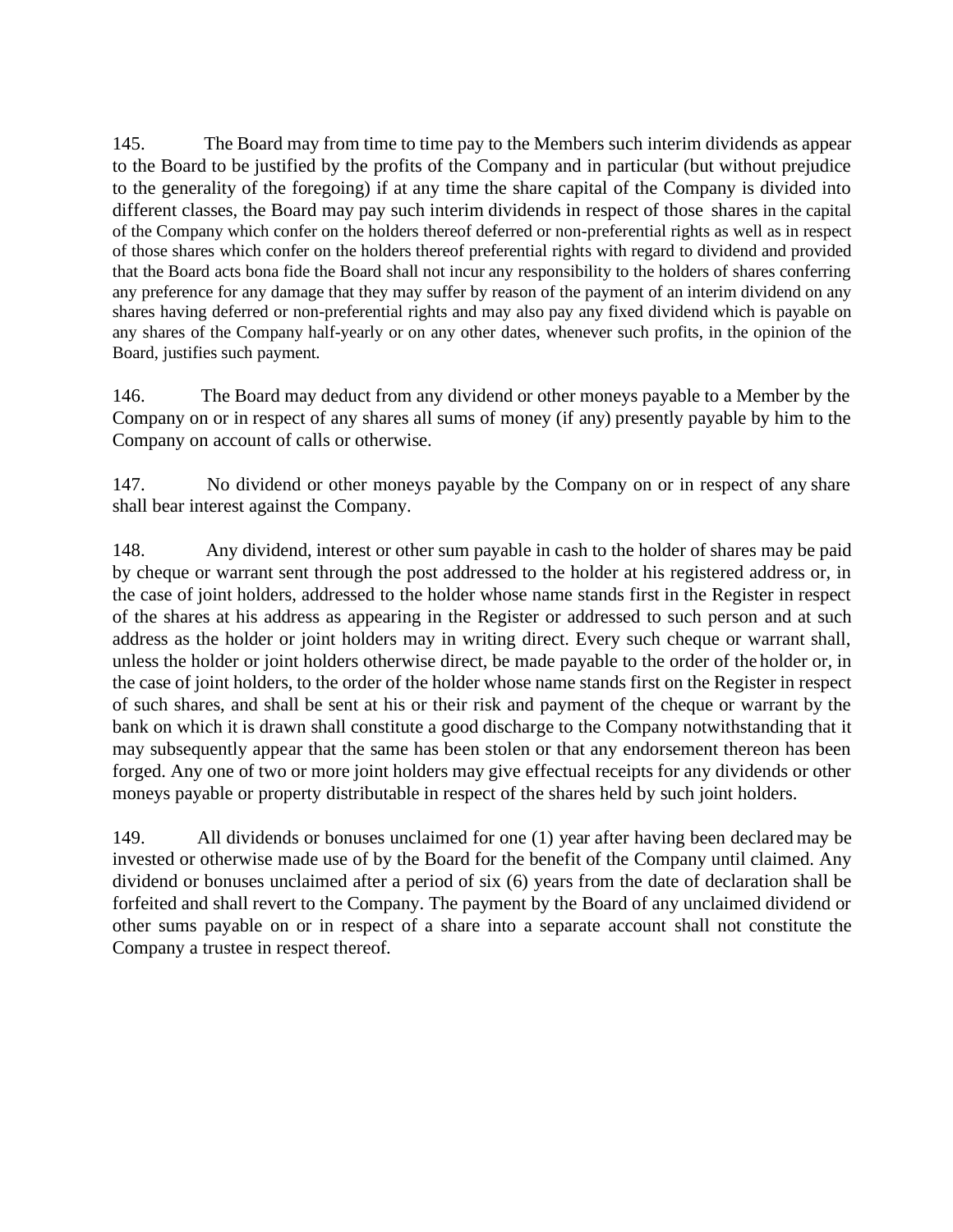150. Whenever the Board or the Company in general meeting has resolved that a dividend be paid or declared, the Board may further resolve that such dividend be satisfied wholly or in part by the distribution of specific assets of any kind and in particular of paid up shares, debentures or warrants to subscribe securities of the Company or any other company, or in any one or more of such ways, and where any difficulty arises in regard to the distribution the Board may settle the same as it thinks expedient, and in particular may issue certificates in respect of fractions of shares, disregard fractional entitlements or round the same up or down, and may fix the value for distribution of such specific assets, or any part thereof, and may determine that cash payments shall be made to any Members upon the footing of the value so fixed in order to adjust the rights of all parties, and may vest any such specific assets in trustees as may seem expedient to the Board and may appoint any person to sign any requisite instruments of transfer and other documents on behalf of the persons entitled to the dividend, and such appointment shall be effective and binding on the Members. The Board may resolve that no such assets shall be made available to Members with registered addresses in any particular territory or territories where, in the absence of a registration statement or other special formalities, such distribution of assets would or might, in the opinion of the Board, be unlawful or impracticable and in such event the only entitlement of the Members aforesaid shall be to receive cash payments as aforesaid. Members affected as a result of the foregoing sentence shall not be or be deemed to be a separate class of Members for any purpose whatsoever.

151. (1) Whenever the Board or the Company in general meeting has resolved that a dividend be paid or declared on any class of the share capital of the Company, the Board may further resolve either:

- (a) that such dividend be satisfied wholly or in part in the form of an allotment of shares credited as fully paid up, provided that the Members entitled thereto will be entitled to elect to receive such dividend (or part thereof if the Board sodetermines) in cash in lieu of such allotment. In such case, the following provisions shall apply:
	- (i) the basis of any such allotment shall be determined by the Board;
	- (ii) the Board, after determining the basis of allotment, shall give not less than two (2) weeks' Notice to the holders of the relevant shares of the right of election accorded to them and shall send with such notice forms of election and specify the procedure to be followed and the place at which and the latest date and time by which duly completed forms of election must be lodged in order to be effective;
	- (iii) the right of election may be exercised in respect of the whole or part of that portion of the dividend in respect of which the right of election has been accorded; and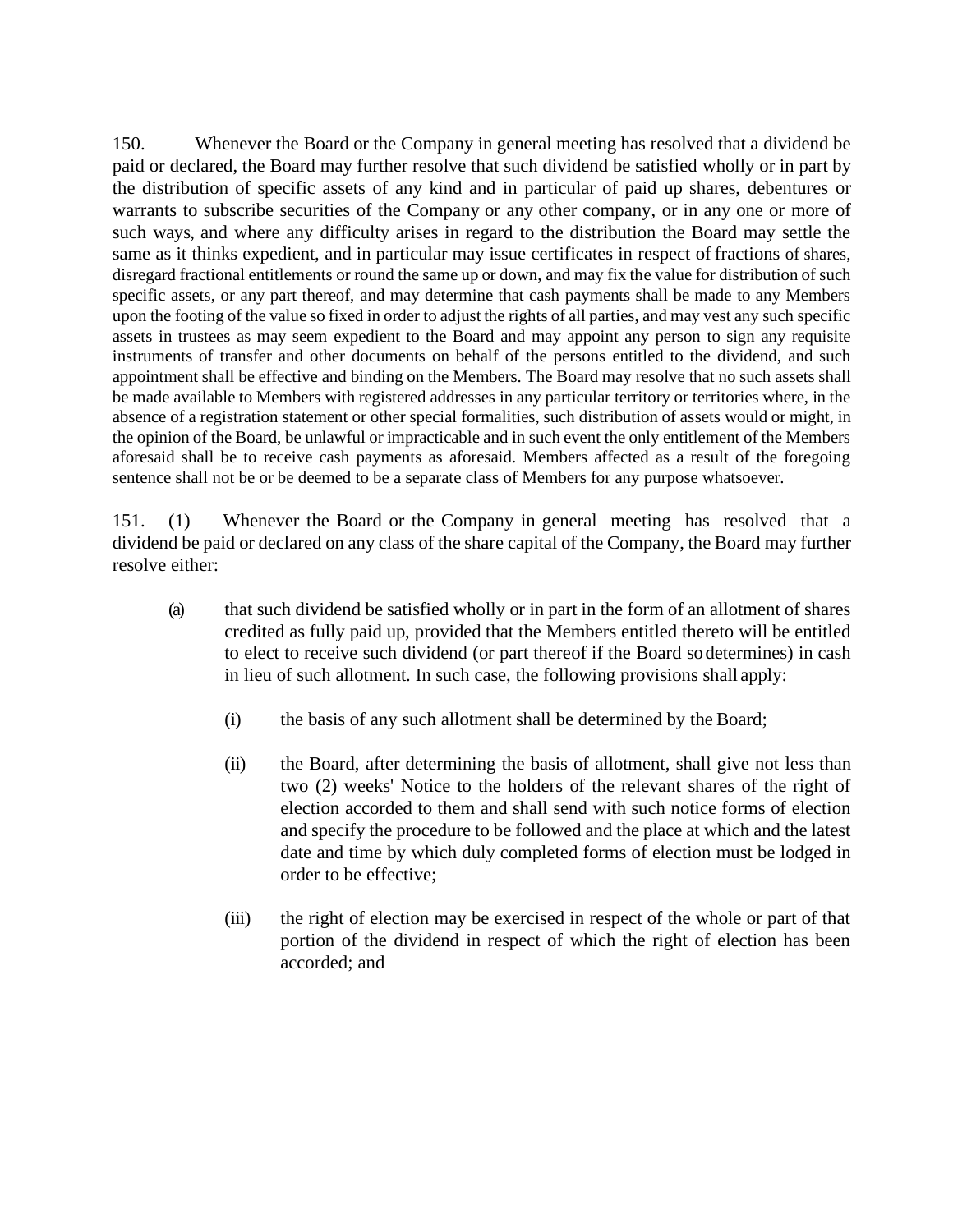- (iv) the dividend (or that part of the dividend to be satisfied by the allotment of shares as aforesaid) shall not be payable in cash on shares in respect whereof the cash election has not been duly exercised ("the non-elected shares") and in satisfaction thereof shares of the relevant class shall be allotted credited as fully paid up to the holders of the non-elected shares on the basis of allotment determined as aforesaid and for such purpose the Board shall capitalise and apply out of any part of the undivided profits of the Company (including profits carried and standing to the credit of any reserves or other special account, share premium account, capital redemption reserve other than the Subscription Rights Reserve) as the Board may determine, such sum as may be required to pay up in full the appropriate number of shares of the relevant class for allotment and distribution to and amongst the holders of the non-elected shares on such basis; or
- (b) that the Members entitled to such dividend shall be entitled to elect to receive an allotment of shares credited as fully paid up in lieu of the whole or such part of the dividend as the Board may think fit. In such case, the following provisions shall apply:
	- (i) the basis of any such allotment shall be determined by the Board;
	- (ii) the Board, after determining the basis of allotment, shall give not less than two (2) weeks' Notice to the holders of the relevant shares of the right of election accorded to them and shall send with such notice forms of election and specify the procedure to be followed and the place at which and the latest date and time by which duly completed forms of election must be lodged in order to be effective;
	- (iii) the right of election may be exercised in respect of the whole or part of that portion of the dividend in respect of which the right of election has been accorded; and
	- (iv) the dividend (or that part of the dividend in respect of which a right of election has been accorded) shall not be payable in cash on shares in respect whereof the share election has been duly exercised ("the elected shares") and in lieu thereof shares of the relevant class shall be allotted credited as fully paid up to the holders of the elected shares on the basis of allotment determined as aforesaid and for such purpose the Board shall capitalise and apply out of any part of the undivided profits of the Company (including profits carried and standing to the credit of any reserves or other special account, share premium account, capital redemption reserve other than the Subscription Rights Reserve) as the Board may determine, such sum as may be required to pay up in full the appropriate number of shares of the relevant class for allotment and distribution to and amongst the holders of the elected shares on such basis.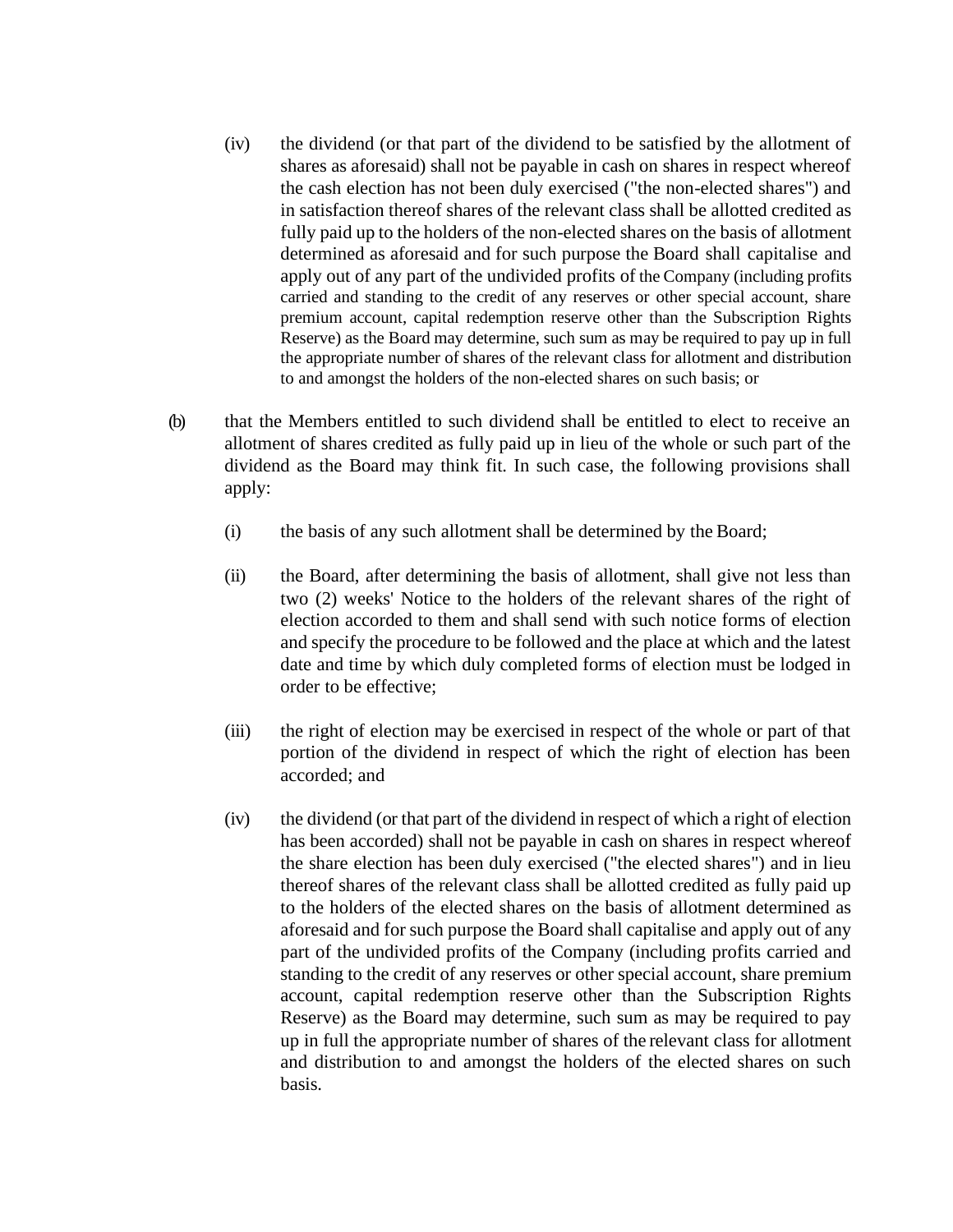(2) (a) The shares allotted pursuant to the provisions of paragraph (1) of this Article shall rank pari passu in all respects with shares of the same class (if any) then in issue save only as regards participation in the relevant dividend or in any other distributions, bonuses or rights paid, made, declared or announced prior to or contemporaneously with the payment or declaration of the relevant dividend unless, contemporaneously with the announcement by the Board of their proposal to apply the provisions of subparagraph (a) or (b) of paragraph (2) of this Article in relation to the relevant dividend or contemporaneously with their announcement of the distribution, bonus or rights in question, the Board shall specify that the shares to be allotted pursuant to the provisions of paragraph (1) of this Article shall rank for participation in such distribution, bonus or rights.

(b) The Board may do all acts and things considered necessary or expedient to give effect to any capitalisation pursuant to the provisions of paragraph (1) of this Article, with full power to the Board to make such provisions as it thinks fit in the case of shares becoming distributable in fractions (including provisions whereby, in whole or in part, fractional entitlements are aggregated and sold and the net proceeds distributed to those entitled, or are disregarded or rounded up or down or whereby the benefit of fractional entitlements accrues to the Company rather than to the Members concerned). The Board may authorise any person to enter into on behalf of all Members interested, an agreement with the Company providing for such capitalisation and matters incidental thereto and any agreement made pursuant to such authority shall be effective and binding on all concerned.

(3) The Company may upon the recommendation of the Board by ordinary resolution resolve in respect of any one particular dividend of the Company that notwithstanding the provisions of paragraph (1) of this Article a dividend may be satisfied wholly in the form of an allotment of shares credited as fully paid up without offering any right to shareholders to elect to receive such dividend in cash in lieu of such allotment.

(4) The Board may on any occasion determine that rights of election and the allotment of shares under paragraph (1) of this Article shall not be made available or made to any shareholders with registered addresses in any territory where, in the absence of a registration statement or other special formalities, the circulation of an offer of such rights of election or the allotment of shares would or might, in the opinion of the Board, be unlawful or impracticable, and in such event the provisions aforesaid shall be read and construed subject to such determination. Members affected as a result of the foregoing sentence shall not be or be deemed to be a separate class of Members for any purpose whatsoever.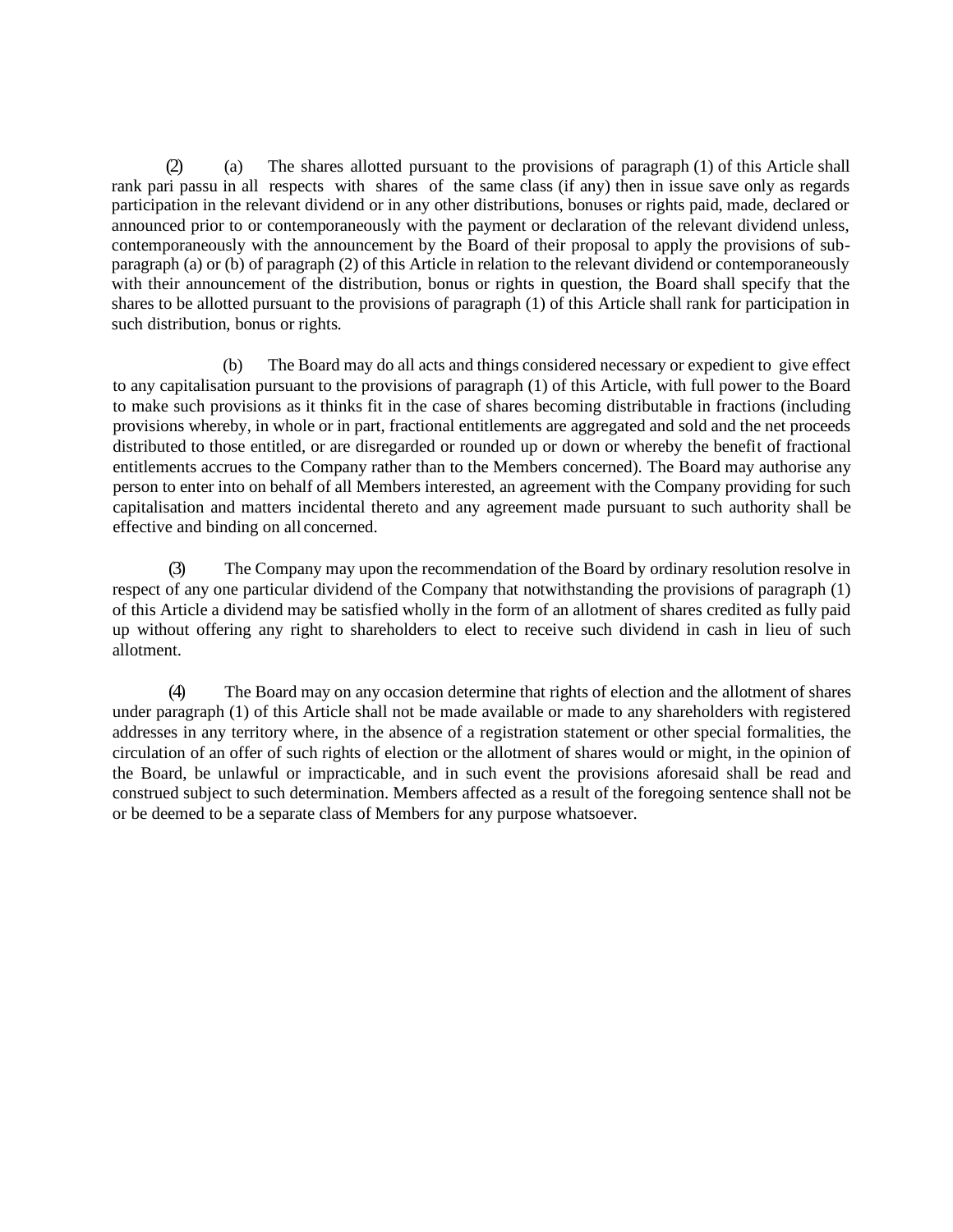(5) Any resolution declaring a dividend on shares of any class, whether a resolution of the Company in general meeting or a resolution of the Board, may specify that the same shall be payable or distributable to the persons registered as the holders of such shares at the close of business on a particular date, notwithstanding that it may be a date prior to that on which the resolution is passed, and thereupon the dividend shall be payable or distributable to them in accordance with their respective holdings so registered, but without prejudice to the rights inter se in respect of such dividend of transferors and transferees of any such shares. The provisions of this Article shall mutatis mutandis apply to bonuses, capitalisation issues, distributions of realised capital profits or offers or grants made by the Company to the Members.

#### RESERVES

152. (1) The Board shall establish an account to be called the share premium account and shall carry to the credit of such account from time to time a sum equal to the amount or value of the premium paid on the issue of any share in the Company. Unless otherwise provided by the provisions of these Articles, the Board may apply the share premium account in any manner permitted by the Act. The Company shall at all times comply with the provisions of the Act in relation to the share premium account.

(2) Before recommending any dividend, the Board may set aside out of the profits of the Company such sums as it determines as reserves which shall, at the discretion of the Board, be applicable for any purpose to which the profits of the Company may be properly applied and pending such application may, also at such discretion, either be employed in the business of the Company or be invested in such investments as the Board may from time to time think fit and so that it shall not be necessary to keep any investments constituting the reserve or reserves separate or distinct from any other investments of the Company. The Board may also without placing the same to reserve carry forward any profits which it may think prudent not to distribute.

#### CAPITALISATION

153. (1) The Company may, upon the recommendation of the Board, at any time and from time to time pass an ordinary resolution to the effect that it is desirable to capitalise all or any part of any amount for the time being standing to the credit of any reserve or fund (including a share premium account and capital redemption reserve and the profit and loss account) whether or not the same is available for distribution and accordingly that such amount be set free for distribution among the Members or any class of Members who would be entitled thereto if it were distributed by way of dividend and in the same proportions, on the footing that the same is not paid in cash but is applied either in or towards paying up the amounts for the time being unpaid on any shares in the Company held by such Members respectively or in paying up in full unissued shares, debentures or other obligations of the Company, to be allotted and distributed credited as fully paid up among such Members, or partly in one way and partly in the other, and the Board shall give effect to such resolution provided that, for the purposes of this Article, a share premium account and any capital redemption reserve or fund representing unrealised profits, may be applied only in paying up in full unissued shares of the Company to be allotted to such Members credited as fully paid.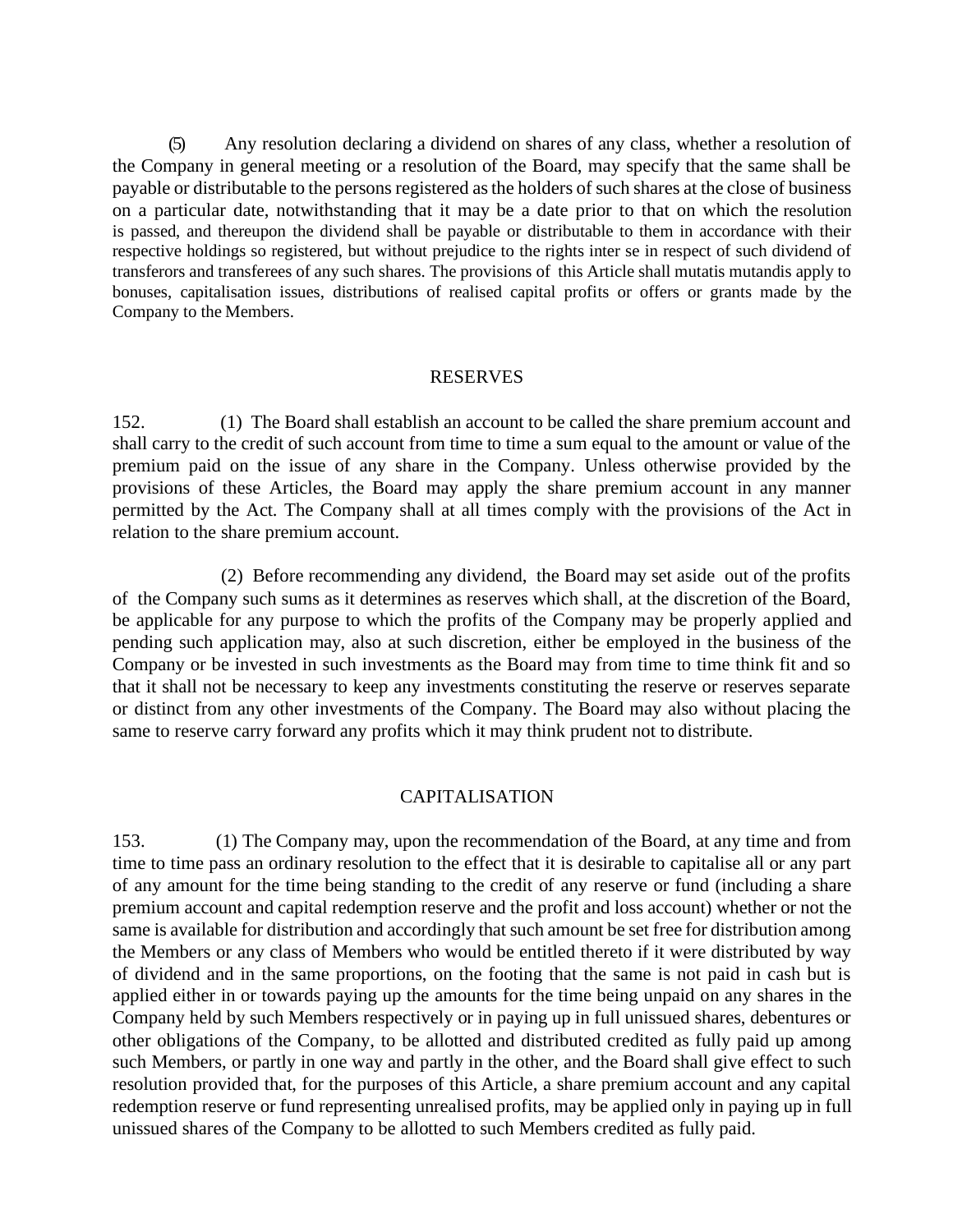(2) Notwithstanding any provisions in these Articles, the Board may resolve to capitalise all or any part of any amount for the time being standing to the credit of any reserve or fund (including a share premium account and the profit and loss account) whether or not the same is available for distribution by applying such sum in paying up unissued shares to be allotted to (i) employees (including directors) of the Company and/or its affiliates (meaning any individual, corporation, partnership, association, joint-stock company, trust, unincorporated association or other entity (other than the Company) that directly, or indirectly through one or more intermediaries, controls, is controlled by or is under common control with, the Company) upon exercise or vesting of any options or awards granted under any share incentive scheme or employee benefit scheme or other arrangement which relates to such persons that has been adopted or approved by the Members at a general meeting, or (ii) any trustee of any trust to whom shares are to be allotted and issued by the Company in connection with the operation of any share incentive scheme or employee benefit scheme or other arrangement which relates to such persons that has been adopted or approved by the Members at a general meeting.

154. The Board may settle, as it considers appropriate, any difficulty arising in regard to any distribution under the last preceding Article and in particular may issue certificates in respect of fractions of shares or authorise any person to sell and transfer any fractions or may resolve that the distribution should be as nearly as may be practicable in the correct proportion but not exactly so or may ignore fractions altogether, and may determine that cash payments shall be made to any Members in order to adjust the rights of all parties, as may seem expedient to the Board. The Board may appoint any person to sign on behalf of the persons entitled to participate in the distribution any contract necessary or desirable for giving effect thereto and such appointment shall be effective and binding upon the Members.

### SUBSCRIPTION RIGHTS RESERVE

155. The following provisions shall have effect to the extent that they are not prohibited by and are in compliance with the Act:

(1) If, so long as any of the rights attached to any warrants issued by the Company to subscribe for shares of the Company shall remain exercisable, the Company does any act or engages in any transaction which, as a result of any adjustments to the subscription price in accordance with the provisions of the conditions of the warrants, would reduce the subscription price to below the par value of a share, then the following provisions shall apply:

(a) as from the date of such act or transaction the Company shall establish and thereafter (subject as provided in this Article) maintain in accordance with the provisions of this Article a reserve (the "Subscription Rights Reserve") the amount of which shall at no time be less than the sum which for the time being would be required to be capitalised and applied in paying up in full the nominal amount of the additional shares required to be issued and allotted credited as fully paid pursuant to subparagraph (c) below on the exercise in full of all the subscription rights outstanding and shall apply the Subscription Rights Reserve in paying up such additional shares in full as and when the same are allotted;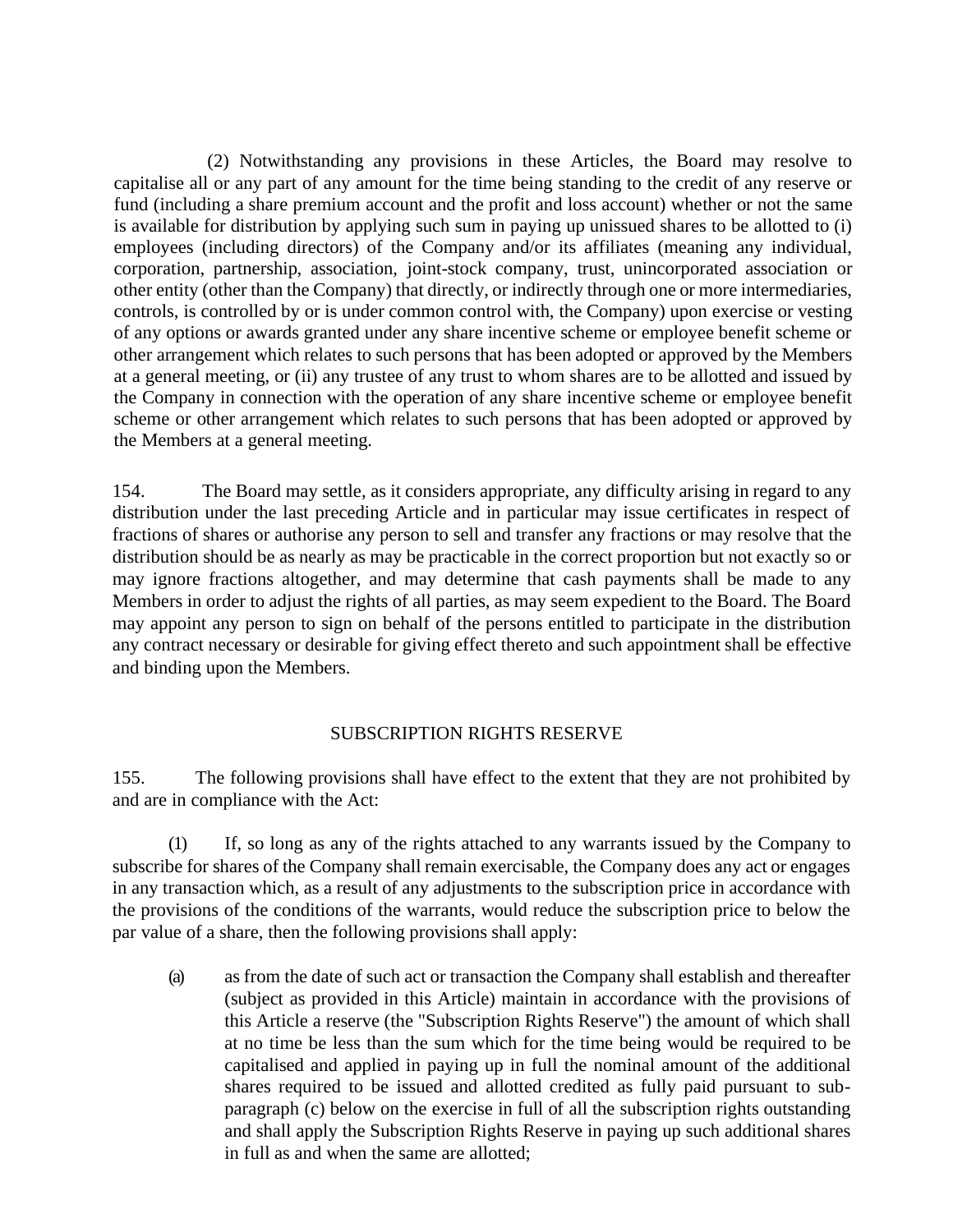- (b) the Subscription Rights Reserve shall not be used for any purpose other than that specified above unless all other reserves of the Company (other than sharepremium account) have been extinguished and will then only be used to make good losses of the Company if and so far as is required by law;
- (c) upon the exercise of all or any of the subscription rights represented by any warrant, the relevant subscription rights shall be exercisable in respect of a nominal amount of shares equal to the amount in cash which the holder of such warrant is required to pay on exercise of the subscription rights represented thereby (or, as the case may be the relevant portion thereof in the event of a partial exercise of the subscription rights) and, in addition, there shall be allotted in respect of such subscription rights to the exercising warrantholder, credited as fully paid, such additional nominal amount of shares as is equal to the difference between:
	- (i) the said amount in cash which the holder of such warrant is required to pay on exercise of the subscription rights represented thereby (or, as the case may be, the relevant portion thereof in the event of a partial exercise of the subscription rights); and
	- (ii) the nominal amount of shares in respect of which such subscription rights would have been exercisable having regard to the provisions of the conditions of the warrants, had it been possible for such subscription rights to represent the right to subscribe for shares at less than par and immediately upon such exercise so much of the sum standing to the credit of the Subscription Rights Reserve as is required to pay up in full such additional nominal amount of shares shall be capitalised and applied in paying up in full such additional nominal amount of shares which shall forthwith be allotted credited as fully paid to the exercising warrantholders; and
- (d) if, upon the exercise of the subscription rights represented by any warrant, the amount standing to the credit of the Subscription Rights Reserve is not sufficient to pay up in full such additional nominal amount of shares equal to such difference as aforesaid to which the exercising warrantholder is entitled, the Board shall apply any profits or reserves then or thereafter becoming available (including, to the extent permitted by law, share premium account) for such purpose until such additional nominal amount of shares is paid up and allotted as aforesaid and until then no dividend or other distribution shall be paid or made on the fully paid shares of the Company then in issue. Pending such payment and allotment, the exercising warrantholder shall be issued by the Company with a certificate evidencing his right to the allotment of such additional nominal amount of shares. The rights represented by any such certificate shall be in registered form and shall be transferable in whole or in part in units of one share in the like manner as the shares for the time being are transferable, and the Company shall make such arrangements in relation to the maintenance of a register therefor and other matters in relation thereto as the Board may think fit and adequate particulars thereof shall be made known to each relevant exercising warrantholder upon the issue of such certificate.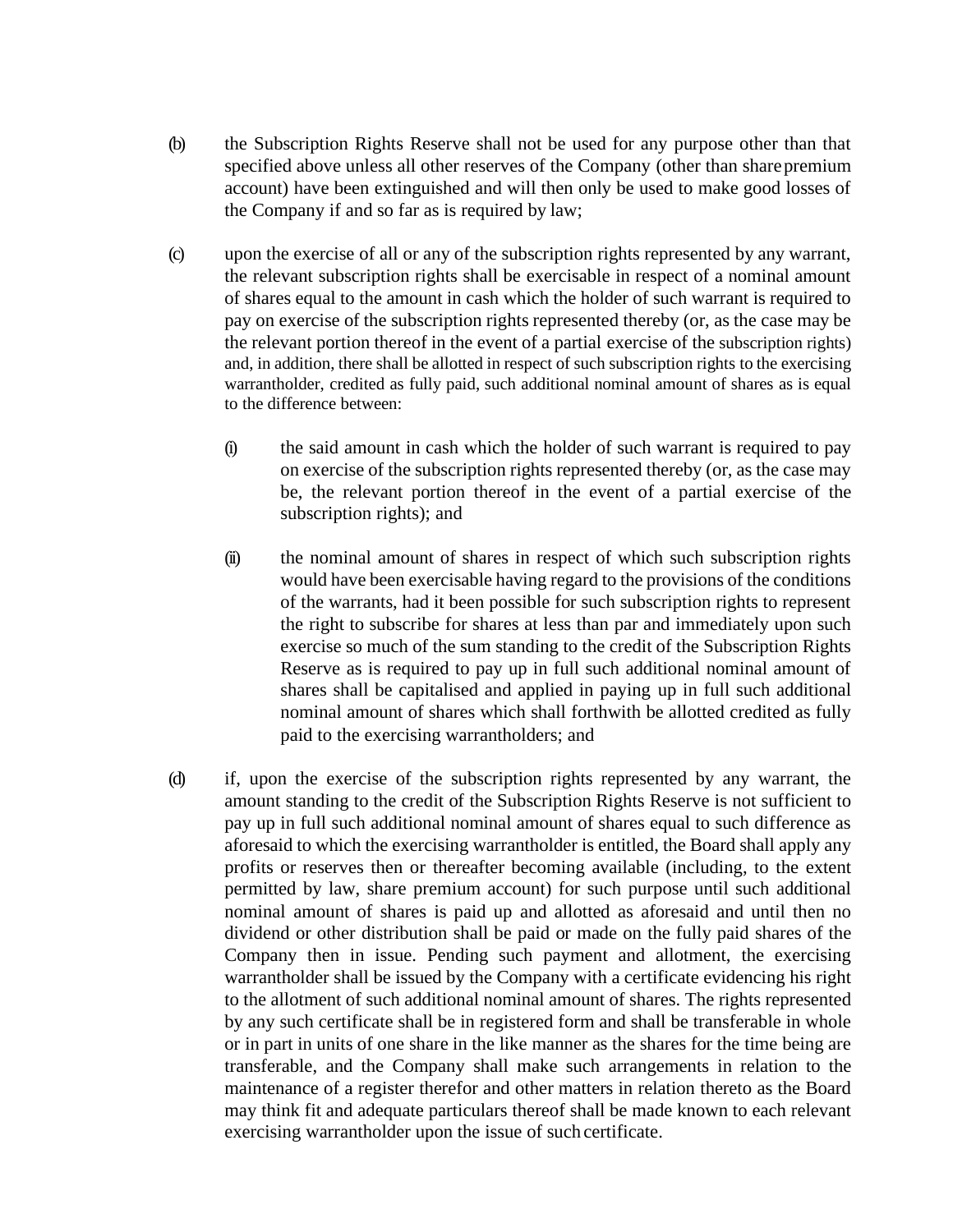(2) Shares allotted pursuant to the provisions of this Article shall rank pari passu in all respects with the other shares allotted on the relevant exercise of the subscription rights represented by the warrant concerned. Notwithstanding anything contained in paragraph (1) of this Article, no fraction of any share shall be allotted on exercise of the subscription rights.

(3) The provision of this Article as to the establishment and maintenance of the Subscription Rights Reserve shall not be altered or added to in any way which would vary or abrogate, or which would have the effect of varying or abrogating the provisions for the benefit of any warrantholder or class of warrantholders under this Article without the sanction of a special resolution of such warrantholders or class of warrantholders.

(4) A certificate or report by the auditors for the time being of the Company as to whether or not the Subscription Rights Reserve is required to be established and maintained and if so the amount thereof so required to be established and maintained, as to the purposes for which the Subscription Rights Reserve has been used, as to the extent to which it has been used to make good losses of the Company, as to the additional nominal amount of shares required to be allotted to exercising warrantholders credited as fully paid, and as to any other matter concerning the Subscription Rights Reserve shall (in the absence of manifest error) be conclusive and binding upon the Company and all warrantholders and shareholders.

### ACCOUNTING RECORDS

156. The Board shall cause true accounts to be kept of the sums of money received and expended by the Company, and the matters in respect of which such receipt and expenditure take place, and of the property, assets, credits and liabilities of the Company and of all other matters required by the Act or necessary to give a true and fair view of the Company's affairs and to explain its transactions.

157. The accounting records shall be kept at the Office or, at such other place or places as the Board decides and shall always be open to inspection by the Directors. No Member (other than a Director) shall have any right of inspecting any accounting record or book or document of the Company except as conferred by law or authorised by the Board or the Company in general meeting.

158. Subject to Article 159, a printed copy of the Directors' report, accompanied bythe balance sheet and profit and loss account, including every document required by law to be annexed thereto, made up to the end of the applicable financial year and containing a summary of the assets and liabilities of the Company under convenient heads and a statement of income and expenditure, together with a copy of the Auditors' report, shall be sent to each person entitled thereto at least twenty-one (21) days before the date of the general meeting and at the same time as the notice of annual general meeting and laid before the Company at the annual general meeting held in accordance with Article 56 provided that this Article shall not require a copy of those documents to be sent to any person whose address the Company is not aware or to more than one of the joint holders of any shares or debentures.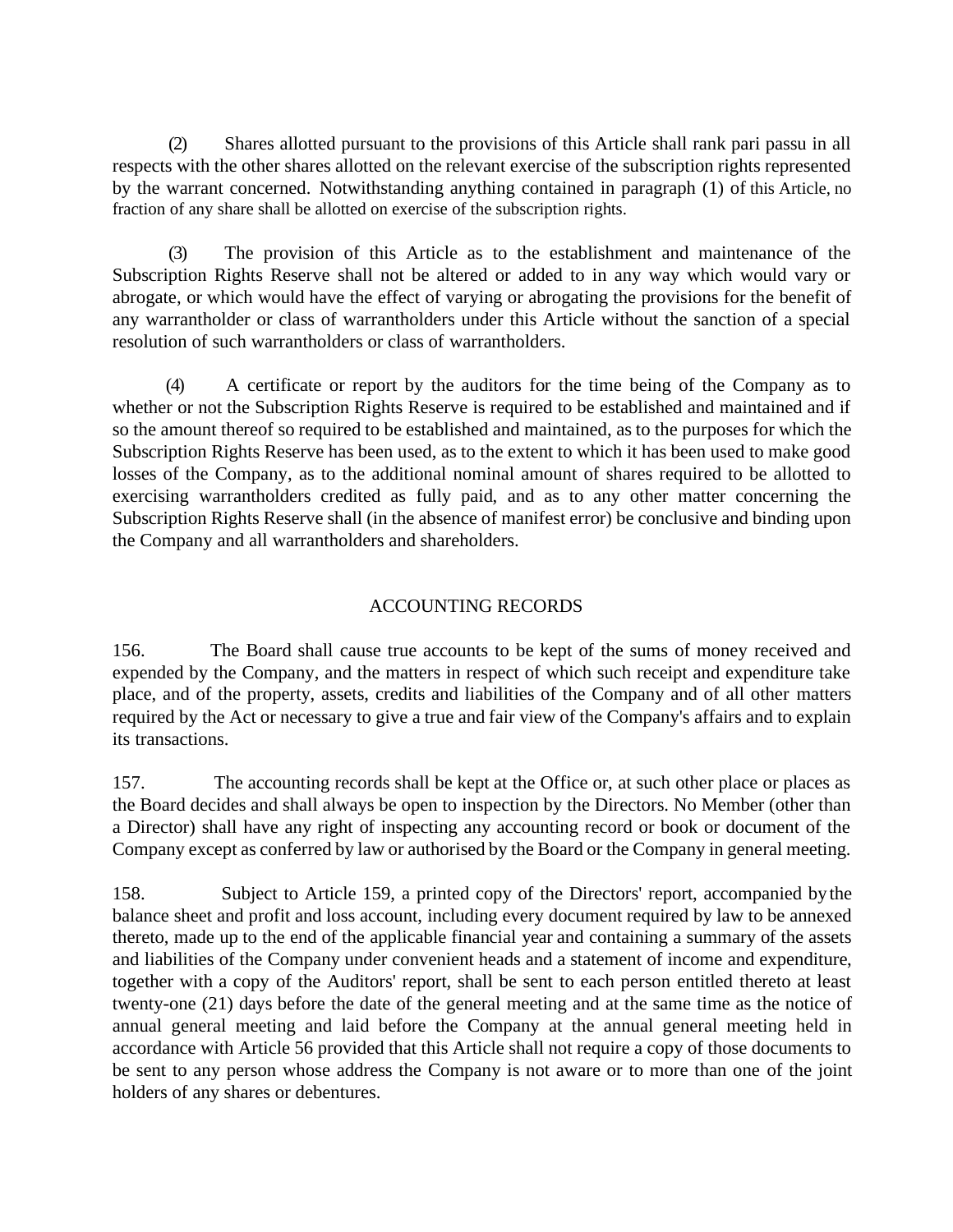159. Subject to due compliance with all applicable Statutes, rules and regulations, including, without limitation, the rules of the Designated Stock Exchange, and to obtaining all necessary consents, if any, required thereunder, the requirements of Article 158 shall be deemed satisfied in relation to any person by sending to the person in any manner not prohibited by the Statutes and instead of such copies, a summary financial statement derived from the Company's annual accounts and the directors' report which shall be in the form and containing the information required by applicable laws and regulations, provided that any person who is otherwise entitled to the annual financial statements of the Company and the directors' report thereon may, if he so requires by notice in writing served on the Company, demand that the Company sends to him, in addition to a summary financial statement, a complete printed copy of the Company's annual financial statement and the directors' report thereon.

160. The requirement to send to a person referred to in Article 158 the documents referred to in that article or a summary financial report in accordance with Article 159 shall be deemed satisfied where, in accordance with all applicable Statutes, rules and regulations, including, without limitation, the rules of the Designated Stock Exchange, the Company publishes copies of the documents referred to in Article 158 and, if applicable, a summary financial report complying with Article 159, on the Company's computer network or in any other permitted manner (including by sending any form of electronic communication), and that person has agreed or is deemed to have agreed to treat the publication or receipt of such documents in such manner as discharging the Company's obligation to send to him a copy of such documents.

### AUDIT

161. (1) At the annual general meeting or at a subsequent extraordinary general meeting in each year, the Members shall appoint an auditor to audit the accounts of the Company and such auditor shall hold office until the next annual general meeting. Such auditor may be a Member but no Director or officer or employee of the Company shall, during his continuance in office, be eligible to act as an auditor of the Company.

(2) The Auditor shall be independent of the Company and the Investment Manager and the Custodian to the extent required of an auditor under the Companies Ordinance and shall ensure that the accounts of the Company are audited to a standard compatible to that required of companies incorporated in Hong Kong.

(3) A person, other than a retiring Auditor, shall not be capable of being appointed Auditor at an annual general meeting unless notice in writing of an intention to nominate that person to the office of Auditor has been given not less than fourteen (14) days before the annual general meeting and furthermore, the Company shall send a copy of any such notice to the retiring Auditor.

(4) The Members may, at any general meeting convened and held in accordance with these Articles, by ordinary resolution remove the Auditor at any time before the expiration of his term of office and shall by ordinary resolution at that meeting appoint another Auditor in his stead for the remainder of his term.

162. Subject to the Act the accounts of the Company shall be audited at least once in every year.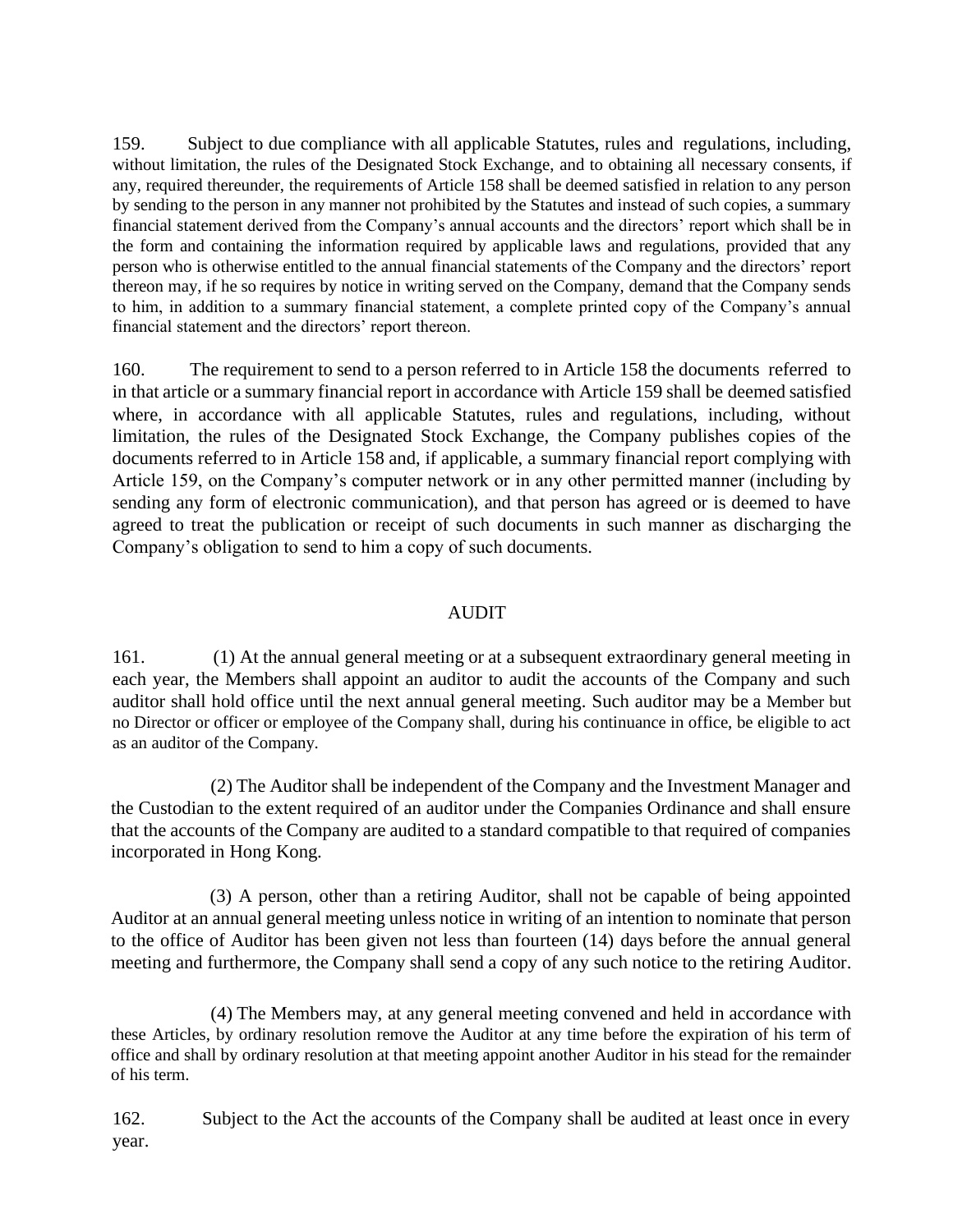163. The remuneration of the Auditor shall be fixed by the Company in general meeting or in such manner as the Members may determine.

164. The Directors may fill any casual vacancy in the office of the Auditor but while any such vacancy continues the surviving or continuing Auditor or Auditors, if any, may act. The remuneration of any Auditor appointed by the Directors under this Article may be fixed by the Board. Subject to Article 161(4), an Auditor appointed under this Article shall hold office until the next following annual general meeting of the Company and shall then be subject to appointment by the Members under Article 161(1) at such remuneration to be determined by the Members under Article 163.

165. The Auditor shall at all reasonable times have access to all books kept by the Company and to all accounts and vouchers relating thereto; and he may call on the Directors or officers of the Company for any information in their possession relating to the books or affairs of the Company.

166. The statement of income and expenditure and the balance sheet provided for by these Articles shall be examined by the Auditor and compared by him with the books, accounts and vouchers relating thereto; and he shall make a written report thereon stating whether such statement and balance sheet are drawn up so as to present fairly the financial position of the Company and the results of its operations for the period under review and, in case information shall have been called for from Directors or officers of the Company, whether the same has been furnished and has been satisfactory. The financial statements of the Company shall be audited by the Auditor in accordance with generally accepted auditing standards and shall conform to international accounting standards as promulgated from time to time by the International Accounting Standards Committee. The Auditor shall make a written report thereon in accordance with generally accepted auditing standards and the report of the Auditor shall be submitted to the Members in general meeting. The generally accepted auditing standards referred to herein may be those of a country or jurisdiction other than the Cayman Islands. If so, the financial statements and the report of the Auditor should disclose this fact and name such country or jurisdiction.

### **NOTICES**

167. (1) Any Notice or document (including any "corporate communication" within the meaning ascribed thereto under the rules of the Designated Stock Exchange), whether or not, to be given or issued under these Articles from the Company shall be in writing or by cable, telex or facsimile transmission message or other form of electronic transmission or electronic communication and any such Notice and document may be given or issued by the following means:

- (a) by serving it personally on the relevant person;
- (b) by sending it through the post in a prepaid envelope addressed to such Member at his registered address as appearing in the Register or at any other address supplied by him to the Company for the purpose;
- (c) by delivering or leaving it at such address as aforesaid;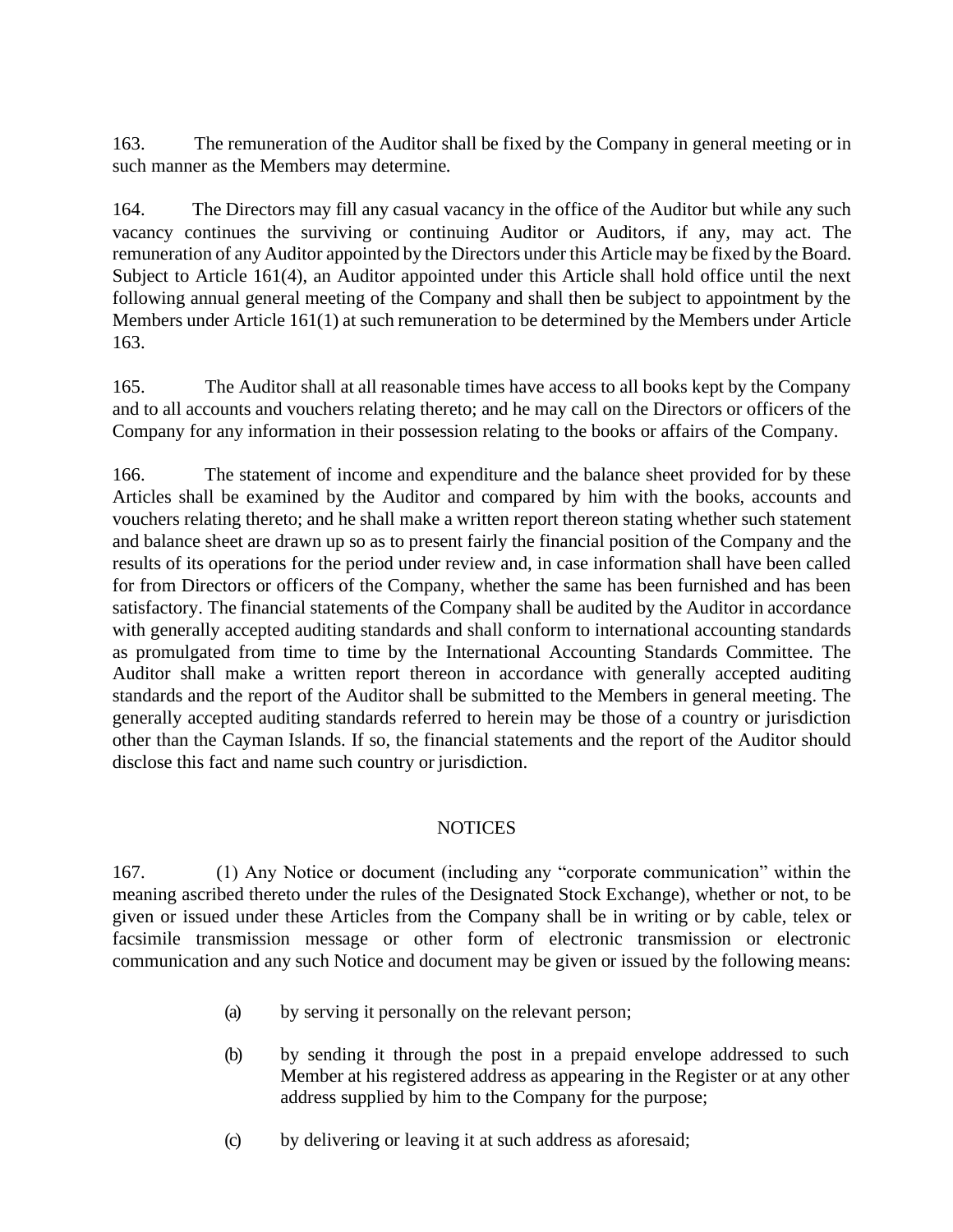- (d) by placing an advertisement in appropriate newspapers or other publication and where applicable, in accordance with the requirements of the Designated Stock Exchange;
- (e) by sending or transmitting it as an electronic communication to the relevant person at such electronic address as he may provide under Article 158(5), subject to the Company complying with the Statutes and any other applicable laws, rules and regulations from time to time in force with regard to any requirements for the obtaining of consent (or deemed consent) from such person;
- (f) by publishing it on the Company's website to which the relevant person may have access, subject to the Company complying with the Statutes and any other applicable laws, rules and regulations from time to time in force with regard to any requirements for the obtaining of consent (or deemed consent) from such person and/or for giving notification to any such person stating that the notice, document or publication is available on the Company's computer network website (a "notice of availability"); or
- (g) by sending or otherwise making it available to such person through such other means to the extent permitted by and in accordance with the Statutes and other applicable laws, rules and regulations.
- 168. Any Notice or other document:
	- (a) if served or delivered by post, shall where appropriate be sent by airmail and shall be deemed to have been served or delivered on the day following that on which the envelope containing the same, properly prepaid and addressed, is put into the post; in proving such service or delivery it shall be sufficient to prove that the envelope or wrapper containing the Notice or document was properly addressed and put into the post and a certificate in writing signed by the Secretary or other officer of the Company or other person appointed by the Board that the envelope or wrapper containing the notice or other document was so addressed and put into the post shall be conclusive evidence thereof;
	- (b) if sent by electronic communication, shall be deemed to be given on the day on which it is transmitted from the server of the Company or its agent. A Notice placed on the Company's website or the website of the Designated Stock Exchange, is deemed given by the Company to a Member on the day following that on which a notice of availability is deemed served on the Member;
	- (c) if published on the Company's website, shall be deemed to have been served on the day on which the notice, document or publication first so appears on the Company's website to which the relevant person may have access or the day on which the notice of availability is deemed to have been served or delivered to such person under these Articles, whichever is later;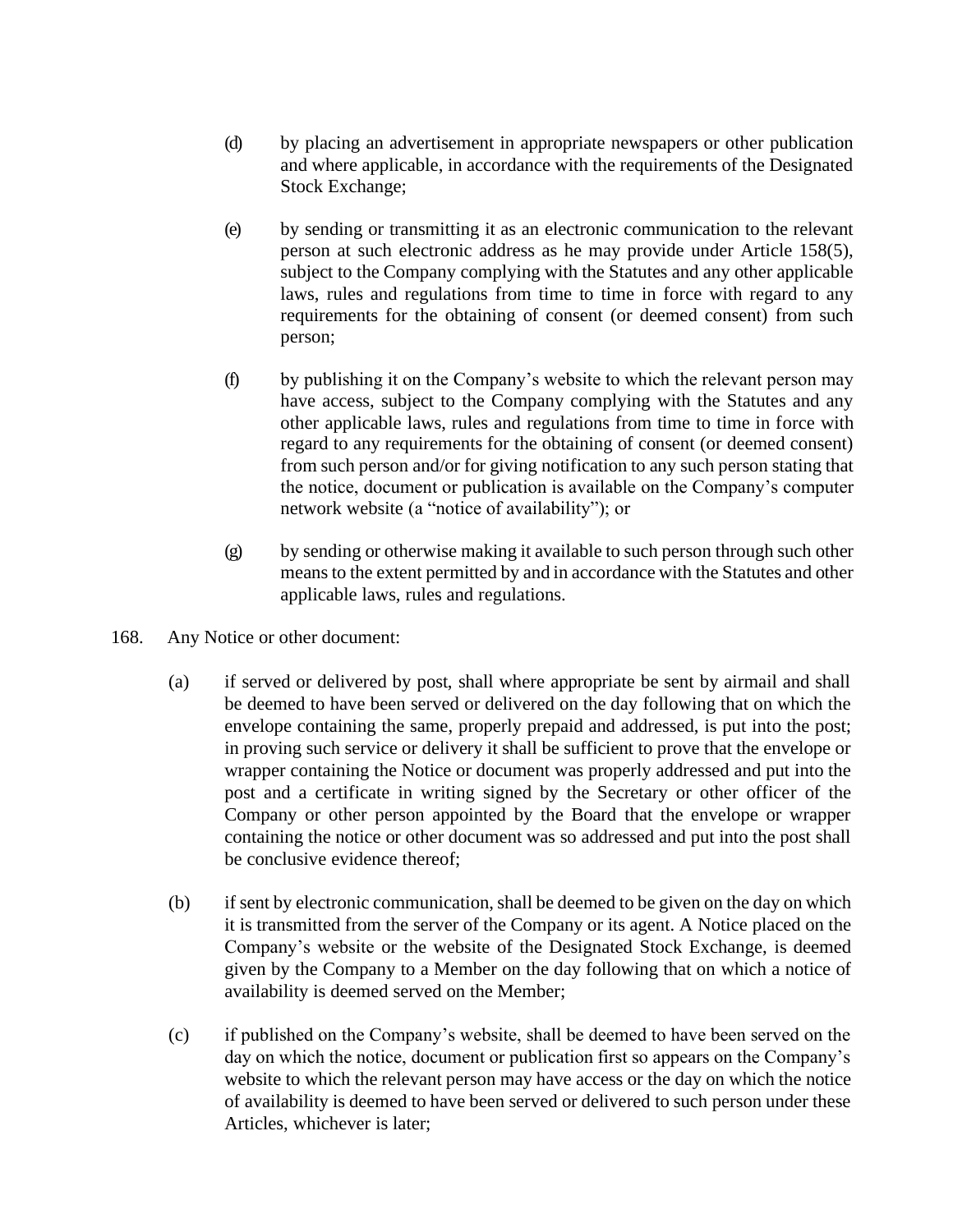- (d) if served or delivered in any other manner contemplated by these Articles, shall be deemed to have been served or delivered at the time of personal service or delivery or, as the case may be, at the time of the relevant despatch or transmission; and in proving such service or delivery a certificate in writing signed by the Secretary or other officer of the Company or other person appointed by the Board as to the act and time of such service, delivery, despatch or transmission shall be conclusive evidence thereof;
- (e) may be given to a Member either in the English language or the Chinese language, subject to due compliance with all applicable Statutes, rules and regulations: and
- (f) if published as an advertisement in a newspaper or other publication permitted under these Articles, shall be deemed to have been served on the day on which the advertisement first so appears.

169. (1) Any Notice or other document delivered or sent by post to or left at the registered address of any Member in pursuance of these Articles shall, notwithstanding that such Member is then dead or bankrupt or that any other event has occurred, and whether or not the Company has notice of the death or bankruptcy or other event, be deemed to have been duly served or delivered in respect of any share registered in the name of such Member as sole or joint holder unless his name shall, at the time of the service or delivery of the Notice or document, have been removed from the Register as the holder of the share, and such service or delivery shall for all purposes be deemed a sufficient service or delivery of such Notice or document on all persons interested (whether jointly with or as claiming through or under him) in the share.

(2) A Notice may be given by the Company to the person entitled to a share in consequence of the death, mental disorder or bankruptcy of a Member by sending it through the post in a prepaid letter, envelope or wrapper addressed to him by name, or by the title of representative of the deceased, or trustee of the bankrupt, or by any like description, at the address, if any, supplied for the purpose by the person claiming to be so entitled, or (until such an address has been so supplied) by giving the notice in any manner in which the same might have beengiven if the death, mental disorder or bankruptcy had not occurred.

(3) Any person who by operation of law, transfer or other means whatsoever shall become entitled to any share shall be bound by every Notice in respect of such share which prior to his name and address being entered on the Register shall have been duly given to the person from whom he derives his title to such share.

### **SIGNATURES**

170. For the purposes of these Articles, a cable or telex or facsimile or electronic transmission message purporting to come from a holder of shares or, as the case may be, a Director or alternate Director, or, in the case of a corporation which is a holder of shares from a director or the secretary thereof or a duly appointed attorney or duly authorised representative thereof for it and on its behalf, shall in the absence of express evidence to the contrary available to the person relying thereon at the relevant time be deemed to be a document or instrument in writing signed by such holder or Director or alternate Director in the terms in which it is received.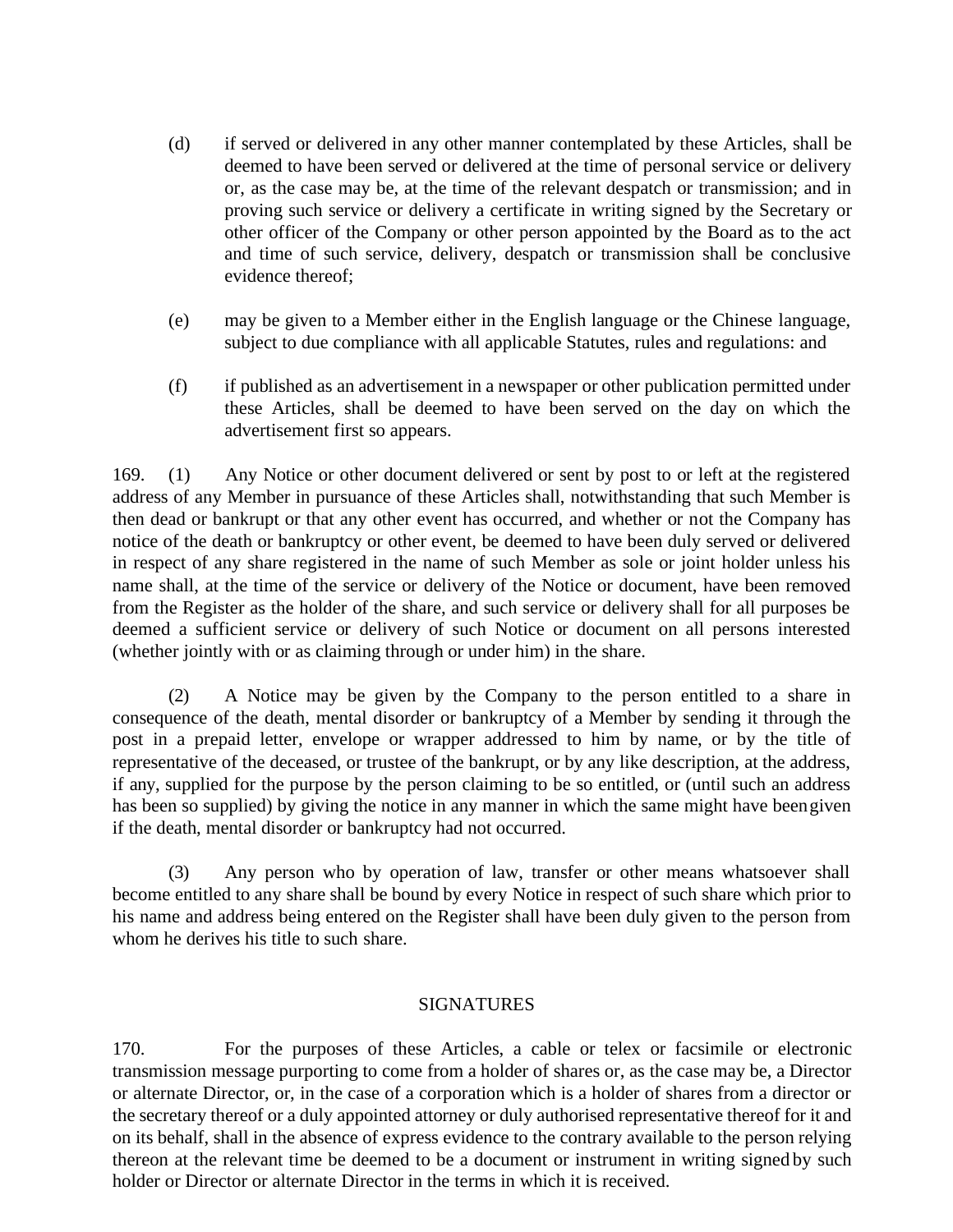### WINDING UP

171. (1) Subject to Article 171(2), the Board shall have power in the name and on behalf of the Company to present a petition to the court for the Company to be wound up.

(2) A resolution that the Company be wound up by the court or be wound up voluntarily shall be a special resolution.

172. (1) Subject to any special rights, privileges or restrictions as to the distribution of available surplus assets on liquidation for the time being attached to any class or classes of shares (i) if the Company shall be wound up and the assets available for distribution amongst the Members of the Company shall be more than sufficient to repay the whole of the capital paid up at the commencement of the winding up, the excess shall be distributed pari passu amongst such members in proportion to the amount paid up on the shares held by them respectively and (ii) if the Company shall be wound up and the assets available for distribution amongst the Members assuch shall be insufficient to repay the whole of the paid-up capital such assets shall be distributed so that, as nearly as may be, the losses shall be borne by the Members in proportion to the capital paid up, or which ought to have been paid up, at the commencement of the winding up on the shares held by them respectively.

(2) If the Company shall be wound up (whether the liquidation is voluntary or by the court) the liquidator may, with the authority of a special resolution and any other sanction required by the Act, divide among the Members in specie or kind the whole or any part of the assets of the Company and whether or not the assets shall consist of properties of one kind or shall consist of properties to be divided as aforesaid of different kinds, and may for such purpose set such value as he deems fair upon any one or more class or classes of property and may determine how such division shall be carried out as between the Members or different classes of Members. The liquidator may, with the like authority, vest any part of the assets in trustees upon such trusts for the benefit of the Members as the liquidator with the like authority shall think fit, and the liquidation of the Company may be closed and the Company dissolved, but so that no contributory shall be compelled to accept any shares or other property in respect of which there is a liability.

(3) [intentionally deleted]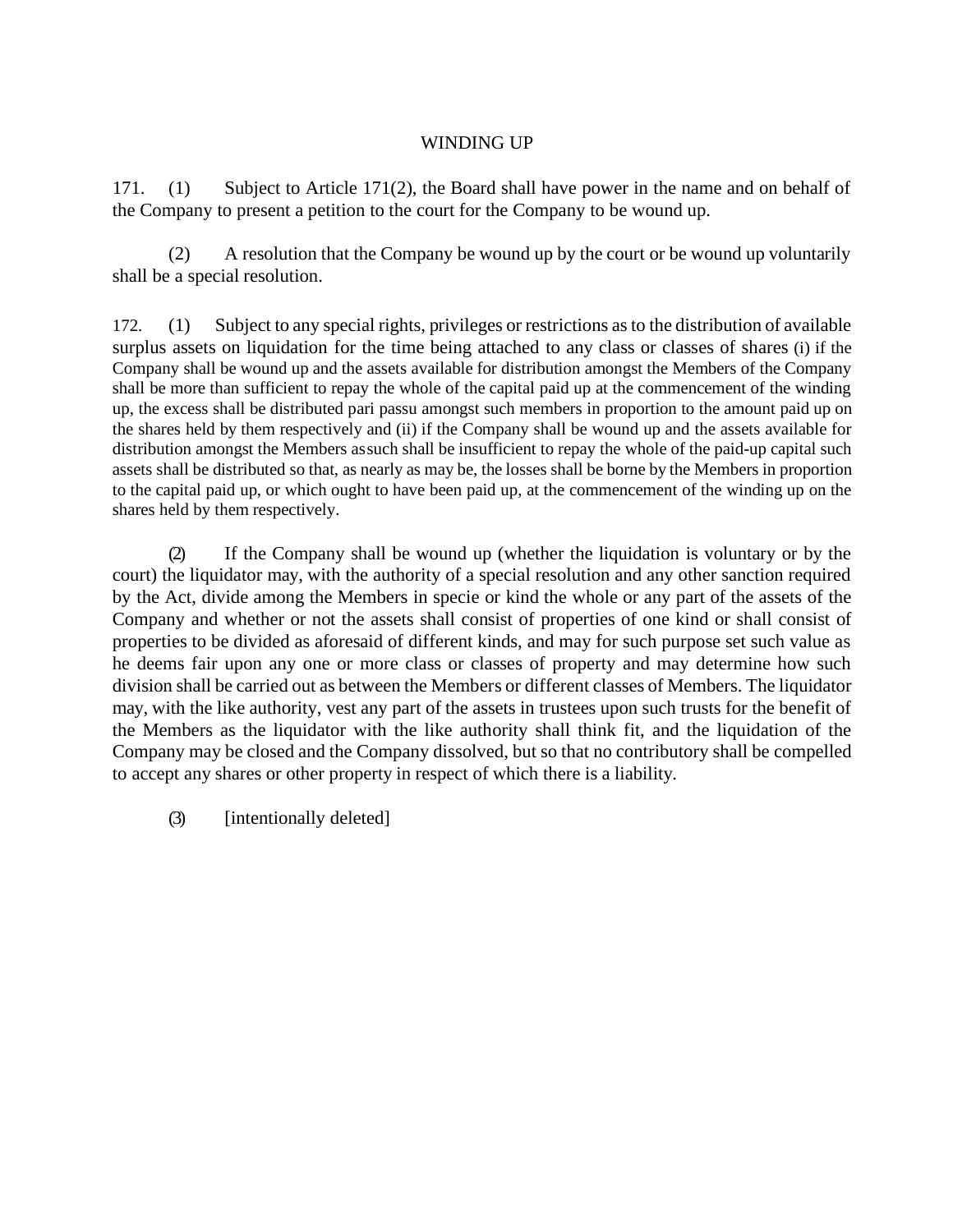#### INDEMNITY

173. (1) The Directors, Secretary and other officers and every Auditor of the Company at any time, whether at present or in the past, and the liquidator or trustees (if any) acting or who has acted in relation to any of the affairs of the Company and everyone of them, and everyone of their heirs, executors and administrators, shall be indemnified and secured harmless out of the assets and profits of the Company from and against all actions, costs, charges, losses, damages and expenses which they or any of them, their or any of their heirs, executors or administrators, shall or may incur or sustain by or by reason of any act done, concurred in or omitted in or about the execution of their duty, or supposed duty, in their respective offices or trusts; and none of them shall be answerable for the acts, receipts, neglects or defaults of the other or others of them or for joining in any receipts for the sake of conformity, or for any bankers or other persons with whom any moneys or effects belonging to the Company shall or may be lodged or deposited for safe custody, or for insufficiency or deficiency of any security upon which any moneys of or belonging to the Company shall be placed out on or invested, or for any other loss, misfortune or damage which may happen in the execution of their respective offices or trusts, or in relation thereto; PROVIDED THAT this indemnity shall not extend to any matter in respect of any fraud or dishonesty which may attach to any of said persons.

(2) Each Member agrees to waive any claim or right of action he might have, whether individually or by or in the right of the Company, against any Director on account of any action taken by such Director, or the failure of such Director to take any action in the performance of his duties with or for the Company; PROVIDED THAT such waiver shall not extend to any matter in respect of any fraud or dishonesty which may attach to such Director.

### PRELIMINARY EXPENSES

- 174. (1) The Board may pay, out of the capital or any other moneys of theCompany:
	- (a) the costs (including, without limitation, legal, printing and advertising fees and expenses) incurred (whether directly by the Company or not) in or in connection with the formation of the Company, the appointment of the first or any subsequent Investment Manager, administrator and Custodian and any other person involved in the operations of the Company, the initial or any subsequent issue of its shares and the publication of any prosperous in connection with any such issue;
	- (b) the costs (whether incurred directly by the Company or not) of obtaining a listing for the shares on any stock exchange; and
	- (c) the costs (whether incurred directly by the Company or not) of registering the Company or any document issued by it with any governmental regulatory body in any part of the world,

(2) The costs and expenses referred to in Article 172(1) shall (subject to the terms of any agreement to the contrary between the Board and the Investment Manager) be paid by the Company and may be amortised over such period or periods as the Board may determine and the amount so paid shall, in the accounts of the Company, be charged against income and/or capital as determined by the Board.